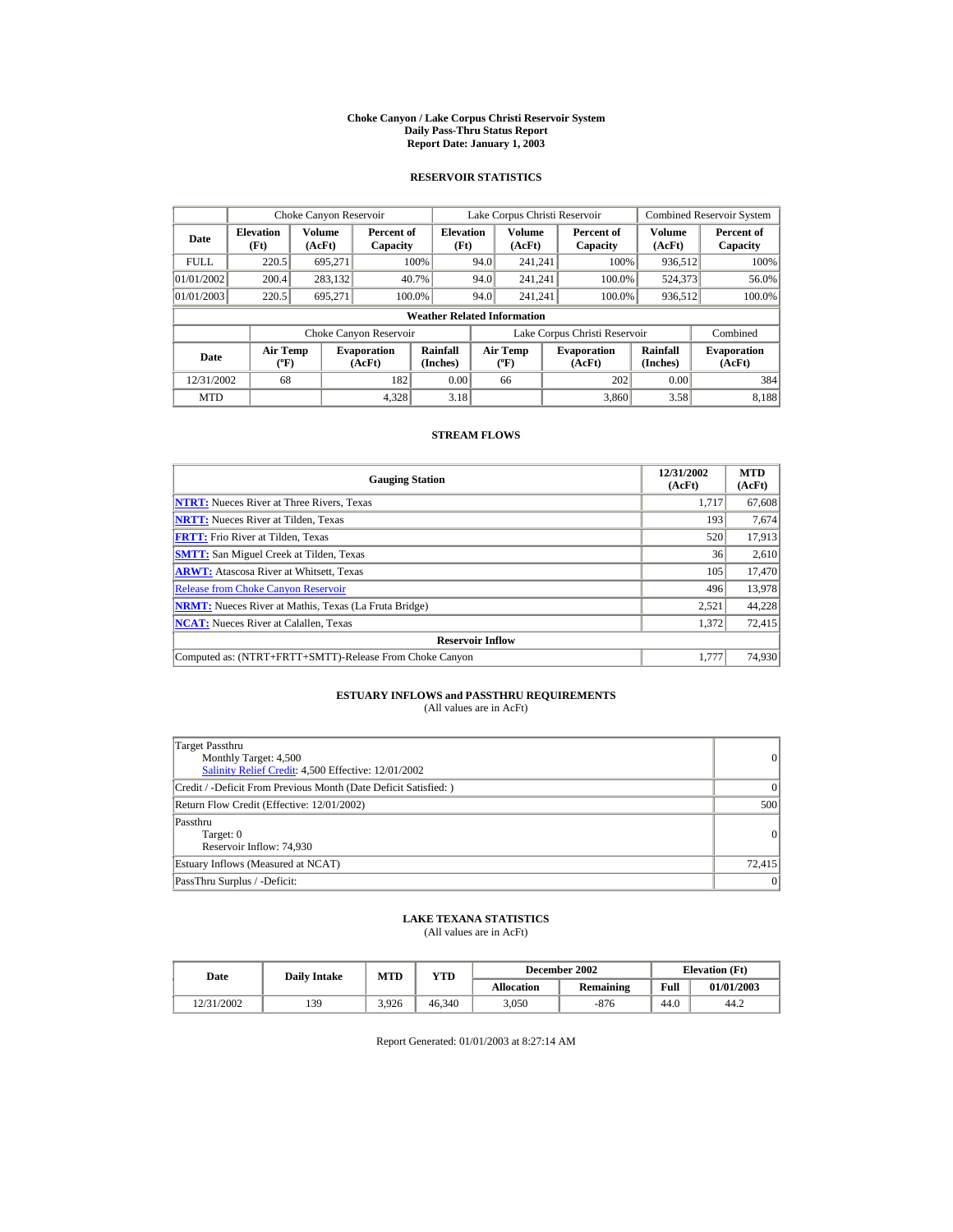#### **Choke Canyon / Lake Corpus Christi Reservoir System Daily Pass-Thru Status Report Report Date: January 2, 2003**

## **RESERVOIR STATISTICS**

|                                                             | Choke Canyon Reservoir                      |         |                              |                                    |      | Lake Corpus Christi Reservoir             |                               |                      | <b>Combined Reservoir System</b> |
|-------------------------------------------------------------|---------------------------------------------|---------|------------------------------|------------------------------------|------|-------------------------------------------|-------------------------------|----------------------|----------------------------------|
| <b>Volume</b><br><b>Elevation</b><br>Date<br>(Ft)<br>(AcFt) |                                             |         | Percent of<br>Capacity       | <b>Elevation</b><br>(Ft)           |      | Volume<br>(AcFt)                          | Percent of<br>Capacity        | Volume<br>(AcFt)     | Percent of<br>Capacity           |
| <b>FULL</b>                                                 | 220.5                                       | 695.271 | 100%                         |                                    | 94.0 | 241.241                                   | 100%                          | 936,512              | 100%                             |
| 01/02/2002                                                  | 200.4                                       | 282,826 | 40.7%                        |                                    | 94.0 | 241.241                                   | 100.0%                        | 524,067              | 56.0%                            |
| 01/02/2003                                                  | 220.5                                       | 695.271 | 100.0%                       |                                    | 94.0 | 241.241                                   | 100.0%                        | 936,512              | 100.0%                           |
|                                                             |                                             |         |                              | <b>Weather Related Information</b> |      |                                           |                               |                      |                                  |
|                                                             |                                             |         | Choke Canyon Reservoir       |                                    |      |                                           | Lake Corpus Christi Reservoir |                      | Combined                         |
| Date                                                        | <b>Air Temp</b><br>$({}^{\circ}\mathrm{F})$ |         | <b>Evaporation</b><br>(AcFt) | Rainfall<br>(Inches)               |      | <b>Air Temp</b><br>$({}^{\circ}\text{F})$ | <b>Evaporation</b><br>(AcFt)  | Rainfall<br>(Inches) | <b>Evaporation</b><br>(AcFt)     |
| 01/01/2003                                                  | 78                                          |         | 257                          | 0.00                               |      | 78                                        | 191                           | 0.00                 | 448                              |
| <b>MTD</b>                                                  |                                             |         | 257                          | 0.00                               |      |                                           | 191                           | 0.00                 | 448                              |

## **STREAM FLOWS**

| <b>Gauging Station</b>                                       | 01/01/2003<br>(AcFt) | <b>MTD</b><br>(AcFt) |
|--------------------------------------------------------------|----------------------|----------------------|
| <b>NTRT:</b> Nueces River at Three Rivers, Texas             | 1,701                | 1,701                |
| <b>NRTT:</b> Nueces River at Tilden, Texas                   | 197                  | 197                  |
| <b>FRTT:</b> Frio River at Tilden, Texas                     | 514                  | 514                  |
| <b>SMTT:</b> San Miguel Creek at Tilden, Texas               | 32                   | 32                   |
| <b>ARWT:</b> Atascosa River at Whitsett, Texas               | 101                  | 101                  |
| <b>Release from Choke Canvon Reservoir</b>                   | 496                  | 496                  |
| <b>NRMT:</b> Nueces River at Mathis, Texas (La Fruta Bridge) | 1.066                | 1.066                |
| <b>NCAT:</b> Nueces River at Calallen, Texas                 | 3,097                | 3,097                |
| <b>Reservoir Inflow</b>                                      |                      |                      |
| Computed as: (NTRT+FRTT+SMTT)-Release From Choke Canyon      | 1.751                | 1,751                |

# **ESTUARY INFLOWS and PASSTHRU REQUIREMENTS**<br>(All values are in AcFt)

| Target Passthru<br>Monthly Target: 2,500<br>Salinity Relief Credit: 2,500 Effective: 01/01/2003 | 0        |
|-------------------------------------------------------------------------------------------------|----------|
| Credit / -Deficit From Previous Month (Date Deficit Satisfied: )                                | $\Omega$ |
| Return Flow Credit (Effective: 01/01/2003)                                                      | 500      |
| Passthru<br>Target: 0<br>Reservoir Inflow: 1,751                                                | 0        |
| Estuary Inflows (Measured at NCAT)                                                              | 3,097    |
| PassThru Surplus / -Deficit:                                                                    | 0        |

## **LAKE TEXANA STATISTICS**

(All values are in AcFt)

| Date       |     | <b>VTD</b><br>MTD<br><b>Daily Intake</b><br><b>Allocation</b> |     | January 2003 | <b>Elevation</b> (Ft) |      |            |
|------------|-----|---------------------------------------------------------------|-----|--------------|-----------------------|------|------------|
|            |     |                                                               |     |              | <b>Remaining</b>      | Full | 01/02/2003 |
| 01/01/2003 | 139 | 139                                                           | 139 | 3,050        | 2.911                 | 44.0 | 44.2       |

Report Generated: 01/02/2003 at 7:57:54 AM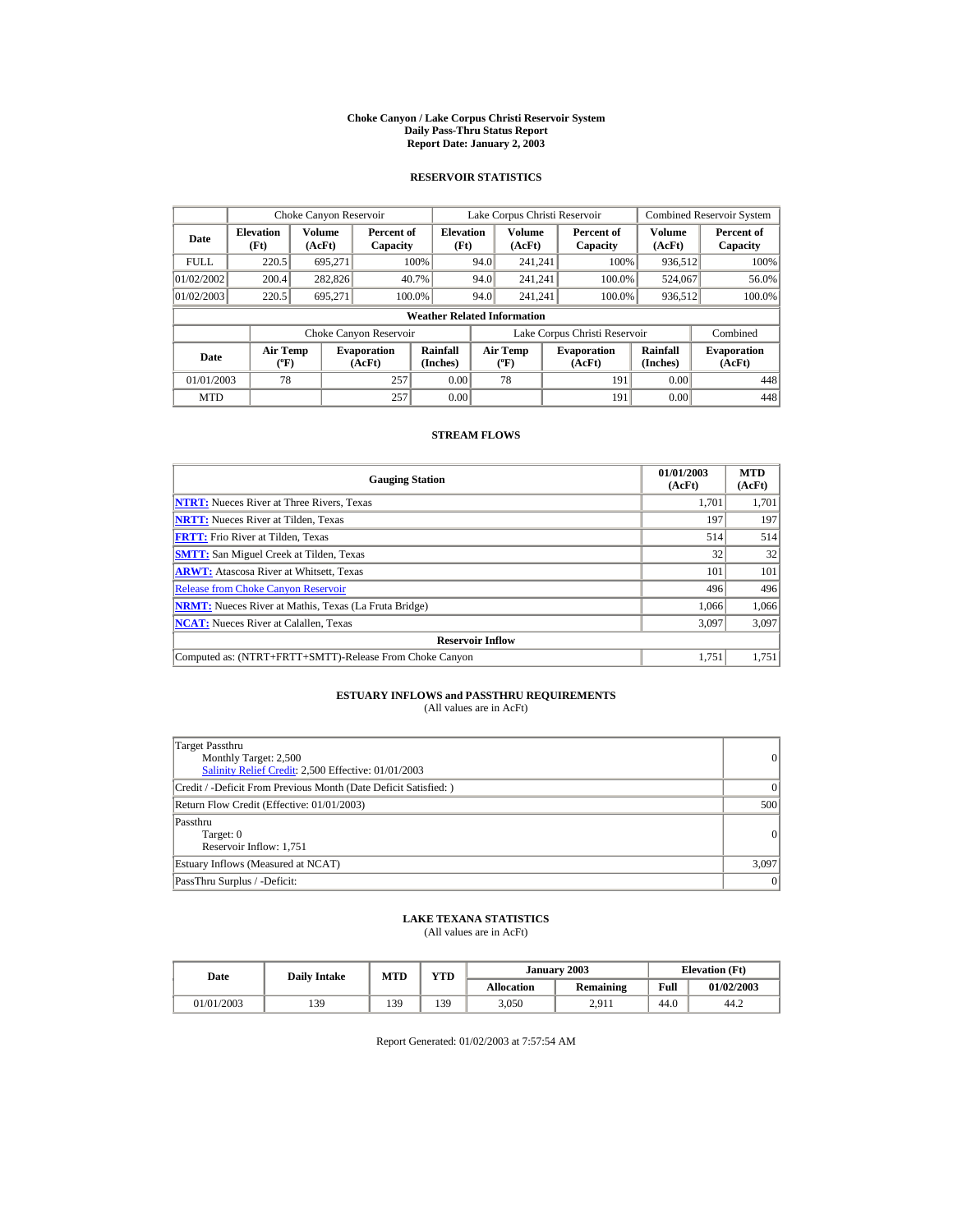#### **Choke Canyon / Lake Corpus Christi Reservoir System Daily Pass-Thru Status Report Report Date: January 3, 2003**

## **RESERVOIR STATISTICS**

|                                            | Choke Canyon Reservoir                      |         |                              |                                    |      | Lake Corpus Christi Reservoir             |                               |                      | <b>Combined Reservoir System</b> |
|--------------------------------------------|---------------------------------------------|---------|------------------------------|------------------------------------|------|-------------------------------------------|-------------------------------|----------------------|----------------------------------|
| <b>Elevation</b><br>Date<br>(Ft)<br>(AcFt) |                                             | Volume  | Percent of<br>Capacity       | <b>Elevation</b><br>(Ft)           |      | Volume<br>(AcFt)                          | Percent of<br>Capacity        | Volume<br>(AcFt)     | Percent of<br>Capacity           |
| <b>FULL</b>                                | 220.5                                       | 695.271 |                              | 100%                               | 94.0 | 241.241                                   | 100%                          | 936,512              | 100%                             |
| 01/03/2002                                 | 200.4                                       | 282,368 |                              | 40.6%                              | 94.0 | 241.241                                   | 100.0%                        | 523,609              | 55.9%                            |
| 01/03/2003                                 | 220.5                                       | 695.271 | 100.0%                       |                                    | 94.0 | 241.241                                   | 100.0%                        | 936,512              | 100.0%                           |
|                                            |                                             |         |                              | <b>Weather Related Information</b> |      |                                           |                               |                      |                                  |
|                                            |                                             |         | Choke Canyon Reservoir       |                                    |      |                                           | Lake Corpus Christi Reservoir |                      | Combined                         |
| Date                                       | <b>Air Temp</b><br>$({}^{\circ}\mathrm{F})$ |         | <b>Evaporation</b><br>(AcFt) | Rainfall<br>(Inches)               |      | <b>Air Temp</b><br>$({}^{\circ}\text{F})$ | <b>Evaporation</b><br>(AcFt)  | Rainfall<br>(Inches) | <b>Evaporation</b><br>(AcFt)     |
| 01/02/2003                                 | 63                                          |         | 182                          | 0.00                               |      | 62                                        | 146                           | 0.00                 | 328                              |
| <b>MTD</b>                                 |                                             |         | 439                          | 0.00                               |      |                                           | 337                           | 0.00                 | 776                              |

## **STREAM FLOWS**

| <b>Gauging Station</b>                                       | 01/02/2003<br>(AcFt) | <b>MTD</b><br>(AcFt) |
|--------------------------------------------------------------|----------------------|----------------------|
| <b>NTRT:</b> Nueces River at Three Rivers, Texas             | 1,671                | 3,373                |
| <b>NRTT:</b> Nueces River at Tilden, Texas                   | 193                  | 389                  |
| <b>FRTT:</b> Frio River at Tilden, Texas                     | 508                  | 1,022                |
| <b>SMTT:</b> San Miguel Creek at Tilden, Texas               | 30                   | 62                   |
| <b>ARWT:</b> Atascosa River at Whitsett, Texas               | 109                  | 210                  |
| <b>Release from Choke Canyon Reservoir</b>                   | 397                  | 893                  |
| <b>NRMT:</b> Nueces River at Mathis, Texas (La Fruta Bridge) | 1.268                | 2,334                |
| <b>NCAT:</b> Nueces River at Calallen, Texas                 | 2,045                | 5,141                |
| <b>Reservoir Inflow</b>                                      |                      |                      |
| Computed as: (NTRT+FRTT+SMTT)-Release From Choke Canyon      | 1.812                | 3,563                |

# **ESTUARY INFLOWS and PASSTHRU REQUIREMENTS**<br>(All values are in AcFt)

| Target Passthru<br>Monthly Target: 2,500<br>Salinity Relief Credit: 2,500 Effective: 01/01/2003 | $\overline{0}$ |
|-------------------------------------------------------------------------------------------------|----------------|
| Credit / -Deficit From Previous Month (Date Deficit Satisfied: )                                | $\Omega$       |
| Return Flow Credit (Effective: 01/01/2003)                                                      | 500            |
| Passthru<br>Target: 0<br>Reservoir Inflow: 3,563                                                | 0              |
| Estuary Inflows (Measured at NCAT)                                                              | 5,141          |
| PassThru Surplus / -Deficit:                                                                    | 0              |

## **LAKE TEXANA STATISTICS**

(All values are in AcFt)

| Date       |     | January 2003<br>VTD<br><b>MTD</b><br><b>Daily Intake</b><br><b>Allocation</b> |     |       | <b>Elevation</b> (Ft)               |      |            |
|------------|-----|-------------------------------------------------------------------------------|-----|-------|-------------------------------------|------|------------|
|            |     |                                                                               |     |       | <b>Remaining</b>                    | Full | 01/03/2003 |
| 01/02/2003 | 140 | 279                                                                           | 279 | 3,050 | 271<br>$\sim \cdot$ $\cdot$ $\cdot$ | 44.C | 44.3       |

Report Generated: 01/03/2003 at 8:33:44 AM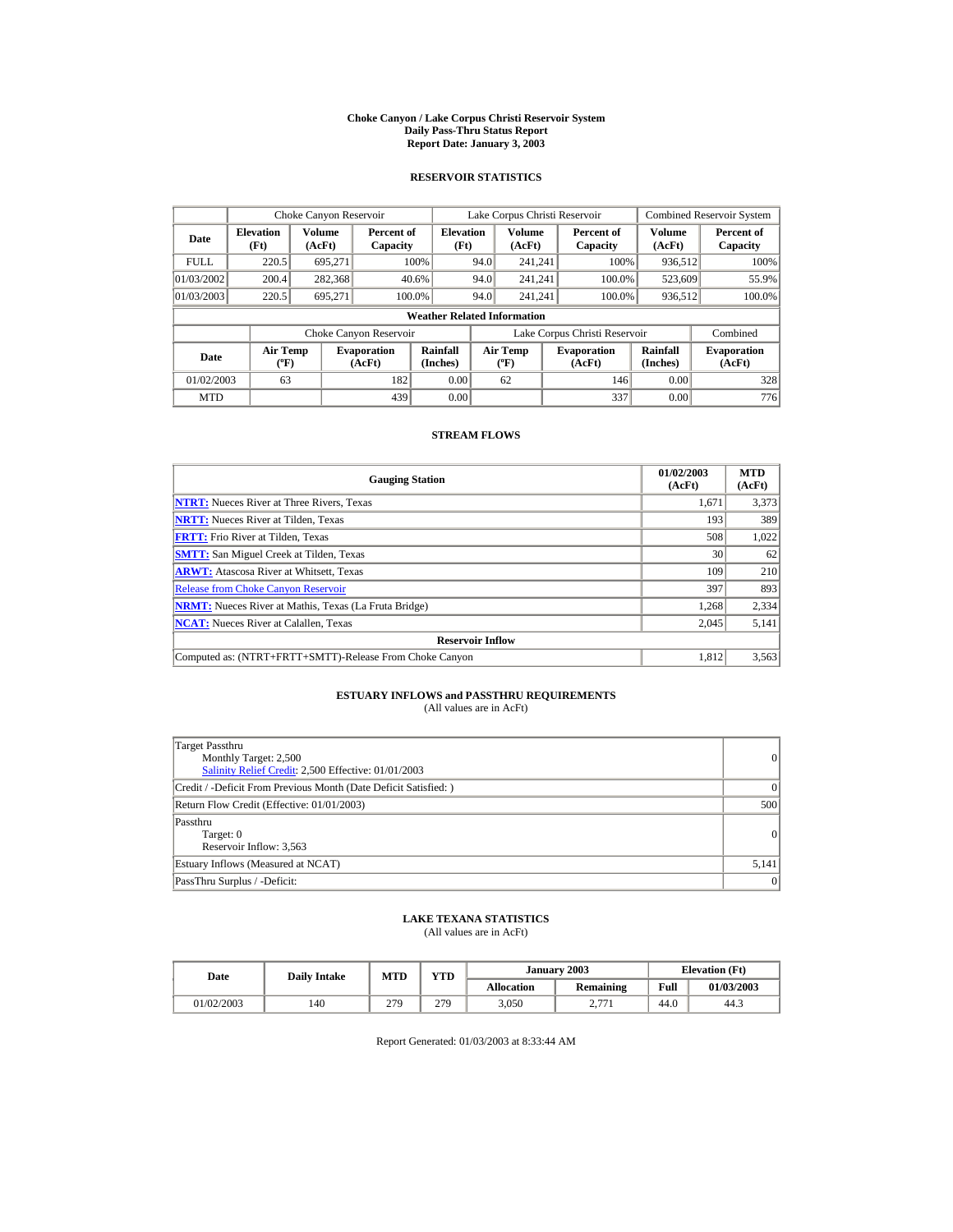#### **Choke Canyon / Lake Corpus Christi Reservoir System Daily Pass-Thru Status Report Report Date: January 4, 2003**

## **RESERVOIR STATISTICS**

|                                                     | Choke Canyon Reservoir |                              |                        |                                    |                                           | Lake Corpus Christi Reservoir |                              |                        |                              | <b>Combined Reservoir System</b> |
|-----------------------------------------------------|------------------------|------------------------------|------------------------|------------------------------------|-------------------------------------------|-------------------------------|------------------------------|------------------------|------------------------------|----------------------------------|
| <b>Elevation</b><br>Date<br>(Ft)                    |                        | Volume<br>(AcFt)             | Percent of<br>Capacity | <b>Elevation</b><br>(Ft)           |                                           | Volume<br>(AcFt)              |                              | Percent of<br>Capacity | Volume<br>(AcFt)             | Percent of<br>Capacity           |
| <b>FULL</b>                                         | 220.5                  | 695.271                      |                        | 100%                               | 94.0                                      | 241.241                       |                              | 100%                   | 936,512                      | 100%                             |
| 01/04/2002                                          | 200.3                  | 282,062                      | 40.6%                  |                                    | 94.0                                      | 241.241                       |                              | 100.0%                 | 523,303                      | 55.9%                            |
| 01/04/2003                                          | 220.5                  | 695.271                      | 100.0%                 |                                    | 94.0                                      | 241.241                       |                              | 100.0%                 | 936,512                      | 100.0%                           |
|                                                     |                        |                              |                        | <b>Weather Related Information</b> |                                           |                               |                              |                        |                              |                                  |
|                                                     |                        |                              | Choke Canyon Reservoir |                                    | Lake Corpus Christi Reservoir             |                               |                              |                        |                              | Combined                         |
| <b>Air Temp</b><br>Date<br>$({}^{\circ}\mathrm{F})$ |                        | <b>Evaporation</b><br>(AcFt) | Rainfall<br>(Inches)   |                                    | <b>Air Temp</b><br>$({}^{\circ}\text{F})$ |                               | <b>Evaporation</b><br>(AcFt) | Rainfall<br>(Inches)   | <b>Evaporation</b><br>(AcFt) |                                  |
| 01/03/2003                                          | 68                     |                              | 121                    | 0.00                               |                                           | 70                            |                              | 135                    | 0.00                         | 256                              |
| <b>MTD</b>                                          |                        |                              | 560                    | 0.00                               |                                           |                               |                              | 472                    | 0.00                         | 1,032                            |

## **STREAM FLOWS**

| <b>Gauging Station</b>                                       | 01/03/2003<br>(AcFt) | <b>MTD</b><br>(AcFt) |
|--------------------------------------------------------------|----------------------|----------------------|
| <b>NTRT:</b> Nueces River at Three Rivers, Texas             | 1.421                | 4,794                |
| <b>NRTT:</b> Nueces River at Tilden, Texas                   | 351                  | 740                  |
| <b>FRTT:</b> Frio River at Tilden, Texas                     | 502                  | 1,524                |
| <b>SMTT:</b> San Miguel Creek at Tilden, Texas               | 28                   | 89                   |
| <b>ARWT:</b> Atascosa River at Whitsett, Texas               | 93                   | 304                  |
| <b>Release from Choke Canyon Reservoir</b>                   | 250                  | 1,147                |
| <b>NRMT:</b> Nueces River at Mathis, Texas (La Fruta Bridge) | 544                  | 2,878                |
| <b>NCAT:</b> Nueces River at Calallen, Texas                 | 1,719                | 6,860                |
| <b>Reservoir Inflow</b>                                      |                      |                      |
| Computed as: (NTRT+FRTT+SMTT)-Release From Choke Canyon      | 1.701                | 5,260                |

# **ESTUARY INFLOWS and PASSTHRU REQUIREMENTS**<br>(All values are in AcFt)

| Target Passthru<br>Monthly Target: 2,500<br>Salinity Relief Credit: 2,500 Effective: 01/01/2003 | 0         |
|-------------------------------------------------------------------------------------------------|-----------|
| Credit / -Deficit From Previous Month (Date Deficit Satisfied: )                                | $\vert$ 0 |
| Return Flow Credit (Effective: 01/01/2003)                                                      | 500       |
| Passthru<br>Target: 0<br>Reservoir Inflow: 5,260                                                | 0         |
| Estuary Inflows (Measured at NCAT)                                                              | 6,860     |
| PassThru Surplus / -Deficit:                                                                    | 0         |

## **LAKE TEXANA STATISTICS**

(All values are in AcFt)

| Date       | <b>Daily Intake</b> | YTD<br>MTD |     |                   | January 2003 | <b>Elevation</b> (Ft) |            |
|------------|---------------------|------------|-----|-------------------|--------------|-----------------------|------------|
|            |                     |            |     | <b>Allocation</b> | Remaining    | Full                  | 01/04/2003 |
| 01/03/2003 | 140                 | 419        | 419 | 3,050             | 2.631        | 44.0                  | 44.3       |

Report Generated: 01/04/2003 at 9:01:03 AM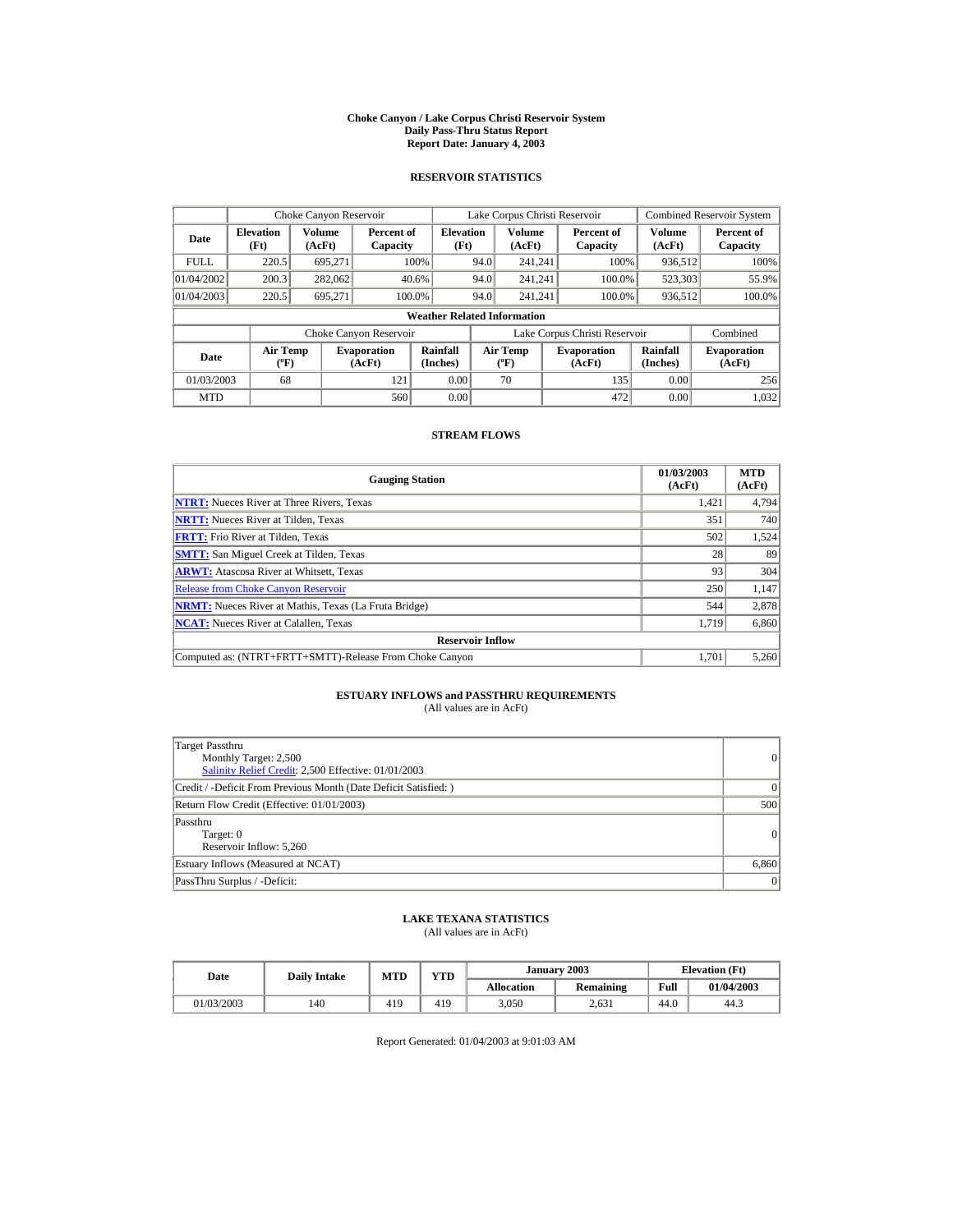#### **Choke Canyon / Lake Corpus Christi Reservoir System Daily Pass-Thru Status Report Report Date: January 5, 2003**

## **RESERVOIR STATISTICS**

|                                                                                     | Choke Canyon Reservoir |                      |                        |                                           |                               | Lake Corpus Christi Reservoir |                      |                              |                  | <b>Combined Reservoir System</b> |
|-------------------------------------------------------------------------------------|------------------------|----------------------|------------------------|-------------------------------------------|-------------------------------|-------------------------------|----------------------|------------------------------|------------------|----------------------------------|
| <b>Elevation</b><br>Date<br>(Ft)                                                    |                        | Volume<br>(AcFt)     | Capacity               | <b>Elevation</b><br>Percent of<br>(Ft)    |                               | Volume<br>(AcFt)              |                      | Percent of<br>Capacity       | Volume<br>(AcFt) | Percent of<br>Capacity           |
| <b>FULL</b>                                                                         | 220.5                  | 695.271              |                        | 100%                                      | 94.0                          | 241.241                       |                      | 100%                         | 936,512          | 100%                             |
| 01/05/2002                                                                          | 200.4                  | 282,368              | 40.6%                  |                                           | 94.0                          | 241.241                       |                      | 100.0%                       | 523,609          | 55.9%                            |
| 01/05/2003                                                                          | 220.5                  | 695.271              | 100.0%                 |                                           | 94.0                          | 241.241                       |                      | 100.0%                       | 936,512          | 100.0%                           |
|                                                                                     |                        |                      |                        | <b>Weather Related Information</b>        |                               |                               |                      |                              |                  |                                  |
|                                                                                     |                        |                      | Choke Canyon Reservoir |                                           | Lake Corpus Christi Reservoir |                               |                      |                              |                  | Combined                         |
| <b>Air Temp</b><br><b>Evaporation</b><br>Date<br>$({}^{\circ}\mathrm{F})$<br>(AcFt) |                        | Rainfall<br>(Inches) |                        | <b>Air Temp</b><br>$({}^{\circ}\text{F})$ |                               | <b>Evaporation</b><br>(AcFt)  | Rainfall<br>(Inches) | <b>Evaporation</b><br>(AcFt) |                  |                                  |
| 01/04/2003                                                                          | 71                     |                      | 167                    | 0.00                                      |                               | 75                            |                      | 135                          | 0.00             | 302                              |
| <b>MTD</b>                                                                          |                        |                      | 727                    | 0.00                                      |                               |                               |                      | 607                          | 0.00             | 1.334                            |

## **STREAM FLOWS**

| <b>Gauging Station</b>                                       | 01/04/2003<br>(AcFt) | <b>MTD</b><br>(AcFt) |
|--------------------------------------------------------------|----------------------|----------------------|
| <b>NTRT:</b> Nueces River at Three Rivers, Texas             | 1.175                | 5,969                |
| <b>NRTT:</b> Nueces River at Tilden, Texas                   | 177                  | 917                  |
| <b>FRTT:</b> Frio River at Tilden, Texas                     | 498                  | 2,023                |
| <b>SMTT:</b> San Miguel Creek at Tilden, Texas               | 26                   | 115                  |
| <b>ARWT:</b> Atascosa River at Whitsett, Texas               | 89                   | 393                  |
| <b>Release from Choke Canyon Reservoir</b>                   | 151                  | 1,298                |
| <b>NRMT:</b> Nueces River at Mathis, Texas (La Fruta Bridge) | 532                  | 3.410                |
| <b>NCAT:</b> Nueces River at Calallen, Texas                 | 893                  | 7,753                |
| <b>Reservoir Inflow</b>                                      |                      |                      |
| Computed as: (NTRT+FRTT+SMTT)-Release From Choke Canyon      | 1.548                | 6,809                |

## **ESTUARY INFLOWS and PASSTHRU REQUIREMENTS**<br>(All values are in AcFt)

| Target Passthru<br>Monthly Target: 2,500<br>Salinity Relief Credit: 2,500 Effective: 01/01/2003 | 0        |
|-------------------------------------------------------------------------------------------------|----------|
| Credit / -Deficit From Previous Month (Date Deficit Satisfied: )                                | $\Omega$ |
| Return Flow Credit (Effective: 01/01/2003)                                                      | 500      |
| Passthru<br>Target: 0<br>Reservoir Inflow: 6,809                                                | 0        |
| Estuary Inflows (Measured at NCAT)                                                              | 7,753    |
| PassThru Surplus / -Deficit:                                                                    | 0        |

## **LAKE TEXANA STATISTICS**

(All values are in AcFt)

| Date       |     | $_{\rm VTD}$<br><b>MTD</b><br><b>Daily Intake</b> |     |                   | January 2003     | <b>Elevation</b> (Ft) |            |
|------------|-----|---------------------------------------------------|-----|-------------------|------------------|-----------------------|------------|
|            |     |                                                   |     | <b>Allocation</b> | <b>Remaining</b> | Full                  | 01/05/2003 |
| 01/04/2003 | 139 | 558                                               | 558 | 3,050             | 2.492            | 44.U                  | 44.3       |

Report Generated: 01/05/2003 at 7:55:32 AM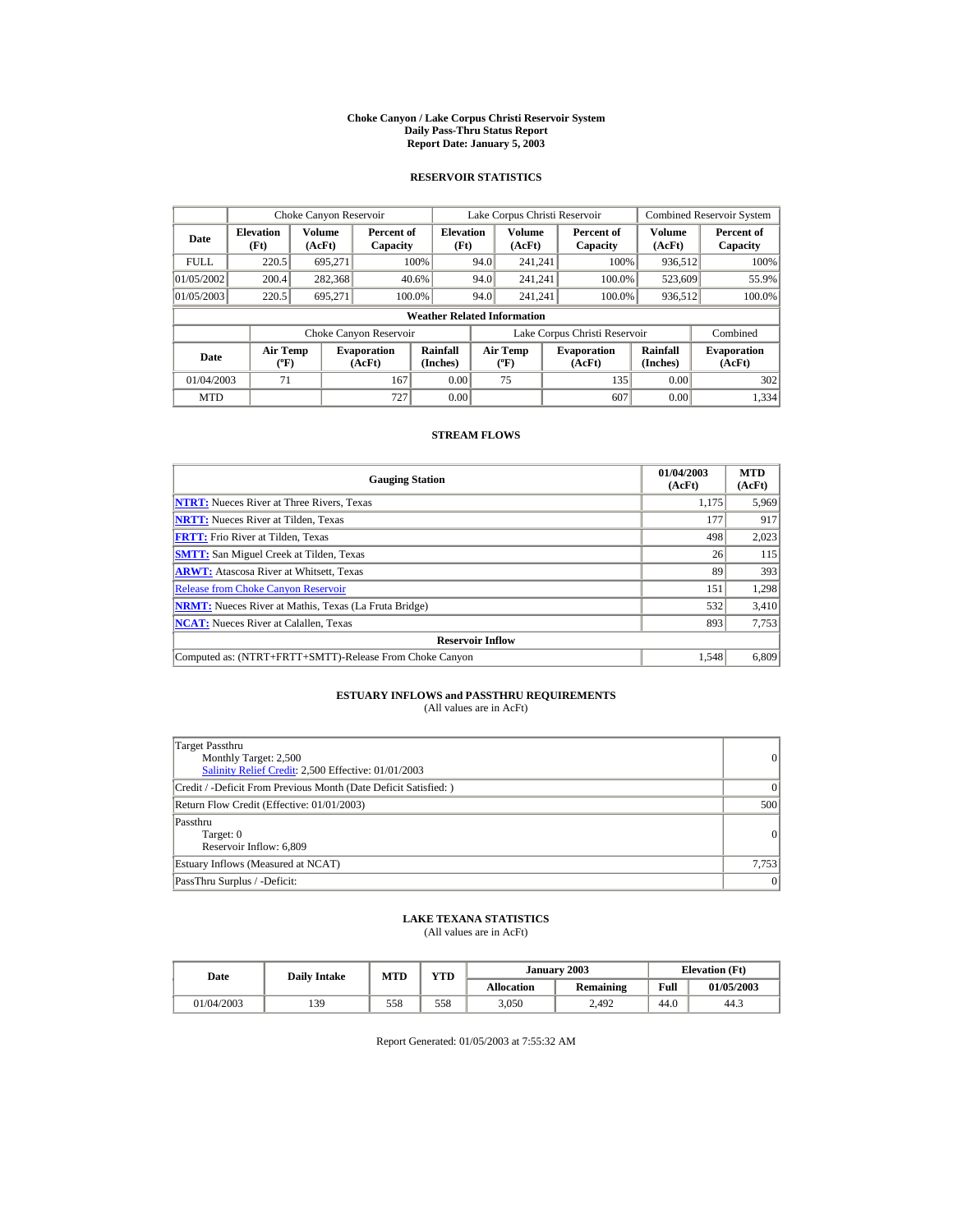#### **Choke Canyon / Lake Corpus Christi Reservoir System Daily Pass-Thru Status Report Report Date: January 6, 2003**

## **RESERVOIR STATISTICS**

|                                                                                     | Choke Canyon Reservoir |                      |                        |                                           |                               | Lake Corpus Christi Reservoir |                      |                              |                  | <b>Combined Reservoir System</b> |
|-------------------------------------------------------------------------------------|------------------------|----------------------|------------------------|-------------------------------------------|-------------------------------|-------------------------------|----------------------|------------------------------|------------------|----------------------------------|
| <b>Elevation</b><br>Date<br>(Ft)                                                    |                        | Volume<br>(AcFt)     | Percent of<br>Capacity | <b>Elevation</b><br>(Ft)                  |                               | Volume<br>(AcFt)              |                      | Percent of<br>Capacity       | Volume<br>(AcFt) | Percent of<br>Capacity           |
| <b>FULL</b>                                                                         | 220.5                  | 695.271              |                        | 100%                                      | 94.0                          | 241.241                       |                      | 100%                         | 936,512          | 100%                             |
| 01/06/2002                                                                          | 200.3                  | 282.215              |                        | 40.6%                                     | 94.0                          | 241.241                       |                      | 100.0%                       | 523,456          | 55.9%                            |
| 01/06/2003                                                                          | 220.5                  | 695.271              | 100.0%                 |                                           | 94.0                          | 241.241                       |                      | 100.0%                       | 936,512          | 100.0%                           |
|                                                                                     |                        |                      |                        | <b>Weather Related Information</b>        |                               |                               |                      |                              |                  |                                  |
|                                                                                     |                        |                      | Choke Canyon Reservoir |                                           | Lake Corpus Christi Reservoir |                               |                      |                              |                  | Combined                         |
| <b>Air Temp</b><br><b>Evaporation</b><br>Date<br>$({}^{\circ}\mathrm{F})$<br>(AcFt) |                        | Rainfall<br>(Inches) |                        | <b>Air Temp</b><br>$({}^{\circ}\text{F})$ |                               | <b>Evaporation</b><br>(AcFt)  | Rainfall<br>(Inches) | <b>Evaporation</b><br>(AcFt) |                  |                                  |
| 01/05/2003                                                                          | 74                     |                      | 136                    | 0.00                                      |                               | 75                            |                      | 168                          | 0.00             | 304                              |
| <b>MTD</b>                                                                          |                        |                      | 863                    | 0.00                                      |                               |                               |                      | 775                          | 0.00             | 1,638                            |

## **STREAM FLOWS**

| <b>Gauging Station</b>                                       | 01/05/2003<br>(AcFt) | <b>MTD</b><br>(AcFt) |
|--------------------------------------------------------------|----------------------|----------------------|
| <b>NTRT:</b> Nueces River at Three Rivers, Texas             | 1,118                | 7,086                |
| <b>NRTT:</b> Nueces River at Tilden, Texas                   | 171                  | 1,088                |
| <b>FRTT:</b> Frio River at Tilden, Texas                     | 498                  | 2,521                |
| <b>SMTT:</b> San Miguel Creek at Tilden, Texas               | 26                   | 141                  |
| <b>ARWT:</b> Atascosa River at Whitsett, Texas               | 85                   | 478                  |
| <b>Release from Choke Canvon Reservoir</b>                   | 151                  | 1,449                |
| <b>NRMT:</b> Nueces River at Mathis, Texas (La Fruta Bridge) | 532                  | 3.942                |
| <b>NCAT:</b> Nueces River at Calallen, Texas                 | 679                  | 8,432                |
| <b>Reservoir Inflow</b>                                      |                      |                      |
| Computed as: (NTRT+FRTT+SMTT)-Release From Choke Canyon      | 1.491                | 8,299                |

# **ESTUARY INFLOWS and PASSTHRU REQUIREMENTS**<br>(All values are in AcFt)

| Target Passthru<br>Monthly Target: 2,500<br>Salinity Relief Credit: 2,500 Effective: 01/01/2003 | $\overline{0}$ |
|-------------------------------------------------------------------------------------------------|----------------|
| Credit / -Deficit From Previous Month (Date Deficit Satisfied: )                                | $\Omega$       |
| Return Flow Credit (Effective: 01/01/2003)                                                      | 500            |
| Passthru<br>Target: 0<br>Reservoir Inflow: 8,299                                                | 0              |
| Estuary Inflows (Measured at NCAT)                                                              | 8,432          |
| PassThru Surplus / -Deficit:                                                                    | 0              |

## **LAKE TEXANA STATISTICS**

(All values are in AcFt)

| Date       | <b>VTD</b><br>MTD<br><b>Daily Intake</b> |     |     | January 2003      | <b>Elevation</b> (Ft) |      |            |
|------------|------------------------------------------|-----|-----|-------------------|-----------------------|------|------------|
|            |                                          |     |     | <b>Allocation</b> | <b>Remaining</b>      | Full | 01/06/2003 |
| 01/05/2003 | 139                                      | 697 | 697 | 3,050             | 2.353                 | 44.0 | 44.3       |

Report Generated: 01/06/2003 at 8:37:47 AM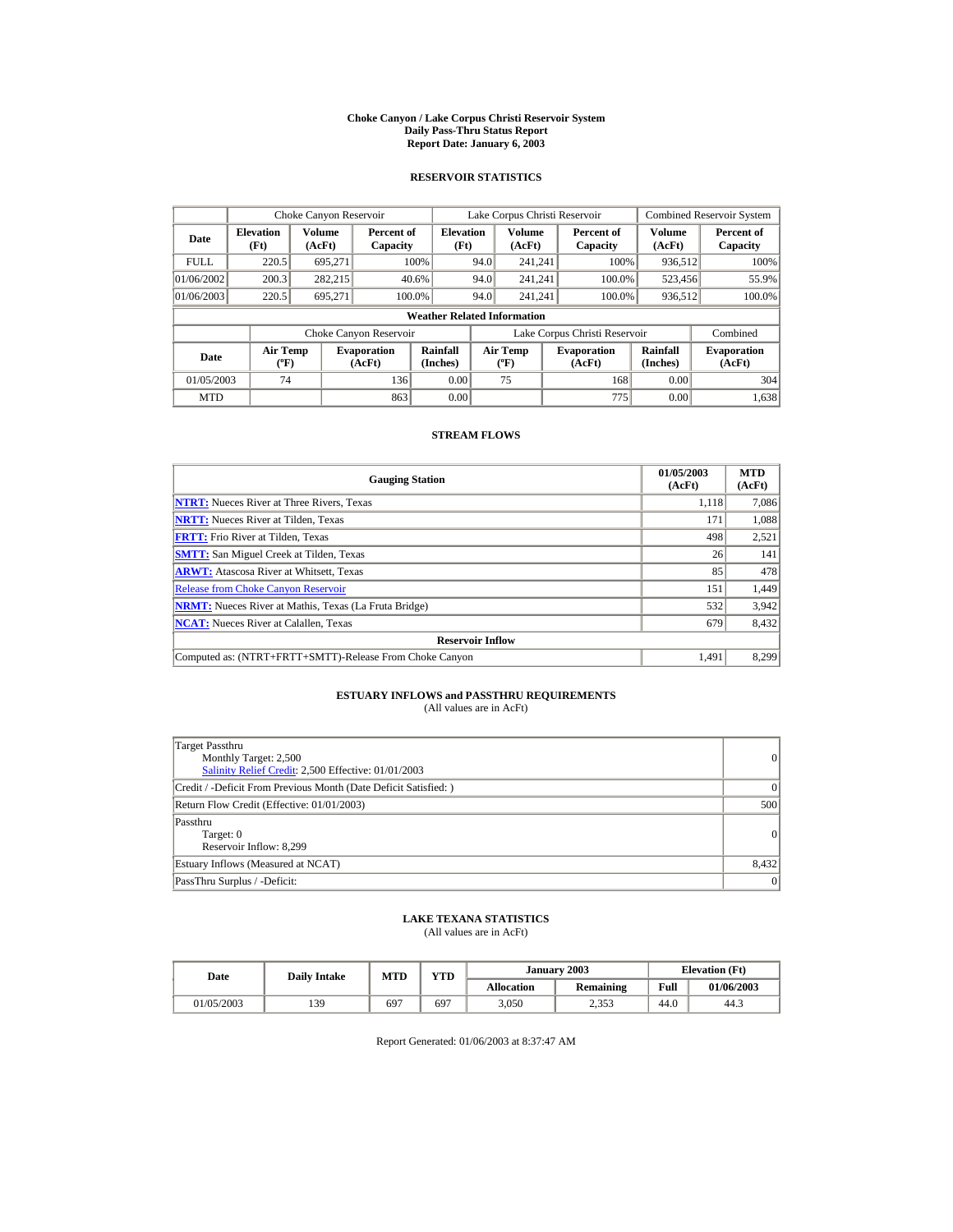#### **Choke Canyon / Lake Corpus Christi Reservoir System Daily Pass-Thru Status Report Report Date: January 7, 2003**

## **RESERVOIR STATISTICS**

|                                                                                     | Choke Canyon Reservoir |                      |                        |                                           |                               | Lake Corpus Christi Reservoir |                      |                              |                  | <b>Combined Reservoir System</b> |
|-------------------------------------------------------------------------------------|------------------------|----------------------|------------------------|-------------------------------------------|-------------------------------|-------------------------------|----------------------|------------------------------|------------------|----------------------------------|
| <b>Elevation</b><br>Date<br>(Ft)                                                    |                        | Volume<br>(AcFt)     | Percent of<br>Capacity | <b>Elevation</b><br>(Ft)                  |                               | Volume<br>(AcFt)              |                      | Percent of<br>Capacity       | Volume<br>(AcFt) | Percent of<br>Capacity           |
| <b>FULL</b>                                                                         | 220.5                  | 695.271              |                        | 100%                                      | 94.0                          | 241.241                       |                      | 100%                         | 936,512          | 100%                             |
| 01/07/2002                                                                          | 200.3                  | 281,910              |                        | 40.5%                                     | 94.0                          | 241.241                       |                      | 100.0%                       | 523,151          | 55.9%                            |
| 01/07/2003                                                                          | 220.5                  | 695.271              |                        | 100.0%                                    | 94.0                          | 241.241                       |                      | 100.0%                       | 936,512          | 100.0%                           |
|                                                                                     |                        |                      |                        | <b>Weather Related Information</b>        |                               |                               |                      |                              |                  |                                  |
|                                                                                     |                        |                      | Choke Canyon Reservoir |                                           | Lake Corpus Christi Reservoir |                               |                      |                              | Combined         |                                  |
| <b>Air Temp</b><br><b>Evaporation</b><br>Date<br>$({}^{\circ}\mathrm{F})$<br>(AcFt) |                        | Rainfall<br>(Inches) |                        | <b>Air Temp</b><br>$({}^{\circ}\text{F})$ |                               | <b>Evaporation</b><br>(AcFt)  | Rainfall<br>(Inches) | <b>Evaporation</b><br>(AcFt) |                  |                                  |
| 01/06/2003                                                                          | 69                     |                      | 167                    | 0.00                                      |                               | 73                            |                      | 146                          | 0.00             | 313                              |
| <b>MTD</b>                                                                          |                        |                      | 1.030                  | 0.00                                      |                               |                               |                      | 921                          | 0.00             | 1.951                            |

## **STREAM FLOWS**

| <b>Gauging Station</b>                                       | 01/06/2003<br>(AcFt) | <b>MTD</b><br>(AcFt) |
|--------------------------------------------------------------|----------------------|----------------------|
| <b>NTRT:</b> Nueces River at Three Rivers, Texas             | 1.098                | 8,184                |
| <b>NRTT:</b> Nueces River at Tilden, Texas                   | 171                  | 1,258                |
| <b>FRTT:</b> Frio River at Tilden, Texas                     | 492                  | 3,013                |
| <b>SMTT:</b> San Miguel Creek at Tilden, Texas               | 24                   | 165                  |
| <b>ARWT:</b> Atascosa River at Whitsett, Texas               | 83                   | 562                  |
| <b>Release from Choke Canyon Reservoir</b>                   | 151                  | 1,600                |
| <b>NRMT:</b> Nueces River at Mathis, Texas (La Fruta Bridge) | 572                  | 4,514                |
| <b>NCAT:</b> Nueces River at Calallen, Texas                 | 611                  | 9,044                |
| <b>Reservoir Inflow</b>                                      |                      |                      |
| Computed as: (NTRT+FRTT+SMTT)-Release From Choke Canyon      | 1.463                | 9,762                |

# **ESTUARY INFLOWS and PASSTHRU REQUIREMENTS**<br>(All values are in AcFt)

| Target Passthru<br>Monthly Target: 2,500<br>Salinity Relief Credit: 2,500 Effective: 01/01/2003 | 0        |
|-------------------------------------------------------------------------------------------------|----------|
| Credit / -Deficit From Previous Month (Date Deficit Satisfied: )                                | $\Omega$ |
| Return Flow Credit (Effective: 01/01/2003)                                                      | 500      |
| Passthru<br>Target: 0<br>Reservoir Inflow: 9,762                                                | 0        |
| Estuary Inflows (Measured at NCAT)                                                              | 9,044    |
| PassThru Surplus / -Deficit:                                                                    | 0        |

## **LAKE TEXANA STATISTICS**

(All values are in AcFt)

| Date       | <b>Daily Intake</b> | MTD | <b>VTD</b>  |                   | January 2003     |      | <b>Elevation</b> (Ft) |  |
|------------|---------------------|-----|-------------|-------------------|------------------|------|-----------------------|--|
|            |                     |     |             | <b>Allocation</b> | <b>Remaining</b> | Full | 01/07/2003            |  |
| 01/06/2003 | 139                 | 837 | 0.27<br>83. | 3,050             | 2.212<br>4.413   | 44.0 | 44.3                  |  |

Report Generated: 01/07/2003 at 8:55:47 AM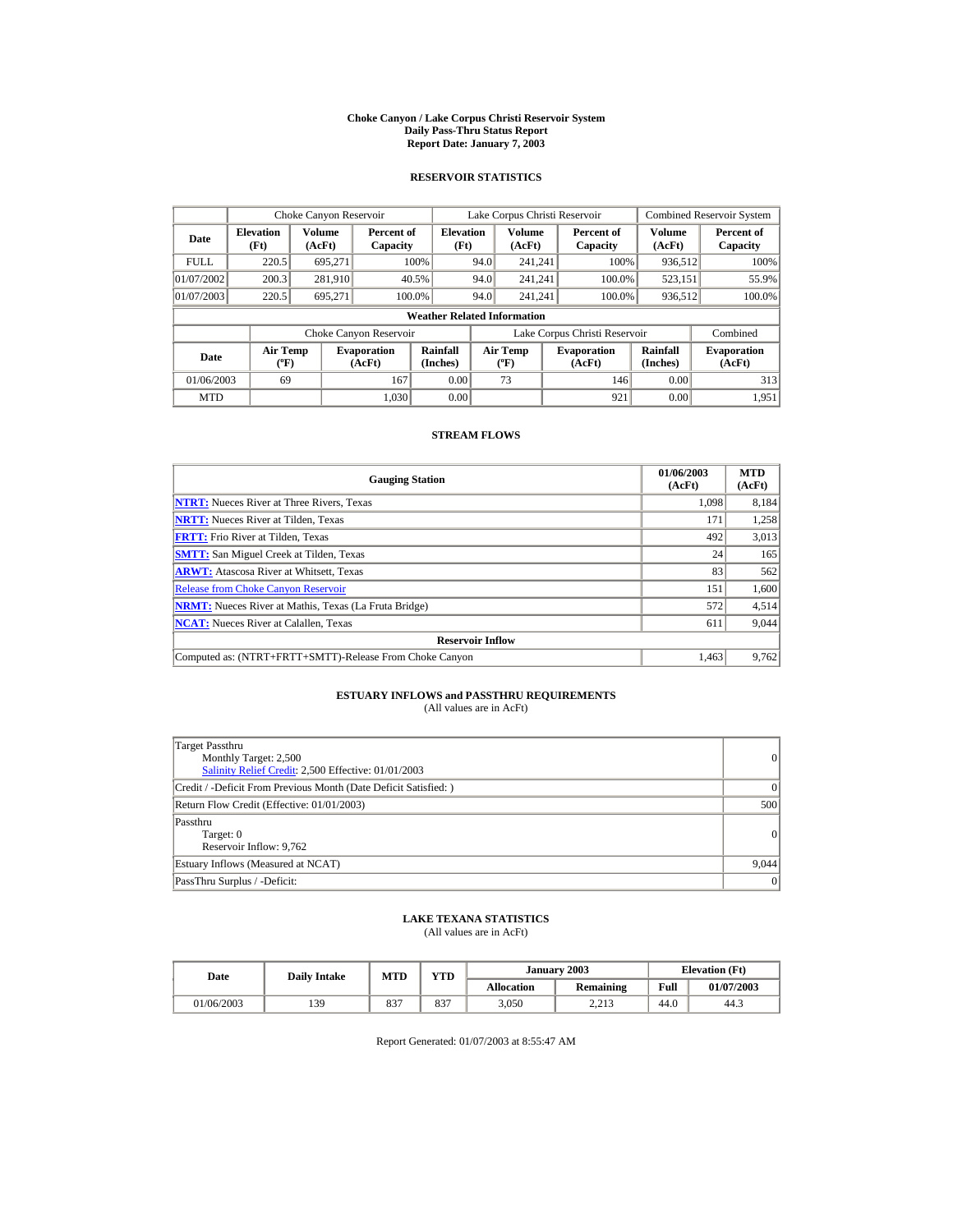#### **Choke Canyon / Lake Corpus Christi Reservoir System Daily Pass-Thru Status Report Report Date: January 8, 2003**

## **RESERVOIR STATISTICS**

|                                                                                     | Choke Canyon Reservoir |                      |                        |                                    |                               | Lake Corpus Christi Reservoir |                      |                              |                  | <b>Combined Reservoir System</b> |
|-------------------------------------------------------------------------------------|------------------------|----------------------|------------------------|------------------------------------|-------------------------------|-------------------------------|----------------------|------------------------------|------------------|----------------------------------|
| Volume<br><b>Elevation</b><br>Date<br>(Ft)<br>(AcFt)                                |                        |                      | Percent of<br>Capacity | <b>Elevation</b><br>(Ft)           |                               | Volume<br>(AcFt)              |                      | Percent of<br>Capacity       | Volume<br>(AcFt) | Percent of<br>Capacity           |
| <b>FULL</b>                                                                         | 220.5                  | 695.271              |                        | 100%                               | 94.0                          | 241.241                       |                      | 100%                         | 936,512          | 100%                             |
| 01/08/2002                                                                          | 200.3                  | 281,757              |                        | 40.5%                              | 94.0                          | 241.241                       |                      | 100.0%                       | 522,998          | 55.8%                            |
| 01/08/2003                                                                          | 220.4                  | 693.974              |                        | 99.8%                              | 94.0                          | 241.241                       |                      | 100.0%                       | 935,215          | 99.9%                            |
|                                                                                     |                        |                      |                        | <b>Weather Related Information</b> |                               |                               |                      |                              |                  |                                  |
|                                                                                     |                        |                      | Choke Canyon Reservoir |                                    | Lake Corpus Christi Reservoir |                               |                      |                              | Combined         |                                  |
| <b>Air Temp</b><br><b>Evaporation</b><br>Date<br>$({}^{\circ}\mathrm{F})$<br>(AcFt) |                        | Rainfall<br>(Inches) |                        | <b>Air Temp</b><br>$(^{\circ}F)$   |                               | <b>Evaporation</b><br>(AcFt)  | Rainfall<br>(Inches) | <b>Evaporation</b><br>(AcFt) |                  |                                  |
| 01/07/2003                                                                          | 62                     |                      | 121                    | 0.00                               |                               | 64                            |                      | 101                          | 0.00             | 222                              |
| <b>MTD</b>                                                                          |                        |                      | 1.151                  | 0.00                               |                               |                               |                      | 1.022                        | 0.00             | 2.173                            |

## **STREAM FLOWS**

| <b>Gauging Station</b>                                       | 01/07/2003<br>(AcFt) | <b>MTD</b><br>(AcFt) |
|--------------------------------------------------------------|----------------------|----------------------|
| <b>NTRT:</b> Nueces River at Three Rivers, Texas             | 1.084                | 9,268                |
| <b>NRTT:</b> Nueces River at Tilden, Texas                   | 171                  | 1,429                |
| <b>FRTT:</b> Frio River at Tilden, Texas                     | 486                  | 3,500                |
| <b>SMTT:</b> San Miguel Creek at Tilden, Texas               | 24                   | 189                  |
| <b>ARWT:</b> Atascosa River at Whitsett, Texas               | 79                   | 641                  |
| <b>Release from Choke Canyon Reservoir</b>                   | 119                  | 1,719                |
| <b>NRMT:</b> Nueces River at Mathis, Texas (La Fruta Bridge) | 331                  | 4,845                |
| <b>NCAT:</b> Nueces River at Calallen, Texas                 | 534                  | 9,578                |
| <b>Reservoir Inflow</b>                                      |                      |                      |
| Computed as: (NTRT+FRTT+SMTT)-Release From Choke Canyon      | 1.475                | 11,237               |

# **ESTUARY INFLOWS and PASSTHRU REQUIREMENTS**<br>(All values are in AcFt)

| Target Passthru<br>Monthly Target: 2,500<br>Salinity Relief Credit: 2,500 Effective: 01/01/2003 | 0        |
|-------------------------------------------------------------------------------------------------|----------|
| Credit / -Deficit From Previous Month (Date Deficit Satisfied: )                                | $\Omega$ |
| Return Flow Credit (Effective: 01/01/2003)                                                      | 500      |
| Passthru<br>Target: 0<br>Reservoir Inflow: 11,237                                               | 0        |
| Estuary Inflows (Measured at NCAT)                                                              | 9,578    |
| PassThru Surplus / -Deficit:                                                                    | 0        |

## **LAKE TEXANA STATISTICS**

(All values are in AcFt)

| Date       | <b>Daily Intake</b> | YTD<br>MTD |     |                   | January 2003 | <b>Elevation</b> (Ft) |            |
|------------|---------------------|------------|-----|-------------------|--------------|-----------------------|------------|
|            |                     |            |     | <b>Allocation</b> | Remaining    | Full                  | 01/08/2003 |
| 01/07/2003 | 139                 | 975        | 975 | 3,050             | 2.075        | 44.0                  | 44.3       |

Report Generated: 01/08/2003 at 8:37:29 AM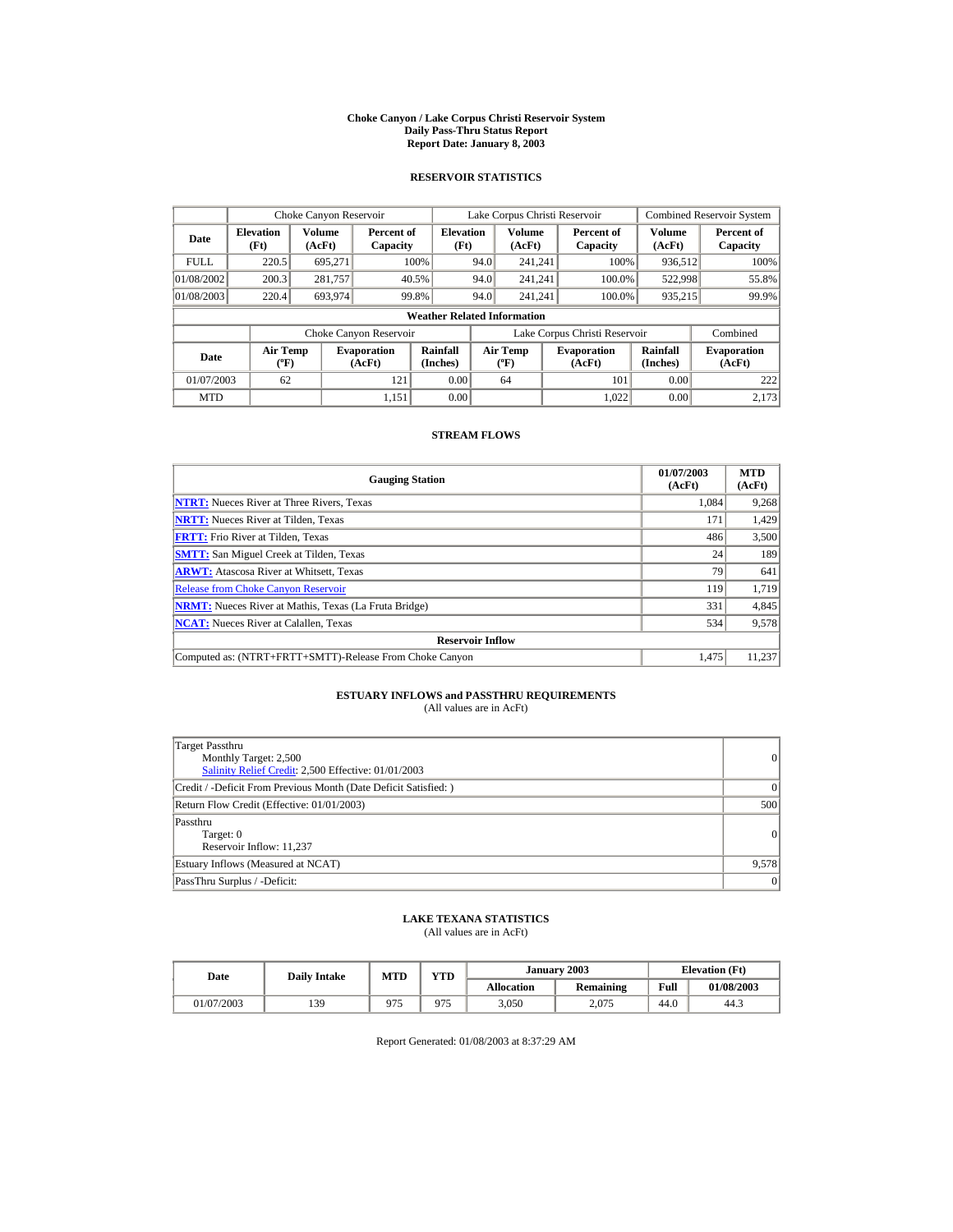#### **Choke Canyon / Lake Corpus Christi Reservoir System Daily Pass-Thru Status Report Report Date: January 9, 2003**

## **RESERVOIR STATISTICS**

|                                                                                     | Choke Canyon Reservoir |                      |                        |                                           |                               | Lake Corpus Christi Reservoir |                      |                              |                  | <b>Combined Reservoir System</b> |
|-------------------------------------------------------------------------------------|------------------------|----------------------|------------------------|-------------------------------------------|-------------------------------|-------------------------------|----------------------|------------------------------|------------------|----------------------------------|
| <b>Elevation</b><br>Date<br>(Ft)<br>(AcFt)                                          |                        | Volume               | Percent of<br>Capacity | <b>Elevation</b><br>(Ft)                  |                               | Volume<br>(AcFt)              |                      | Percent of<br>Capacity       | Volume<br>(AcFt) | Percent of<br>Capacity           |
| <b>FULL</b>                                                                         | 220.5                  | 695.271              |                        | 100%                                      | 94.0                          | 241.241                       |                      | 100%                         | 936,512          | 100%                             |
| 01/09/2002                                                                          | 200.3                  | 281,605              |                        | 40.5%                                     | 94.0                          | 241.241                       |                      | 100.0%                       | 522,846          | 55.8%                            |
| 01/09/2003                                                                          | 220.5                  | 694.493              |                        | 99.9%                                     | 94.0                          | 241.241                       |                      | 100.0%                       | 935,734          | 99.9%                            |
|                                                                                     |                        |                      |                        | <b>Weather Related Information</b>        |                               |                               |                      |                              |                  |                                  |
|                                                                                     |                        |                      | Choke Canyon Reservoir |                                           | Lake Corpus Christi Reservoir |                               |                      |                              | Combined         |                                  |
| <b>Air Temp</b><br><b>Evaporation</b><br>Date<br>$({}^{\circ}\mathrm{F})$<br>(AcFt) |                        | Rainfall<br>(Inches) |                        | <b>Air Temp</b><br>$({}^{\circ}\text{F})$ |                               | <b>Evaporation</b><br>(AcFt)  | Rainfall<br>(Inches) | <b>Evaporation</b><br>(AcFt) |                  |                                  |
| 01/08/2003                                                                          | 72                     |                      | 197                    | 0.00                                      |                               | 72                            |                      | 135                          | 0.00             | 332                              |
| <b>MTD</b>                                                                          |                        |                      | 1.348                  | 0.00                                      |                               |                               |                      | 1.157                        | 0.00             | 2,505                            |

## **STREAM FLOWS**

| <b>Gauging Station</b>                                       | 01/08/2003<br>(AcFt) | <b>MTD</b><br>(AcFt) |
|--------------------------------------------------------------|----------------------|----------------------|
| <b>NTRT:</b> Nueces River at Three Rivers, Texas             | 961                  | 10,229               |
| <b>NRTT:</b> Nueces River at Tilden, Texas                   | 169                  | 1,598                |
| <b>FRTT:</b> Frio River at Tilden, Texas                     | 484                  | 3,984                |
| <b>SMTT:</b> San Miguel Creek at Tilden, Texas               | 22                   | 210                  |
| <b>ARWT:</b> Atascosa River at Whitsett, Texas               | 79                   | 721                  |
| <b>Release from Choke Canyon Reservoir</b>                   | 66                   | 1,785                |
| <b>NRMT:</b> Nueces River at Mathis, Texas (La Fruta Bridge) | 300                  | 5,145                |
| <b>NCAT:</b> Nueces River at Calallen, Texas                 | 326                  | 9,903                |
| <b>Reservoir Inflow</b>                                      |                      |                      |
| Computed as: (NTRT+FRTT+SMTT)-Release From Choke Canyon      | 1.401                | 12,638               |

# **ESTUARY INFLOWS and PASSTHRU REQUIREMENTS**<br>(All values are in AcFt)

| Target Passthru<br>Monthly Target: 2,500<br>Salinity Relief Credit: 2,500 Effective: 01/01/2003 | 0        |
|-------------------------------------------------------------------------------------------------|----------|
| Credit / -Deficit From Previous Month (Date Deficit Satisfied: )                                | $\Omega$ |
| Return Flow Credit (Effective: 01/01/2003)                                                      | 500      |
| Passthru<br>Target: 0<br>Reservoir Inflow: 12,638                                               | 0        |
| Estuary Inflows (Measured at NCAT)                                                              | 9,903    |
| PassThru Surplus / -Deficit:                                                                    | 0        |

## **LAKE TEXANA STATISTICS**

(All values are in AcFt)

| Date       | <b>Daily Intake</b> | <b>MTD</b> | <b>YTD</b> |            | January 2003 |      | <b>Elevation</b> (Ft) |
|------------|---------------------|------------|------------|------------|--------------|------|-----------------------|
|            |                     |            |            | Allocation | Remaining    | Full | 01/09/2003            |
| 01/08/2003 | 139                 | 114        | .114       | 3,050      | .936         | 44.0 | 44.3                  |

Report Generated: 01/09/2003 at 8:51:07 AM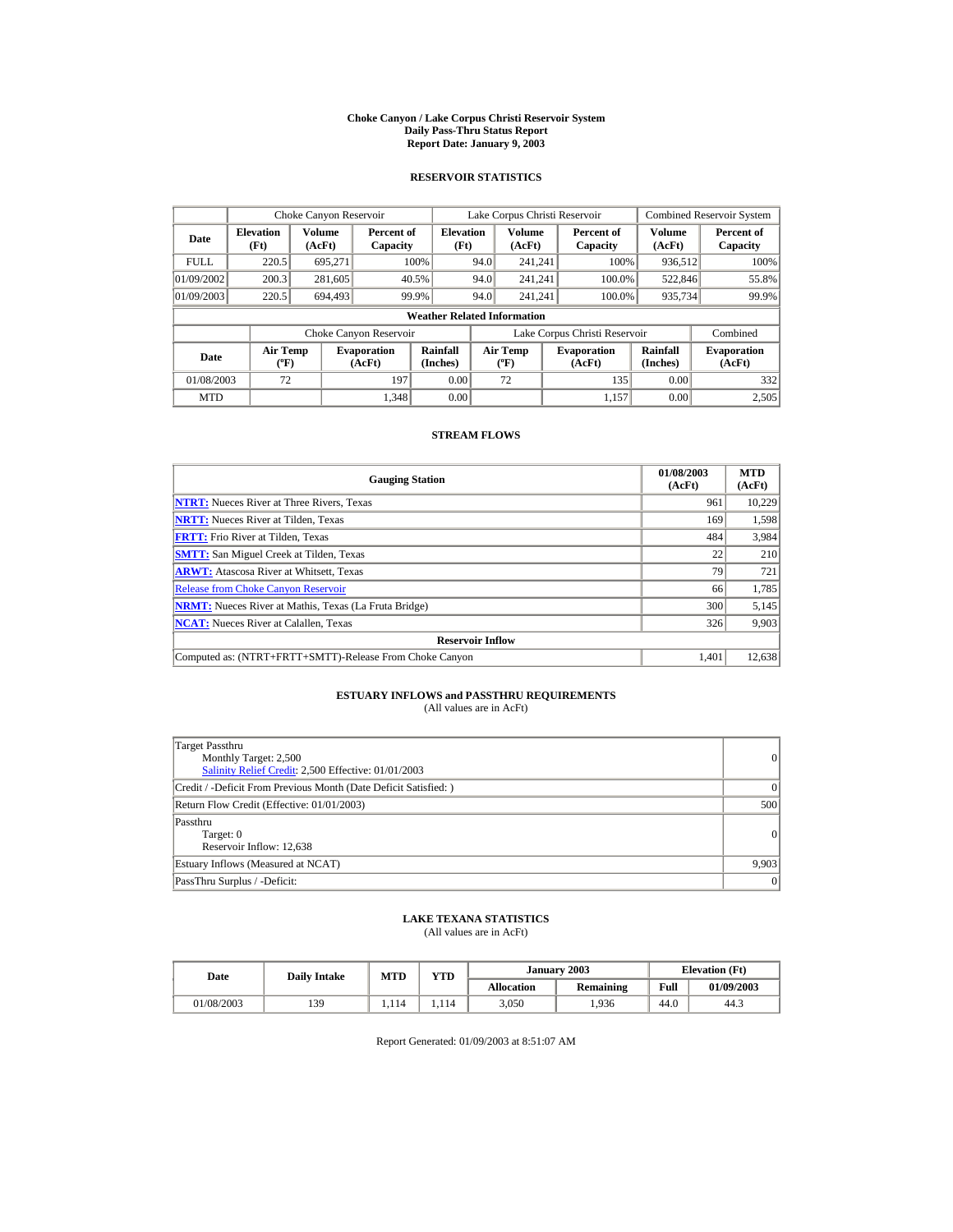#### **Choke Canyon / Lake Corpus Christi Reservoir System Daily Pass-Thru Status Report Report Date: January 10, 2003**

## **RESERVOIR STATISTICS**

|                                                                                     | Choke Canyon Reservoir   |                      |                        |                                           |                               | Lake Corpus Christi Reservoir |                      |                              |                  | <b>Combined Reservoir System</b> |
|-------------------------------------------------------------------------------------|--------------------------|----------------------|------------------------|-------------------------------------------|-------------------------------|-------------------------------|----------------------|------------------------------|------------------|----------------------------------|
| Date                                                                                | <b>Elevation</b><br>(Ft) | Volume<br>(AcFt)     | Percent of<br>Capacity | <b>Elevation</b><br>(Ft)                  |                               | Volume<br>(AcFt)              |                      | Percent of<br>Capacity       | Volume<br>(AcFt) | Percent of<br>Capacity           |
| <b>FULL</b>                                                                         | 220.5                    | 695.271              |                        | 100%                                      | 94.0                          | 241.241                       |                      | 100%                         | 936,512          | 100%                             |
| 01/10/2002                                                                          | 200.3                    | 281,453              |                        | 40.5%                                     | 94.0                          | 241.241                       |                      | 100.0%                       | 522,694          | 55.8%                            |
| 01/10/2003                                                                          | 220.5                    | 694.233              |                        | 99.9%                                     | 94.0                          | 241.241                       |                      | 100.0%                       | 935,474          | 99.9%                            |
|                                                                                     |                          |                      |                        | <b>Weather Related Information</b>        |                               |                               |                      |                              |                  |                                  |
|                                                                                     |                          |                      | Choke Canyon Reservoir |                                           | Lake Corpus Christi Reservoir |                               |                      |                              | Combined         |                                  |
| <b>Air Temp</b><br><b>Evaporation</b><br>Date<br>$({}^{\circ}\mathrm{F})$<br>(AcFt) |                          | Rainfall<br>(Inches) |                        | <b>Air Temp</b><br>$({}^{\circ}\text{F})$ |                               | <b>Evaporation</b><br>(AcFt)  | Rainfall<br>(Inches) | <b>Evaporation</b><br>(AcFt) |                  |                                  |
| 01/09/2003                                                                          | 77                       |                      | 212                    | 0.00                                      |                               | 80                            |                      | 168                          | 0.00             | 380                              |
| <b>MTD</b>                                                                          |                          |                      | 1.560                  | 0.00                                      |                               |                               |                      | 1,325                        | 0.00             | 2,885                            |

## **STREAM FLOWS**

| <b>Gauging Station</b>                                       | 01/09/2003<br>(AcFt) | <b>MTD</b><br>(AcFt) |
|--------------------------------------------------------------|----------------------|----------------------|
| <b>NTRT:</b> Nueces River at Three Rivers, Texas             | 435                  | 10,663               |
| <b>NRTT:</b> Nueces River at Tilden, Texas                   | 167                  | 1,765                |
| <b>FRTT:</b> Frio River at Tilden, Texas                     | 486                  | 4,470                |
| <b>SMTT:</b> San Miguel Creek at Tilden, Texas               | 22                   | 232                  |
| <b>ARWT:</b> Atascosa River at Whitsett, Texas               | 77                   | 798                  |
| <b>Release from Choke Canyon Reservoir</b>                   | 66                   | 1,850                |
| <b>NRMT:</b> Nueces River at Mathis, Texas (La Fruta Bridge) | 504                  | 5,649                |
| <b>NCAT:</b> Nueces River at Calallen, Texas                 | 260                  | 10,163               |
| <b>Reservoir Inflow</b>                                      |                      |                      |
| Computed as: (NTRT+FRTT+SMTT)-Release From Choke Canyon      | 877                  | 13,516               |

# **ESTUARY INFLOWS and PASSTHRU REQUIREMENTS**<br>(All values are in AcFt)

| Target Passthru<br>Monthly Target: 2,500<br>Salinity Relief Credit: 2,500 Effective: 01/01/2003 | $\overline{0}$ |
|-------------------------------------------------------------------------------------------------|----------------|
| Credit / -Deficit From Previous Month (Date Deficit Satisfied: )                                | $\Omega$       |
| Return Flow Credit (Effective: 01/01/2003)                                                      | 500            |
| Passthru<br>Target: 0<br>Reservoir Inflow: 13,516                                               | 0              |
| Estuary Inflows (Measured at NCAT)                                                              | 10,163         |
| PassThru Surplus / -Deficit:                                                                    | 0              |

## **LAKE TEXANA STATISTICS**

(All values are in AcFt)

| Date       | <b>MTD</b><br><b>Daily Intake</b> |              | <b>YTD</b>    |                   | January 2003 | <b>Elevation</b> (Ft) |            |
|------------|-----------------------------------|--------------|---------------|-------------------|--------------|-----------------------|------------|
|            |                                   |              |               | <b>Allocation</b> | Remaining    | Full                  | 01/10/2003 |
| 01/09/2003 | 139                               | 253<br>ر رے۔ | 252<br>ر رے 1 | 3,050             | 1,797        | 44.0                  | 44.3       |

Report Generated: 01/10/2003 at 8:42:54 AM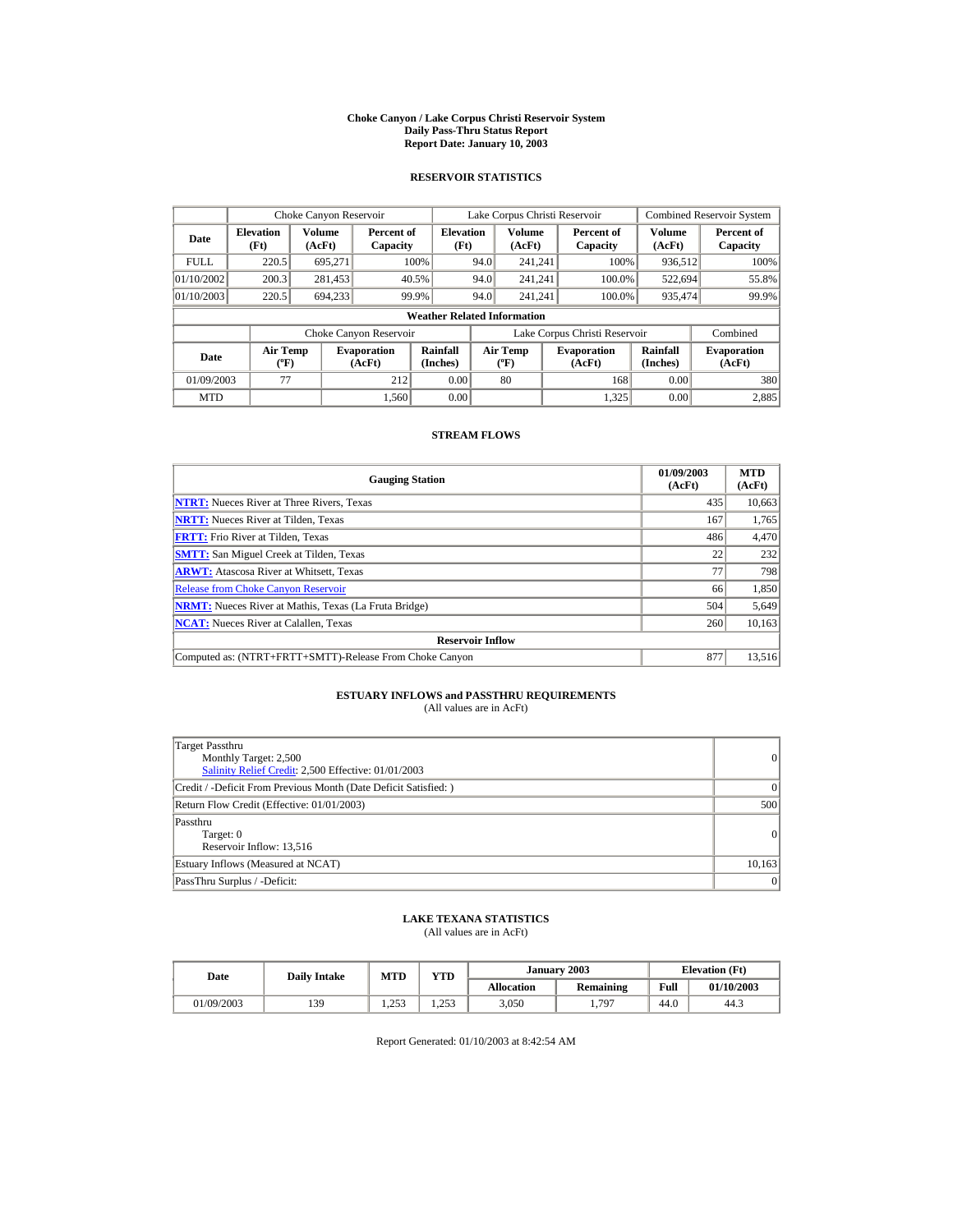#### **Choke Canyon / Lake Corpus Christi Reservoir System Daily Pass-Thru Status Report Report Date: January 11, 2003**

## **RESERVOIR STATISTICS**

| Choke Canyon Reservoir |                                             |                  |                              |                                    |      | Lake Corpus Christi Reservoir            |                               |                      | <b>Combined Reservoir System</b> |
|------------------------|---------------------------------------------|------------------|------------------------------|------------------------------------|------|------------------------------------------|-------------------------------|----------------------|----------------------------------|
| Date                   | <b>Elevation</b><br>(Ft)                    | Volume<br>(AcFt) | Percent of<br>Capacity       | <b>Elevation</b><br>(Ft)           |      | <b>Volume</b><br>(AcFt)                  | Percent of<br>Capacity        | Volume<br>(AcFt)     | Percent of<br>Capacity           |
| <b>FULL</b>            | 220.5                                       | 695.271          |                              | 100%                               | 94.0 | 241.241                                  | 100%                          | 936,512              | 100%                             |
| 01/11/2002             | 200.3                                       | 281,757          |                              | 40.5%                              | 94.0 | 241.241                                  | 100.0%                        | 522,998              | 55.8%                            |
| 01/11/2003             | 220.4                                       | 693,974          |                              | 99.8%                              | 94.0 | 241.241                                  | 100.0%                        | 935,215              | 99.9%                            |
|                        |                                             |                  |                              | <b>Weather Related Information</b> |      |                                          |                               |                      |                                  |
|                        |                                             |                  | Choke Canyon Reservoir       |                                    |      |                                          | Lake Corpus Christi Reservoir |                      | Combined                         |
| Date                   | <b>Air Temp</b><br>$({}^{\circ}\mathrm{F})$ |                  | <b>Evaporation</b><br>(AcFt) | Rainfall<br>(Inches)               |      | <b>Air Temp</b><br>$({}^{\circ}{\rm F})$ | <b>Evaporation</b><br>(AcFt)  | Rainfall<br>(Inches) | <b>Evaporation</b><br>(AcFt)     |
| 01/10/2003             | 62                                          |                  | 302                          | 0.00                               |      | 62                                       |                               | 0.09                 | 302                              |
| <b>MTD</b>             |                                             |                  | 1.862                        | 0.00                               |      |                                          | 1.325                         | 0.09                 | 3.187                            |

## **STREAM FLOWS**

| <b>Gauging Station</b>                                       | 01/10/2003<br>(AcFt) | <b>MTD</b><br>(AcFt) |
|--------------------------------------------------------------|----------------------|----------------------|
| <b>NTRT:</b> Nueces River at Three Rivers, Texas             | 423                  | 11,086               |
| <b>NRTT:</b> Nueces River at Tilden, Texas                   | 163                  | 1,927                |
| <b>FRTT:</b> Frio River at Tilden, Texas                     | 486                  | 4,957                |
| <b>SMTT:</b> San Miguel Creek at Tilden, Texas               | 20                   | 252                  |
| <b>ARWT:</b> Atascosa River at Whitsett, Texas               | 75                   | 873                  |
| <b>Release from Choke Canyon Reservoir</b>                   | 66                   | 1,916                |
| <b>NRMT:</b> Nueces River at Mathis, Texas (La Fruta Bridge) | 637                  | 6,286                |
| <b>NCAT:</b> Nueces River at Calallen, Texas                 | 510                  | 10,673               |
| <b>Reservoir Inflow</b>                                      |                      |                      |
| Computed as: (NTRT+FRTT+SMTT)-Release From Choke Canyon      | 863                  | 14,379               |

# **ESTUARY INFLOWS and PASSTHRU REQUIREMENTS**<br>(All values are in AcFt)

| Target Passthru<br>Monthly Target: 2,500<br>Salinity Relief Credit: 2,500 Effective: 01/01/2003 | 0      |
|-------------------------------------------------------------------------------------------------|--------|
| Credit / -Deficit From Previous Month (Date Deficit Satisfied: )                                | 0      |
| Return Flow Credit (Effective: 01/01/2003)                                                      | 500    |
| Passthru<br>Target: 0<br>Reservoir Inflow: 14,379                                               | 0      |
| Estuary Inflows (Measured at NCAT)                                                              | 10,673 |
| PassThru Surplus / -Deficit:                                                                    | 0      |

## **LAKE TEXANA STATISTICS**

(All values are in AcFt)

| Date       | <b>Daily Intake</b> | YTD<br><b>MTD</b> |       |                   | January 2003 |      | <b>Elevation</b> (Ft) |
|------------|---------------------|-------------------|-------|-------------------|--------------|------|-----------------------|
|            |                     |                   |       | <b>Allocation</b> | Remaining    | Full | 01/11/2003            |
| 01/10/2003 | 139                 | 1.392             | 1.392 | 3,050             | .658         | 44.0 | 44.4                  |

Report Generated: 01/11/2003 at 10:47:36 AM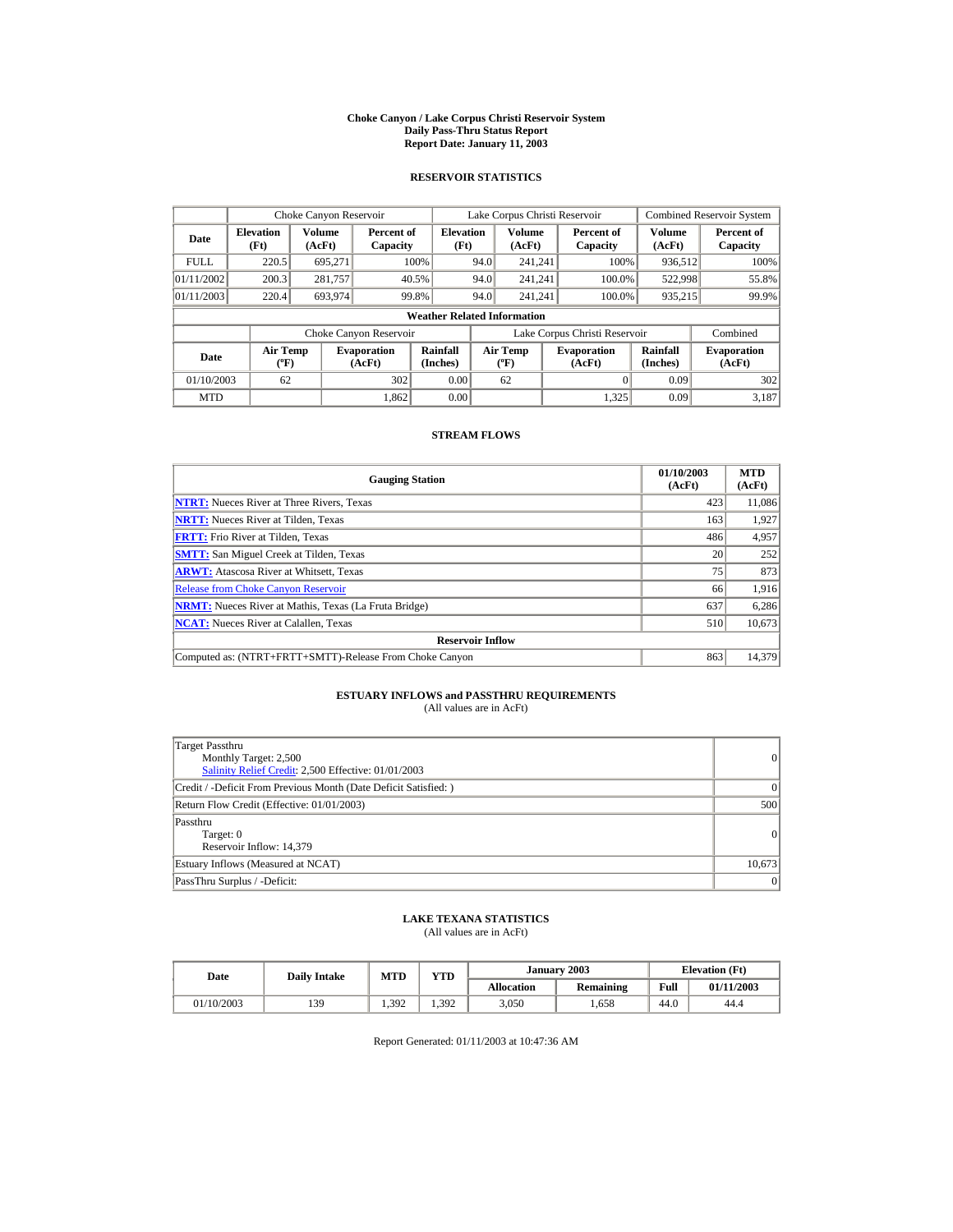#### **Choke Canyon / Lake Corpus Christi Reservoir System Daily Pass-Thru Status Report Report Date: January 12, 2003**

## **RESERVOIR STATISTICS**

|             | Choke Canyon Reservoir                      |                  |                              |                                    |                               | Lake Corpus Christi Reservoir    |  |                              |                      | <b>Combined Reservoir System</b> |
|-------------|---------------------------------------------|------------------|------------------------------|------------------------------------|-------------------------------|----------------------------------|--|------------------------------|----------------------|----------------------------------|
| Date        | <b>Elevation</b><br>(Ft)                    | Volume<br>(AcFt) | Percent of<br>Capacity       | <b>Elevation</b><br>(Ft)           |                               | Volume<br>(AcFt)                 |  | Percent of<br>Capacity       | Volume<br>(AcFt)     | Percent of<br>Capacity           |
| <b>FULL</b> | 220.5                                       | 695.271          |                              | 100%                               | 94.0                          | 241.241                          |  | 100%                         | 936,512              | 100%                             |
| 01/12/2002  | 200.3                                       | 281,453          |                              | 40.5%                              | 94.0                          | 241.241                          |  | 100.0%                       | 522,694              | 55.8%                            |
| 01/12/2003  | 220.4                                       | 693.974          |                              | 99.8%                              | 94.0                          | 241.241                          |  | 100.0%                       | 935,215              | 99.9%                            |
|             |                                             |                  |                              | <b>Weather Related Information</b> |                               |                                  |  |                              |                      |                                  |
|             |                                             |                  | Choke Canyon Reservoir       |                                    | Lake Corpus Christi Reservoir |                                  |  |                              | Combined             |                                  |
| Date        | <b>Air Temp</b><br>$({}^{\circ}\mathrm{F})$ |                  | <b>Evaporation</b><br>(AcFt) | Rainfall<br>(Inches)               |                               | <b>Air Temp</b><br>$(^{\circ}F)$ |  | <b>Evaporation</b><br>(AcFt) | Rainfall<br>(Inches) | <b>Evaporation</b><br>(AcFt)     |
| 01/11/2003  | 49                                          |                  | 30                           | 0.53                               |                               | 50                               |  | 34                           | 0.48                 | 64                               |
| <b>MTD</b>  |                                             |                  | 1.892                        | 0.53                               |                               |                                  |  | 1.572                        | 0.57                 | 3.464                            |

## **STREAM FLOWS**

| <b>Gauging Station</b>                                       | 01/11/2003<br>(AcFt) | <b>MTD</b><br>(AcFt) |
|--------------------------------------------------------------|----------------------|----------------------|
| <b>NTRT:</b> Nueces River at Three Rivers, Texas             | 413                  | 11.499               |
| <b>NRTT:</b> Nueces River at Tilden, Texas                   | 157                  | 2,084                |
| <b>FRTT:</b> Frio River at Tilden, Texas                     | 490                  | 5,447                |
| <b>SMTT:</b> San Miguel Creek at Tilden, Texas               | 20                   | 272                  |
| <b>ARWT:</b> Atascosa River at Whitsett, Texas               | 71                   | 945                  |
| <b>Release from Choke Canyon Reservoir</b>                   | 66                   | 1,981                |
| <b>NRMT:</b> Nueces River at Mathis, Texas (La Fruta Bridge) | 222                  | 6,509                |
| <b>NCAT:</b> Nueces River at Calallen, Texas                 | 645                  | 11,318               |
| <b>Reservoir Inflow</b>                                      |                      |                      |
| Computed as: (NTRT+FRTT+SMTT)-Release From Choke Canyon      | 858                  | 15,237               |

# **ESTUARY INFLOWS and PASSTHRU REQUIREMENTS**<br>(All values are in AcFt)

| Target Passthru<br>Monthly Target: 2,500<br>Salinity Relief Credit: 2,500 Effective: 01/01/2003 | 0              |
|-------------------------------------------------------------------------------------------------|----------------|
| Credit / -Deficit From Previous Month (Date Deficit Satisfied:)                                 | $\Omega$       |
| Return Flow Credit (Effective: 01/01/2003)                                                      | 500            |
| Passthru<br>Target: 0<br>Reservoir Inflow: 15,237                                               | $\overline{0}$ |
| Estuary Inflows (Measured at NCAT)                                                              | 11.318         |
| PassThru Surplus / -Deficit:                                                                    | 0              |

## **LAKE TEXANA STATISTICS**

(All values are in AcFt)

| Date       | <b>Daily Intake</b> | <b>MTD</b> | January 2003<br>YTD |                   |           |      | <b>Elevation</b> (Ft) |  |
|------------|---------------------|------------|---------------------|-------------------|-----------|------|-----------------------|--|
|            |                     |            |                     | <b>Allocation</b> | Remaining | Full | 01/12/2003            |  |
| 01/11/2003 | 139                 | 531<br>. 1 | 1.531               | 3,050             | 1,519     | 44.0 | 44.4                  |  |

Report Generated: 01/12/2003 at 9:52:57 AM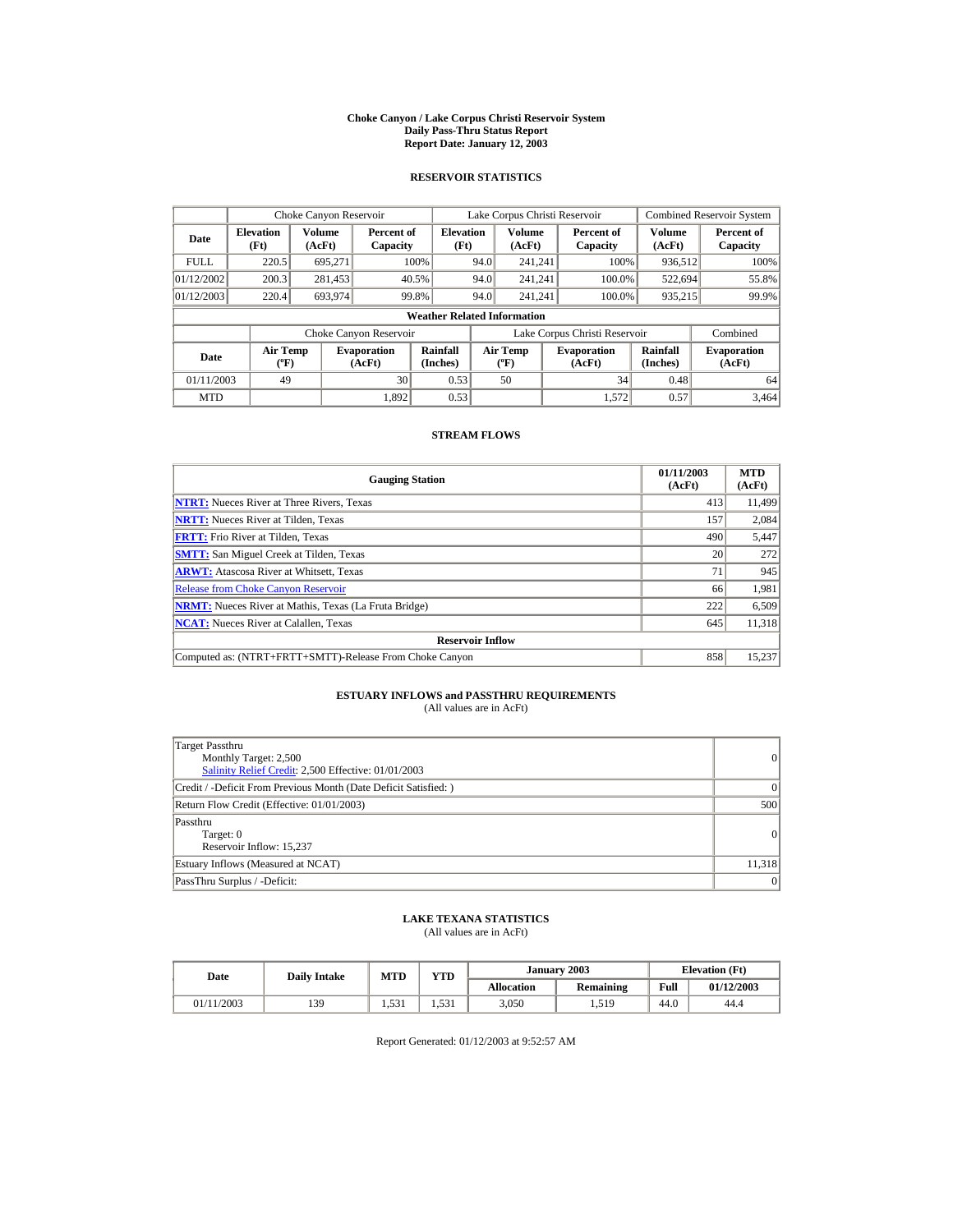#### **Choke Canyon / Lake Corpus Christi Reservoir System Daily Pass-Thru Status Report Report Date: January 13, 2003**

## **RESERVOIR STATISTICS**

| Choke Canyon Reservoir |                                              |         |                              |                                    |                               | Lake Corpus Christi Reservoir           |  |                              |                      | <b>Combined Reservoir System</b> |
|------------------------|----------------------------------------------|---------|------------------------------|------------------------------------|-------------------------------|-----------------------------------------|--|------------------------------|----------------------|----------------------------------|
| Date                   | Volume<br><b>Elevation</b><br>(Ft)<br>(AcFt) |         | Percent of<br>Capacity       | <b>Elevation</b><br>(Ft)           |                               | Volume<br>(AcFt)                        |  | Percent of<br>Capacity       | Volume<br>(AcFt)     | Percent of<br>Capacity           |
| <b>FULL</b>            | 220.5                                        | 695.271 |                              | 100%                               | 94.0                          | 241.241                                 |  | 100%                         | 936,512              | 100%                             |
| 01/13/2002             | 200.3                                        | 281,300 |                              | 40.5%                              | 94.0                          | 241.241                                 |  | 100.0%                       | 522,541              | 55.8%                            |
| 01/13/2003             | 220.5                                        | 694,233 |                              | 99.9%                              | 94.0                          | 241.241                                 |  | 100.0%                       | 935,474              | 99.9%                            |
|                        |                                              |         |                              | <b>Weather Related Information</b> |                               |                                         |  |                              |                      |                                  |
|                        |                                              |         | Choke Canyon Reservoir       |                                    | Lake Corpus Christi Reservoir |                                         |  |                              | Combined             |                                  |
| Date                   | <b>Air Temp</b><br>$({}^{\circ}\mathrm{F})$  |         | <b>Evaporation</b><br>(AcFt) | Rainfall<br>(Inches)               |                               | <b>Air Temp</b><br>$(^{\circ}\text{F})$ |  | <b>Evaporation</b><br>(AcFt) | Rainfall<br>(Inches) | <b>Evaporation</b><br>(AcFt)     |
| 01/12/2003             | 44                                           |         | 15                           | 0.31                               |                               | 48                                      |  | 79                           | 0.38                 | 94                               |
| <b>MTD</b>             |                                              |         | 1.907                        | 0.84                               |                               |                                         |  | 1.651                        | 0.95                 | 3.558                            |

## **STREAM FLOWS**

| <b>Gauging Station</b>                                       | 01/12/2003<br>(AcFt) | <b>MTD</b><br>(AcFt) |
|--------------------------------------------------------------|----------------------|----------------------|
| <b>NTRT:</b> Nueces River at Three Rivers, Texas             | 421                  | 11,920               |
| <b>NRTT:</b> Nueces River at Tilden, Texas                   | 159                  | 2,243                |
| <b>FRTT:</b> Frio River at Tilden, Texas                     | 496                  | 5,943                |
| <b>SMTT:</b> San Miguel Creek at Tilden, Texas               | 24                   | 296                  |
| <b>ARWT:</b> Atascosa River at Whitsett, Texas               | 75                   | 1,020                |
| <b>Release from Choke Canyon Reservoir</b>                   | 66                   | 2,047                |
| <b>NRMT:</b> Nueces River at Mathis, Texas (La Fruta Bridge) | 286                  | 6,795                |
| <b>NCAT:</b> Nueces River at Calallen, Texas                 | 284                  | 11,602               |
| <b>Reservoir Inflow</b>                                      |                      |                      |
| Computed as: (NTRT+FRTT+SMTT)-Release From Choke Canyon      | 875                  | 16,112               |

# **ESTUARY INFLOWS and PASSTHRU REQUIREMENTS**<br>(All values are in AcFt)

| Target Passthru<br>Monthly Target: 2,500<br>Salinity Relief Credit: 2,500 Effective: 01/01/2003 | 0      |
|-------------------------------------------------------------------------------------------------|--------|
| Credit / -Deficit From Previous Month (Date Deficit Satisfied: )                                | 0      |
| Return Flow Credit (Effective: 01/01/2003)                                                      | 500    |
| Passthru<br>Target: 0<br>Reservoir Inflow: 16,112                                               | 0      |
| Estuary Inflows (Measured at NCAT)                                                              | 11,602 |
| PassThru Surplus / -Deficit:                                                                    | 0      |

## **LAKE TEXANA STATISTICS**

(All values are in AcFt)

| Date       | <b>Daily Intake</b> | <b>MTD</b> | VTD- |                   | January 2003 |      | <b>Elevation</b> (Ft) |
|------------|---------------------|------------|------|-------------------|--------------|------|-----------------------|
|            |                     |            |      | <b>Allocation</b> | Remaining    | Full | 01/13/2003            |
| 01/12/2003 | 139                 | 670        | 670  | 3,050             | .380         | 44.0 | 44.4                  |

Report Generated: 01/13/2003 at 8:44:02 AM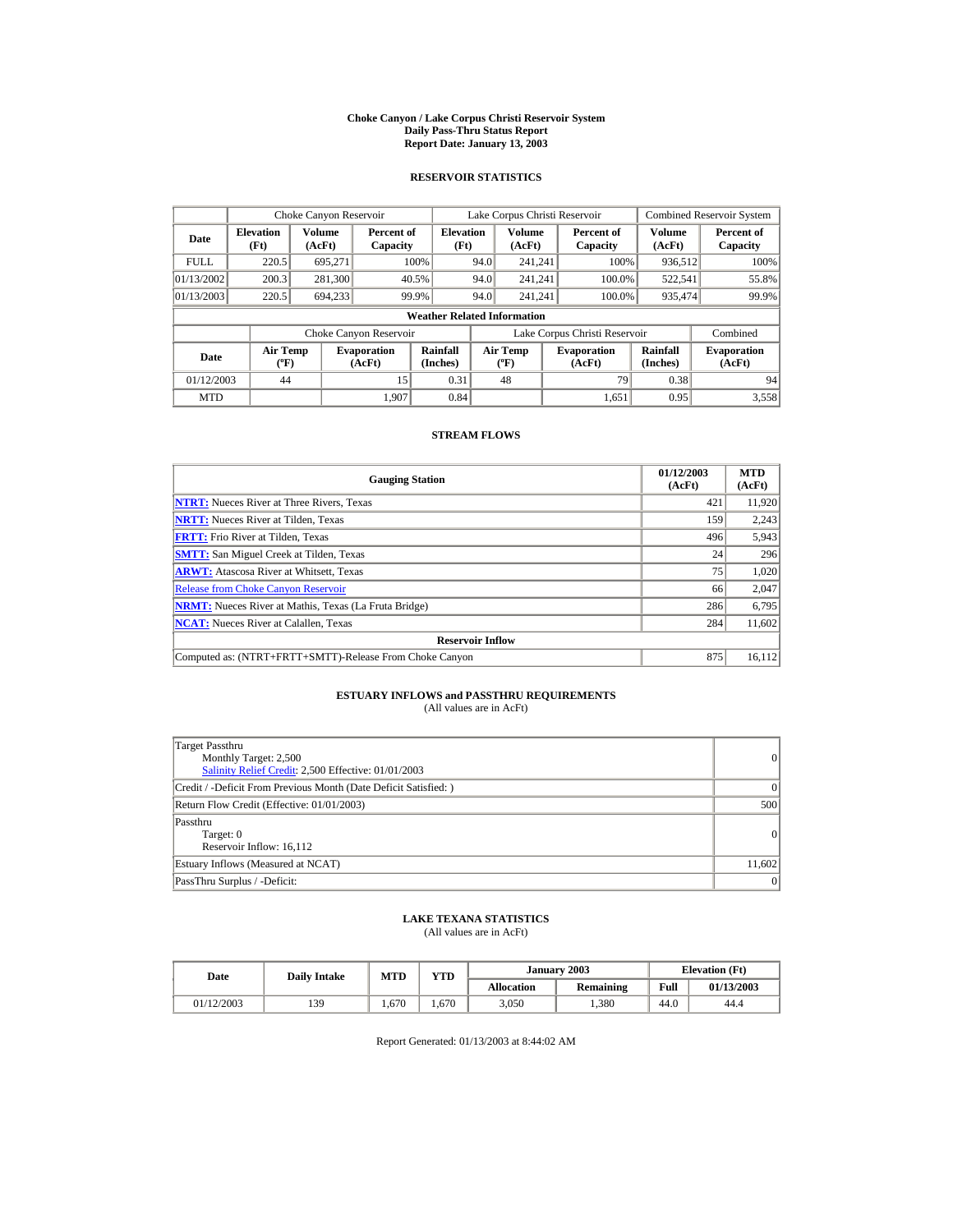#### **Choke Canyon / Lake Corpus Christi Reservoir System Daily Pass-Thru Status Report Report Date: January 14, 2003**

## **RESERVOIR STATISTICS**

|                                                                                     | Choke Canyon Reservoir                       |                      |                        |                                           |                               | Lake Corpus Christi Reservoir |                      |                              |                  | Combined Reservoir System |
|-------------------------------------------------------------------------------------|----------------------------------------------|----------------------|------------------------|-------------------------------------------|-------------------------------|-------------------------------|----------------------|------------------------------|------------------|---------------------------|
| Date                                                                                | Volume<br><b>Elevation</b><br>(Ft)<br>(AcFt) |                      | Percent of<br>Capacity | <b>Elevation</b><br>(Ft)                  |                               | Volume<br>(AcFt)              |                      | Percent of<br>Capacity       | Volume<br>(AcFt) | Percent of<br>Capacity    |
| <b>FULL</b>                                                                         | 220.5                                        | 695.271              |                        | 100%                                      | 94.0                          | 241.241                       |                      | 100%                         | 936,512          | 100%                      |
| 01/14/2002                                                                          | 200.3                                        | 281,148              |                        | 40.4%                                     | 94.0                          | 241.241                       |                      | 100.0%                       | 522,389          | 55.8%                     |
| 01/14/2003                                                                          | 220.5                                        | 694.752              |                        | 99.9%                                     | 94.0                          | 241.241                       |                      | 100.0%                       | 935,993          | 99.9%                     |
|                                                                                     |                                              |                      |                        | <b>Weather Related Information</b>        |                               |                               |                      |                              |                  |                           |
|                                                                                     |                                              |                      | Choke Canyon Reservoir |                                           | Lake Corpus Christi Reservoir |                               |                      |                              | Combined         |                           |
| <b>Air Temp</b><br><b>Evaporation</b><br>Date<br>$({}^{\circ}\mathrm{F})$<br>(AcFt) |                                              | Rainfall<br>(Inches) |                        | <b>Air Temp</b><br>$({}^{\circ}\text{F})$ |                               | <b>Evaporation</b><br>(AcFt)  | Rainfall<br>(Inches) | <b>Evaporation</b><br>(AcFt) |                  |                           |
| 01/13/2003                                                                          | 49                                           |                      | 15                     | 0.00                                      |                               | 52                            |                      | 45                           | 0.00             | 60                        |
| <b>MTD</b>                                                                          |                                              |                      | 1.922                  | 0.84                                      |                               |                               |                      | 1.696                        | 0.95             | 3,618                     |

## **STREAM FLOWS**

| <b>Gauging Station</b>                                       | 01/13/2003<br>(AcFt) | <b>MTD</b><br>(AcFt) |
|--------------------------------------------------------------|----------------------|----------------------|
| <b>NTRT:</b> Nueces River at Three Rivers, Texas             | 439                  | 12,359               |
| <b>NRTT:</b> Nueces River at Tilden, Texas                   | 159                  | 2,402                |
| <b>FRTT:</b> Frio River at Tilden, Texas                     | 494                  | 6,437                |
| <b>SMTT:</b> San Miguel Creek at Tilden, Texas               | 24                   | 320                  |
| <b>ARWT:</b> Atascosa River at Whitsett, Texas               | 113                  | 1,133                |
| <b>Release from Choke Canyon Reservoir</b>                   | 66                   | 2,112                |
| <b>NRMT:</b> Nueces River at Mathis, Texas (La Fruta Bridge) | 272                  | 7,067                |
| <b>NCAT:</b> Nueces River at Calallen, Texas                 | 210                  | 11,813               |
| <b>Reservoir Inflow</b>                                      |                      |                      |
| Computed as: (NTRT+FRTT+SMTT)-Release From Choke Canyon      | 891                  | 17,004               |

# **ESTUARY INFLOWS and PASSTHRU REQUIREMENTS**<br>(All values are in AcFt)

| Target Passthru<br>Monthly Target: 2,500<br>Salinity Relief Credit: 2,500 Effective: 01/01/2003 | $\overline{0}$ |
|-------------------------------------------------------------------------------------------------|----------------|
| Credit / -Deficit From Previous Month (Date Deficit Satisfied: )                                | $\Omega$       |
| Return Flow Credit (Effective: 01/01/2003)                                                      | 500            |
| Passthru<br>Target: 0<br>Reservoir Inflow: 17,004                                               | 0              |
| Estuary Inflows (Measured at NCAT)                                                              | 11,813         |
| PassThru Surplus / -Deficit:                                                                    | 0              |

## **LAKE TEXANA STATISTICS**

(All values are in AcFt)

| Date       | <b>Daily Intake</b> | <b>MTD</b> | VTD  |                   | January 2003 |      | <b>Elevation</b> (Ft) |
|------------|---------------------|------------|------|-------------------|--------------|------|-----------------------|
|            |                     |            |      | <b>Allocation</b> | Remaining    | Full | 01/14/2003            |
| 01/13/2003 | 138                 | .809       | .809 | 3,050             | 1.241        | 44.0 | 44.3                  |

Report Generated: 01/14/2003 at 8:37:47 AM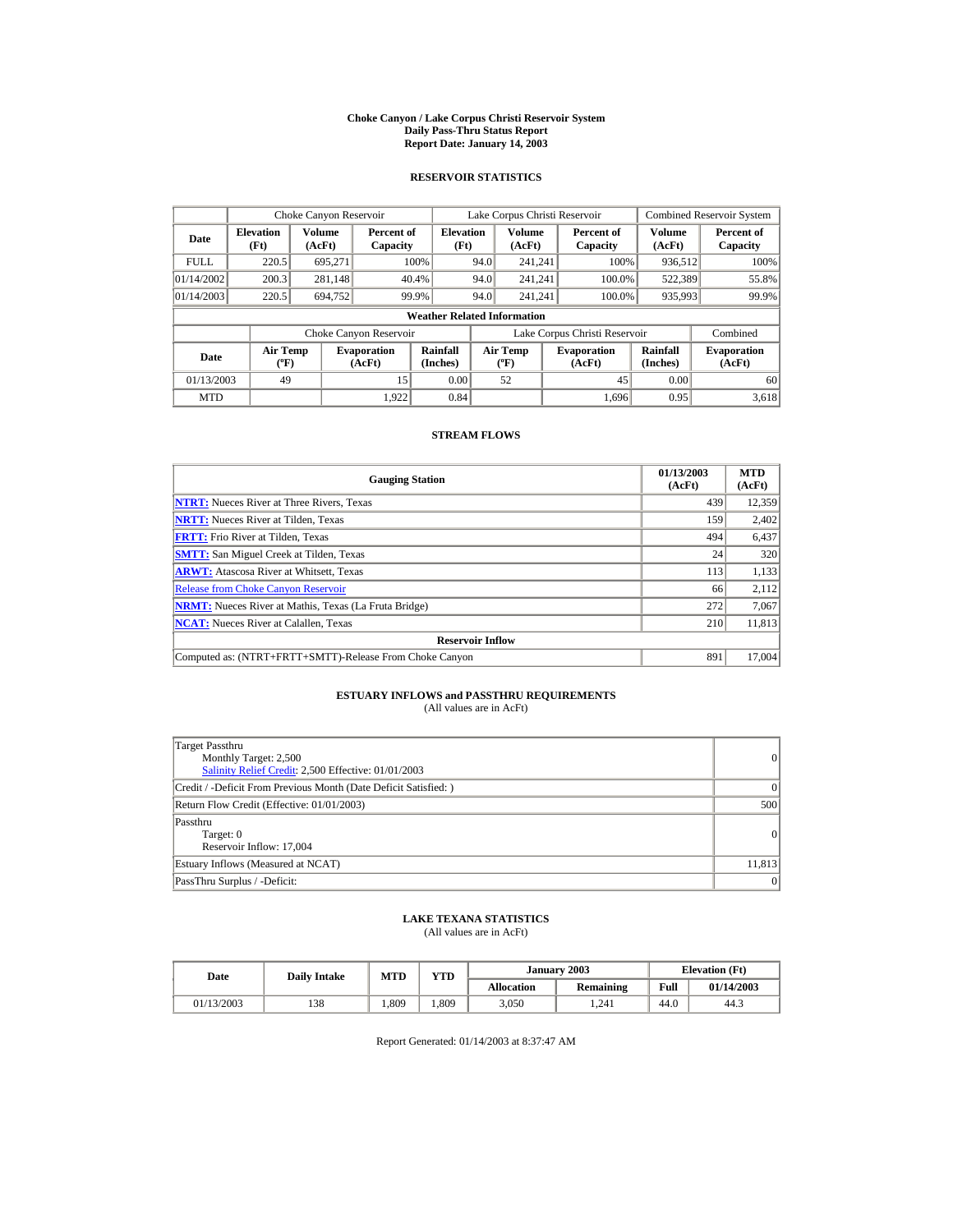#### **Choke Canyon / Lake Corpus Christi Reservoir System Daily Pass-Thru Status Report Report Date: January 15, 2003**

## **RESERVOIR STATISTICS**

|             | Choke Canyon Reservoir                       |         |                              |                                    |                               | Lake Corpus Christi Reservoir             |  |                              |                      | Combined Reservoir System    |
|-------------|----------------------------------------------|---------|------------------------------|------------------------------------|-------------------------------|-------------------------------------------|--|------------------------------|----------------------|------------------------------|
| Date        | Volume<br><b>Elevation</b><br>(Ft)<br>(AcFt) |         | Percent of<br>Capacity       | <b>Elevation</b><br>(Ft)           |                               | Volume<br>(AcFt)                          |  | Percent of<br>Capacity       | Volume<br>(AcFt)     | Percent of<br>Capacity       |
| <b>FULL</b> | 220.5                                        | 695.271 |                              | 100%                               | 94.0                          | 241.241                                   |  | 100%                         | 936,512              | 100%                         |
| 01/15/2002  | 200.3                                        | 280,996 |                              | 40.4%                              | 94.0                          | 241.241                                   |  | 100.0%                       | 522,237              | 55.8%                        |
| 01/15/2003  | 220.5                                        | 694.752 |                              | 99.9%                              | 94.0                          | 241.241                                   |  | 100.0%                       | 935,993              | 99.9%                        |
|             |                                              |         |                              | <b>Weather Related Information</b> |                               |                                           |  |                              |                      |                              |
|             |                                              |         | Choke Canyon Reservoir       |                                    | Lake Corpus Christi Reservoir |                                           |  |                              | Combined             |                              |
| Date        | <b>Air Temp</b><br>$({}^{\circ}\mathrm{F})$  |         | <b>Evaporation</b><br>(AcFt) | Rainfall<br>(Inches)               |                               | <b>Air Temp</b><br>$({}^{\circ}\text{F})$ |  | <b>Evaporation</b><br>(AcFt) | Rainfall<br>(Inches) | <b>Evaporation</b><br>(AcFt) |
| 01/14/2003  | 57                                           |         | 61                           | 0.00                               |                               | 57                                        |  | 22                           | 0.00                 | 83                           |
| <b>MTD</b>  |                                              |         | 1.983                        | 0.84                               |                               |                                           |  | 1.718                        | 0.95                 | 3.701                        |

## **STREAM FLOWS**

| <b>Gauging Station</b>                                       | 01/14/2003<br>(AcFt) | <b>MTD</b><br>(AcFt) |
|--------------------------------------------------------------|----------------------|----------------------|
| <b>NTRT:</b> Nueces River at Three Rivers, Texas             | 508                  | 12,867               |
| <b>NRTT:</b> Nueces River at Tilden, Texas                   | 159                  | 2,561                |
| <b>FRTT:</b> Frio River at Tilden, Texas                     | 500                  | 6,938                |
| <b>SMTT:</b> San Miguel Creek at Tilden, Texas               | 20                   | 339                  |
| <b>ARWT:</b> Atascosa River at Whitsett, Texas               | 240                  | 1,374                |
| <b>Release from Choke Canyon Reservoir</b>                   | 66                   | 2,178                |
| <b>NRMT:</b> Nueces River at Mathis, Texas (La Fruta Bridge) | 131                  | 7,198                |
| <b>NCAT:</b> Nueces River at Calallen, Texas                 | 270                  | 12,083               |
| <b>Reservoir Inflow</b>                                      |                      |                      |
| Computed as: (NTRT+FRTT+SMTT)-Release From Choke Canyon      | 963                  | 17,966               |

# **ESTUARY INFLOWS and PASSTHRU REQUIREMENTS**<br>(All values are in AcFt)

| Target Passthru<br>Monthly Target: 2,500<br>Salinity Relief Credit: 2,500 Effective: 01/01/2003 | 0              |
|-------------------------------------------------------------------------------------------------|----------------|
| Credit / -Deficit From Previous Month (Date Deficit Satisfied:)                                 | $\Omega$       |
| Return Flow Credit (Effective: 01/01/2003)                                                      | 500            |
| Passthru<br>Target: 0<br>Reservoir Inflow: 17,966                                               | $\overline{0}$ |
| Estuary Inflows (Measured at NCAT)                                                              | 12.083         |
| PassThru Surplus / -Deficit:                                                                    | 0              |

## **LAKE TEXANA STATISTICS**

(All values are in AcFt)

| Date       | <b>Daily Intake</b> | <b>MTD</b> | VTD   |                   | January 2003 |      | <b>Elevation</b> (Ft) |
|------------|---------------------|------------|-------|-------------------|--------------|------|-----------------------|
|            |                     |            |       | <b>Allocation</b> | Remaining    | Full | 01/15/2003            |
| 01/14/2003 | 139                 | . 947      | . 947 | 3,050             | 1.103        | 44.0 | 44.3                  |

Report Generated: 01/15/2003 at 8:24:11 AM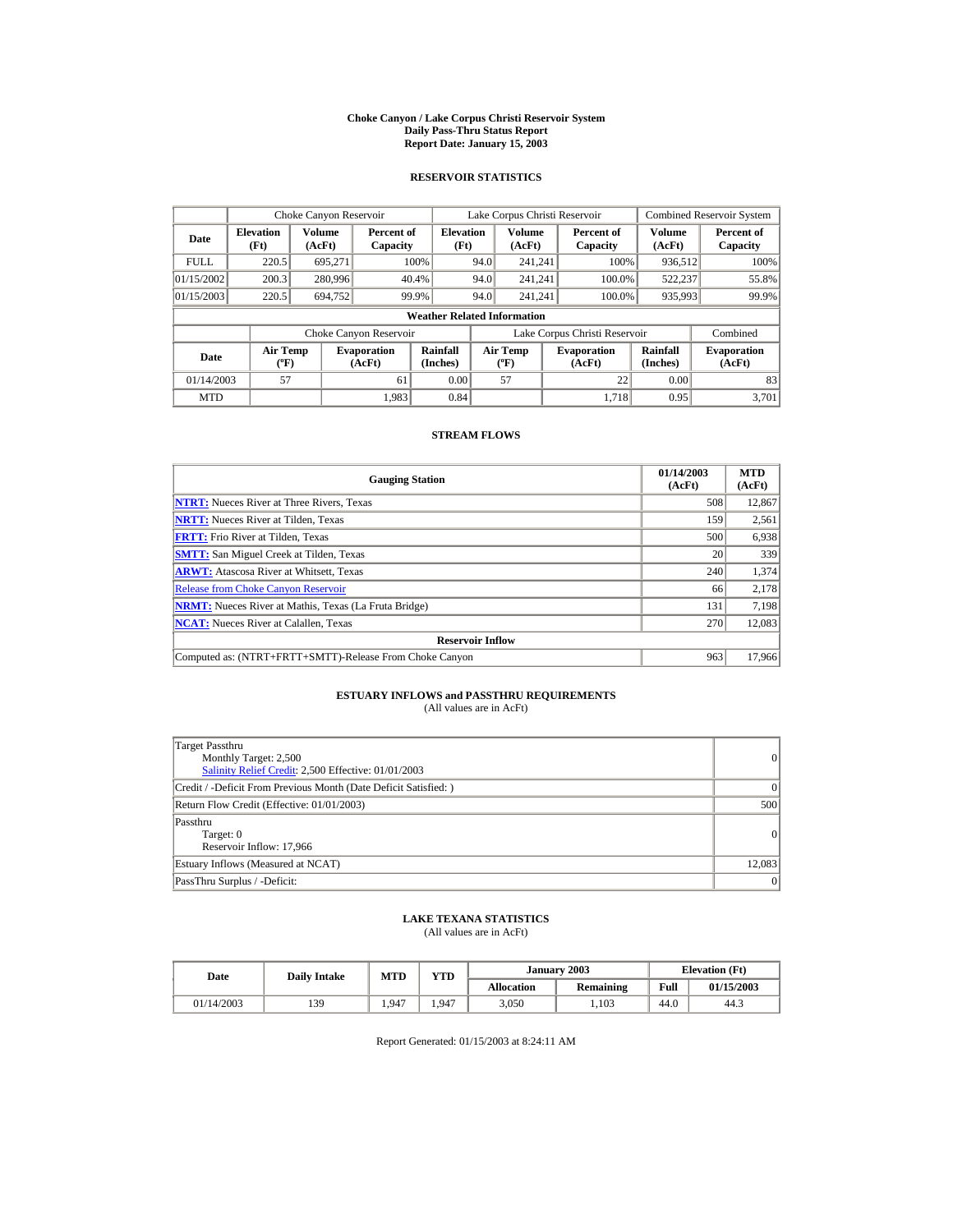#### **Choke Canyon / Lake Corpus Christi Reservoir System Daily Pass-Thru Status Report Report Date: January 16, 2003**

## **RESERVOIR STATISTICS**

|             | Choke Canyon Reservoir                      |                  |                              |                                    |                               | Lake Corpus Christi Reservoir               |  |                              |                      | Combined Reservoir System    |
|-------------|---------------------------------------------|------------------|------------------------------|------------------------------------|-------------------------------|---------------------------------------------|--|------------------------------|----------------------|------------------------------|
| Date        | <b>Elevation</b><br>(Ft)                    | Volume<br>(AcFt) | Percent of<br>Capacity       | <b>Elevation</b><br>(Ft)           |                               | Volume<br>(AcFt)                            |  | Percent of<br>Capacity       | Volume<br>(AcFt)     | Percent of<br>Capacity       |
| <b>FULL</b> | 220.5                                       | 695.271          |                              | 100%                               | 94.0                          | 241.241                                     |  | 100%                         | 936,512              | 100%                         |
| 01/16/2002  | 200.2                                       | 280,844          |                              | 40.4%                              | 94.0                          | 241.241                                     |  | 100.0%                       | 522,085              | 55.7%                        |
| 01/16/2003  | 220.5                                       | 694.752          |                              | 99.9%                              | 94.0                          | 241.241                                     |  | 100.0%                       | 935,993              | 99.9%                        |
|             |                                             |                  |                              | <b>Weather Related Information</b> |                               |                                             |  |                              |                      |                              |
|             |                                             |                  | Choke Canyon Reservoir       |                                    | Lake Corpus Christi Reservoir |                                             |  |                              | Combined             |                              |
| Date        | <b>Air Temp</b><br>$({}^{\circ}\mathrm{F})$ |                  | <b>Evaporation</b><br>(AcFt) | Rainfall<br>(Inches)               |                               | <b>Air Temp</b><br>$({}^{\circ}\mathbf{F})$ |  | <b>Evaporation</b><br>(AcFt) | Rainfall<br>(Inches) | <b>Evaporation</b><br>(AcFt) |
| 01/15/2003  | 62                                          |                  | 76                           | 0.00                               |                               | 59                                          |  | 56                           | 0.00                 | 132                          |
| <b>MTD</b>  |                                             |                  | 2.059                        | 0.84                               |                               |                                             |  | 1.774                        | 0.95                 | 3,833                        |

## **STREAM FLOWS**

| <b>Gauging Station</b>                                       | 01/15/2003<br>(AcFt) | <b>MTD</b><br>(AcFt) |
|--------------------------------------------------------------|----------------------|----------------------|
| <b>NTRT:</b> Nueces River at Three Rivers, Texas             | 639                  | 13,506               |
| <b>NRTT:</b> Nueces River at Tilden, Texas                   | 165                  | 2,725                |
| <b>FRTT:</b> Frio River at Tilden, Texas                     | 312                  | 7,249                |
| <b>SMTT:</b> San Miguel Creek at Tilden, Texas               | 19                   | 359                  |
| <b>ARWT:</b> Atascosa River at Whitsett, Texas               | 214                  | 1,588                |
| <b>Release from Choke Canvon Reservoir</b>                   | 66                   | 2,243                |
| <b>NRMT:</b> Nueces River at Mathis, Texas (La Fruta Bridge) | 127                  | 7,325                |
| <b>NCAT:</b> Nueces River at Calallen, Texas                 | 131                  | 12.214               |
| <b>Reservoir Inflow</b>                                      |                      |                      |
| Computed as: (NTRT+FRTT+SMTT)-Release From Choke Canyon      | 905                  | 18,871               |

# **ESTUARY INFLOWS and PASSTHRU REQUIREMENTS**<br>(All values are in AcFt)

| Target Passthru<br>Monthly Target: 2,500<br>Salinity Relief Credit: 2,500 Effective: 01/01/2003 | 0              |
|-------------------------------------------------------------------------------------------------|----------------|
| Credit / -Deficit From Previous Month (Date Deficit Satisfied:)                                 | $\Omega$       |
| Return Flow Credit (Effective: 01/01/2003)                                                      | 500            |
| Passthru<br>Target: 0<br>Reservoir Inflow: 18,871                                               | $\overline{0}$ |
| Estuary Inflows (Measured at NCAT)                                                              | 12.214         |
| PassThru Surplus / -Deficit:                                                                    | 0              |

## **LAKE TEXANA STATISTICS**

(All values are in AcFt)

| Date       | <b>Daily Intake</b> | <b>MTD</b> | January 2003<br>YTD |                   |           |      | <b>Elevation</b> (Ft) |
|------------|---------------------|------------|---------------------|-------------------|-----------|------|-----------------------|
|            |                     |            |                     | <b>Allocation</b> | Remaining | Full | 01/16/2003            |
| 01/15/2003 | 138                 | 2.085      | 2.085               | 3,050             | 965       | 44.0 | 44.2                  |

Report Generated: 01/16/2003 at 8:20:01 AM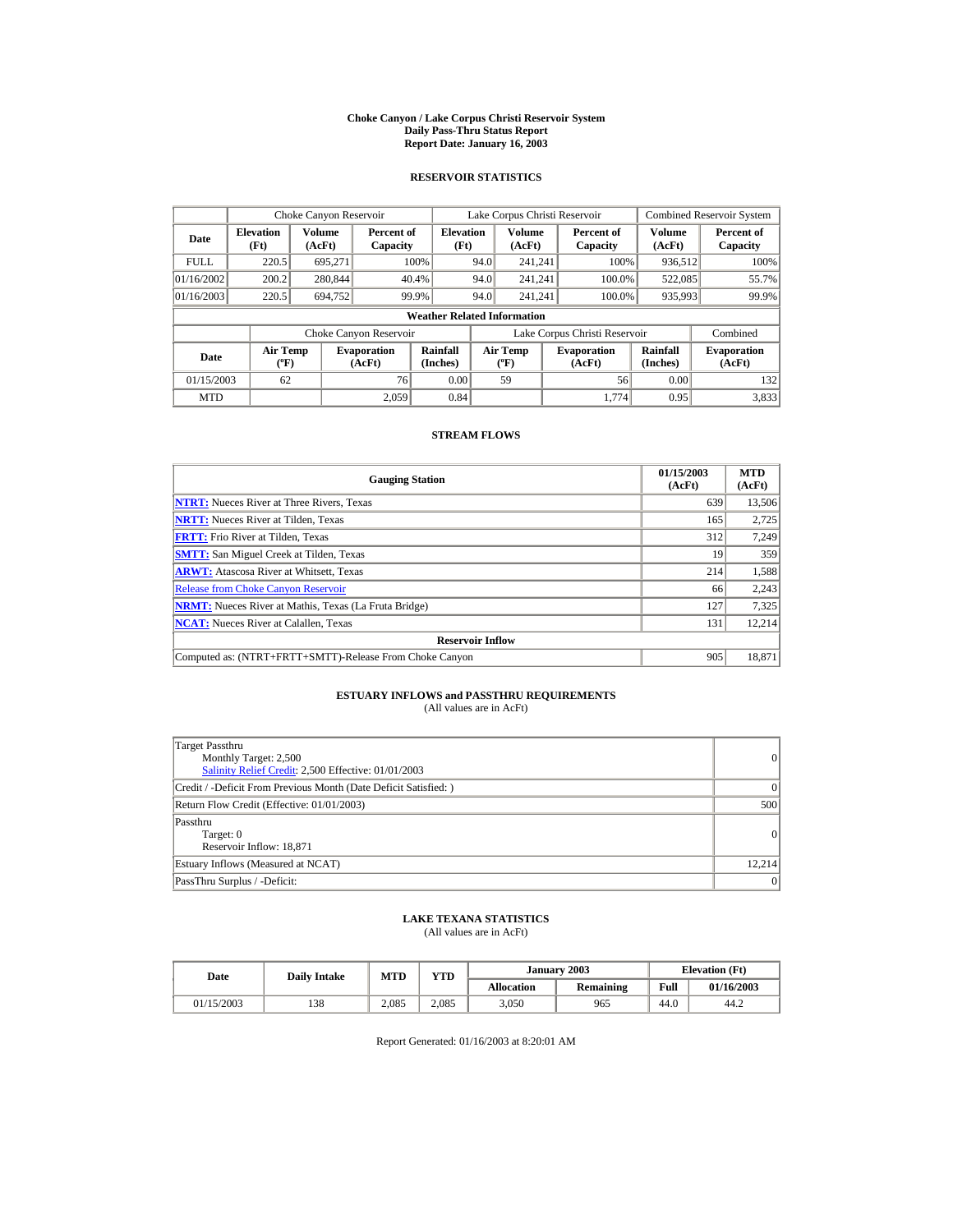#### **Choke Canyon / Lake Corpus Christi Reservoir System Daily Pass-Thru Status Report Report Date: January 17, 2003**

## **RESERVOIR STATISTICS**

|                                  | Choke Canyon Reservoir                      |                  |                              |                                    |      | Lake Corpus Christi Reservoir             |                               |                         | <b>Combined Reservoir System</b> |
|----------------------------------|---------------------------------------------|------------------|------------------------------|------------------------------------|------|-------------------------------------------|-------------------------------|-------------------------|----------------------------------|
| <b>Elevation</b><br>Date<br>(Ft) |                                             | Volume<br>(AcFt) | Percent of<br>Capacity       | <b>Elevation</b><br>(Ft)           |      | <b>Volume</b><br>(AcFt)                   | Percent of<br>Capacity        | <b>Volume</b><br>(AcFt) | Percent of<br>Capacity           |
| <b>FULL</b>                      | 220.5                                       | 695,271          |                              | 100%                               | 94.0 | 241.241                                   | 100%                          | 936,512                 | 100%                             |
| 01/17/2002                       | 200.2                                       | 280.691          |                              | 40.4%                              | 94.0 | 241.241                                   | 100.0%                        | 521,932                 | 55.7%                            |
| 01/17/2003                       | 220.5                                       | 694.752          |                              | 99.9%                              | 94.0 | 241.241                                   | 100.0%                        | 935,993                 | 99.9%                            |
|                                  |                                             |                  |                              | <b>Weather Related Information</b> |      |                                           |                               |                         |                                  |
|                                  |                                             |                  | Choke Canyon Reservoir       |                                    |      |                                           | Lake Corpus Christi Reservoir |                         | Combined                         |
| Date                             | <b>Air Temp</b><br>$({}^{\circ}\mathrm{F})$ |                  | <b>Evaporation</b><br>(AcFt) | Rainfall<br>(Inches)               |      | <b>Air Temp</b><br>$({}^{\circ}\text{F})$ | <b>Evaporation</b><br>(AcFt)  | Rainfall<br>(Inches)    | <b>Evaporation</b><br>(AcFt)     |
| 01/16/2003                       | 62                                          |                  | 318                          | 0.00                               |      | 59                                        | 202                           | 0.00                    | 520                              |
| <b>MTD</b>                       |                                             |                  | 2.377                        | 0.84                               |      |                                           | 1.976                         | 0.95                    | 4,353                            |

## **STREAM FLOWS**

| <b>Gauging Station</b>                                       | 01/16/2003<br>(AcFt) | <b>MTD</b><br>(AcFt) |
|--------------------------------------------------------------|----------------------|----------------------|
| <b>NTRT:</b> Nueces River at Three Rivers. Texas             | 592                  | 14,097               |
| <b>NRTT:</b> Nueces River at Tilden, Texas                   | 157                  | 2,882                |
| <b>FRTT:</b> Frio River at Tilden, Texas                     | 308                  | 7,557                |
| <b>SMTT:</b> San Miguel Creek at Tilden, Texas               | 19                   | 378                  |
| <b>ARWT:</b> Atascosa River at Whitsett, Texas               | 153                  | 1,741                |
| <b>Release from Choke Canyon Reservoir</b>                   | 66                   | 2,309                |
| <b>NRMT:</b> Nueces River at Mathis, Texas (La Fruta Bridge) | 621                  | 7.946                |
| <b>NCAT:</b> Nueces River at Calallen, Texas                 | 123                  | 12,337               |
| <b>Reservoir Inflow</b>                                      |                      |                      |
| Computed as: (NTRT+FRTT+SMTT)-Release From Choke Canyon      | 853                  | 19,724               |

## **ESTUARY INFLOWS and PASSTHRU REQUIREMENTS**<br>(All values are in AcFt)

| Target Passthru<br>Monthly Target: 2,500<br>Salinity Relief Credit: 2,500 Effective: 01/01/2003 | $\overline{0}$ |
|-------------------------------------------------------------------------------------------------|----------------|
| Credit / -Deficit From Previous Month (Date Deficit Satisfied: )                                | $\Omega$       |
| Return Flow Credit (Effective: 01/01/2003)                                                      | 500            |
| Passthru<br>Target: 0<br>Reservoir Inflow: 19,724                                               | 0              |
| Estuary Inflows (Measured at NCAT)                                                              | 12,337         |
| PassThru Surplus / -Deficit:                                                                    | 0              |

## **LAKE TEXANA STATISTICS**

(All values are in AcFt)

| Date       | <b>Daily Intake</b> | <b>MTD</b>      | YTD             |            | January 2003 | <b>Elevation</b> (Ft) |            |
|------------|---------------------|-----------------|-----------------|------------|--------------|-----------------------|------------|
|            |                     |                 |                 | Allocation | Remaining    | Full                  | 01/17/2003 |
| 01/16/2003 | 138                 | າາາ<br>ل کے ویک | 2.22<br>رے کے د | 3,050      | 827          | 44.0                  | 44.3       |

Report Generated: 01/17/2003 at 8:23:45 AM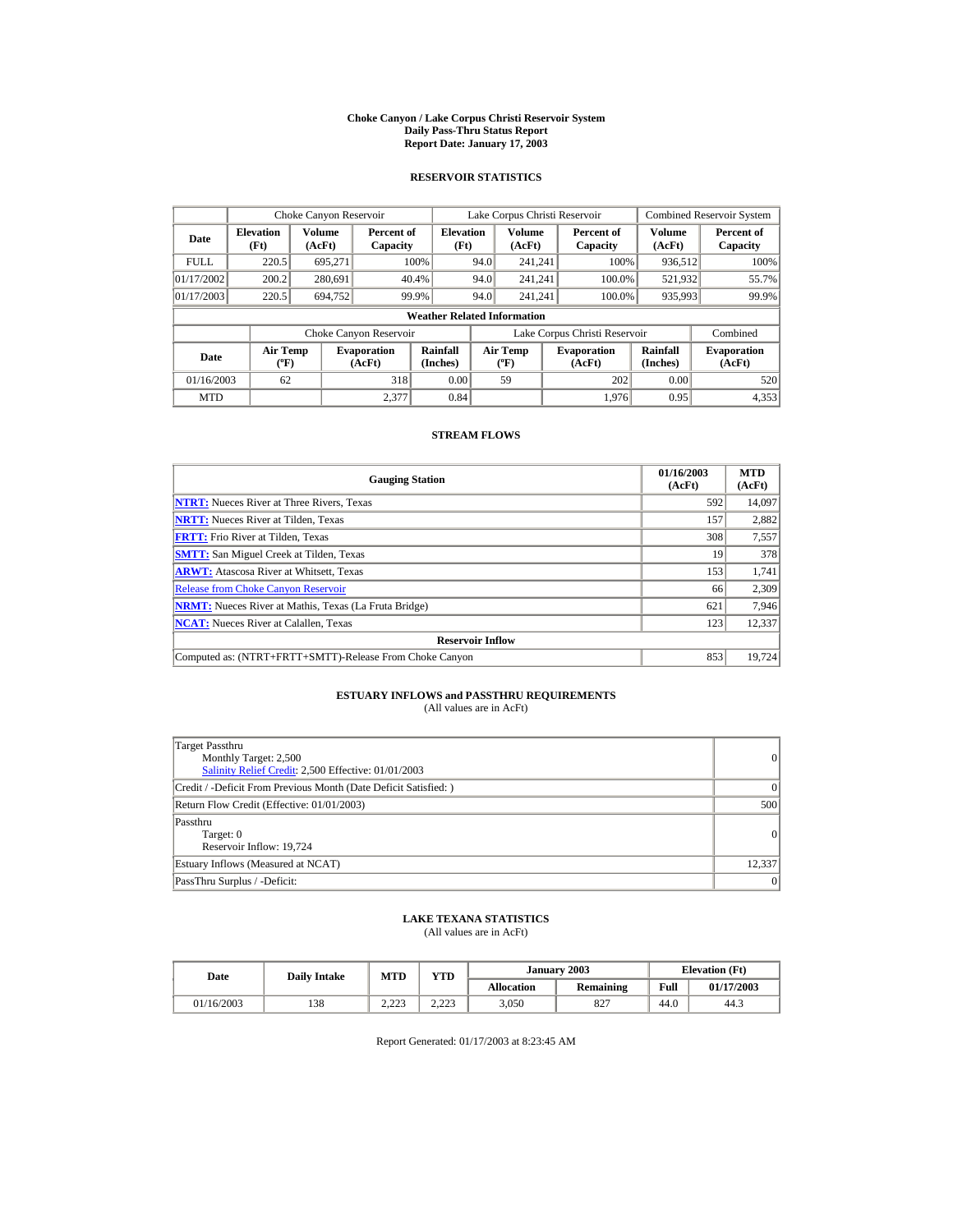#### **Choke Canyon / Lake Corpus Christi Reservoir System Daily Pass-Thru Status Report Report Date: January 18, 2003**

## **RESERVOIR STATISTICS**

|             | Choke Canyon Reservoir                      |                  |                              |                                    |      | Lake Corpus Christi Reservoir            |                               |                      | <b>Combined Reservoir System</b> |
|-------------|---------------------------------------------|------------------|------------------------------|------------------------------------|------|------------------------------------------|-------------------------------|----------------------|----------------------------------|
| Date        | <b>Elevation</b><br>(Ft)                    | Volume<br>(AcFt) | Percent of<br>Capacity       | <b>Elevation</b><br>(Ft)           |      | <b>Volume</b><br>(AcFt)                  | Percent of<br>Capacity        | Volume<br>(AcFt)     | Percent of<br>Capacity           |
| <b>FULL</b> | 220.5                                       | 695.271          |                              | 100%                               | 94.0 | 241.241                                  | 100%                          | 936,512              | 100%                             |
| 01/18/2002  | 200.2                                       | 280,539          |                              | 40.3%                              | 94.0 | 241.241                                  | 100.0%                        | 521,780              | 55.7%                            |
| 01/18/2003  | 220.5                                       | 694.493          |                              | 99.9%                              | 94.0 | 241.241                                  | 100.0%                        | 935,734              | 99.9%                            |
|             |                                             |                  |                              | <b>Weather Related Information</b> |      |                                          |                               |                      |                                  |
|             |                                             |                  | Choke Canyon Reservoir       |                                    |      |                                          | Lake Corpus Christi Reservoir |                      | Combined                         |
| Date        | <b>Air Temp</b><br>$({}^{\circ}\mathrm{F})$ |                  | <b>Evaporation</b><br>(AcFt) | Rainfall<br>(Inches)               |      | <b>Air Temp</b><br>$({}^{\circ}{\rm F})$ | <b>Evaporation</b><br>(AcFt)  | Rainfall<br>(Inches) | <b>Evaporation</b><br>(AcFt)     |
| 01/17/2003  | 48                                          |                  | 151                          | 0.00                               |      | 48                                       | 90                            | 0.00                 | 241                              |
| <b>MTD</b>  |                                             |                  | 2.528                        | 0.84                               |      |                                          | 2.066                         | 0.95                 | 4.594                            |

## **STREAM FLOWS**

| <b>Gauging Station</b>                                       | 01/17/2003<br>(AcFt) | <b>MTD</b><br>(AcFt) |
|--------------------------------------------------------------|----------------------|----------------------|
| <b>NTRT:</b> Nueces River at Three Rivers, Texas             | 506                  | 14,604               |
| <b>NRTT:</b> Nueces River at Tilden, Texas                   | 145                  | 3,027                |
| <b>FRTT:</b> Frio River at Tilden, Texas                     | 314                  | 7,871                |
| <b>SMTT:</b> San Miguel Creek at Tilden, Texas               | 36                   | 414                  |
| <b>ARWT:</b> Atascosa River at Whitsett, Texas               | 121                  | 1,862                |
| <b>Release from Choke Canyon Reservoir</b>                   | 66                   | 2,374                |
| <b>NRMT:</b> Nueces River at Mathis, Texas (La Fruta Bridge) | 264                  | 8.210                |
| <b>NCAT:</b> Nueces River at Calallen, Texas                 | 494                  | 12,831               |
| <b>Reservoir Inflow</b>                                      |                      |                      |
| Computed as: (NTRT+FRTT+SMTT)-Release From Choke Canyon      | 790                  | 20,514               |

# **ESTUARY INFLOWS and PASSTHRU REQUIREMENTS**<br>(All values are in AcFt)

| Target Passthru<br>Monthly Target: 2,500<br>Salinity Relief Credit: 2,500 Effective: 01/01/2003 | $\overline{0}$ |
|-------------------------------------------------------------------------------------------------|----------------|
| Credit / -Deficit From Previous Month (Date Deficit Satisfied: )                                | $\Omega$       |
| Return Flow Credit (Effective: 01/01/2003)                                                      | 500            |
| Passthru<br>Target: 0<br>Reservoir Inflow: 20,514                                               | 0              |
| Estuary Inflows (Measured at NCAT)                                                              | 12,831         |
| PassThru Surplus / -Deficit:                                                                    | 0              |

## **LAKE TEXANA STATISTICS**

(All values are in AcFt)

| Date       | <b>Daily Intake</b> | <b>MTD</b> | YTD   |                   | January 2003 |      | <b>Elevation</b> (Ft) |
|------------|---------------------|------------|-------|-------------------|--------------|------|-----------------------|
|            |                     |            |       | <b>Allocation</b> | Remaining    | Full | 01/18/2003            |
| 01/17/2003 | 138                 | 2.361      | 2.361 | 3,050             | 689          | 44.0 | 44.3                  |

Report Generated: 01/18/2003 at 9:48:04 AM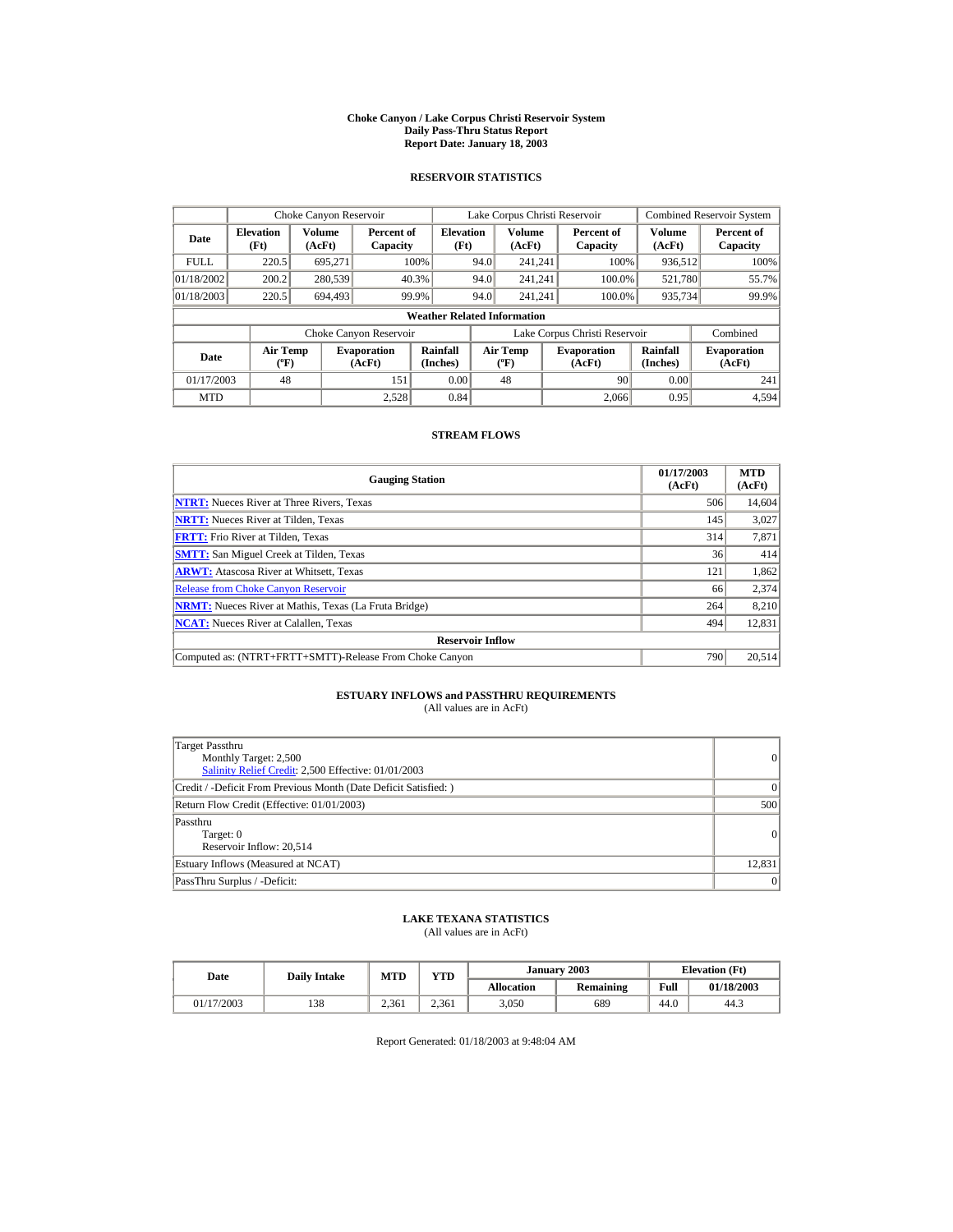#### **Choke Canyon / Lake Corpus Christi Reservoir System Daily Pass-Thru Status Report Report Date: January 19, 2003**

## **RESERVOIR STATISTICS**

|                                                                                     | Choke Canyon Reservoir |                  |                        |                                    |                                           | Lake Corpus Christi Reservoir |                               |                              | <b>Combined Reservoir System</b> |
|-------------------------------------------------------------------------------------|------------------------|------------------|------------------------|------------------------------------|-------------------------------------------|-------------------------------|-------------------------------|------------------------------|----------------------------------|
| <b>Elevation</b><br>Date<br>(Ft)                                                    |                        | Volume<br>(AcFt) | Percent of<br>Capacity | <b>Elevation</b><br>(Ft)           |                                           | Volume<br>(AcFt)              | Percent of<br>Capacity        | Volume<br>(AcFt)             | Percent of<br>Capacity           |
| <b>FULL</b>                                                                         | 220.5                  | 695.271          |                        | 100%                               | 94.0                                      | 241.241                       | 100%                          | 936,512                      | 100%                             |
| 01/19/2002                                                                          | 200.2                  | 280,387          |                        | 40.3%                              | 94.0                                      | 241.241                       | 100.0%                        | 521,628                      | 55.7%                            |
| 01/19/2003                                                                          | 220.5                  | 694.752          |                        | 99.9%                              | 94.0                                      | 241.241                       | 100.0%                        | 935,993                      | 99.9%                            |
|                                                                                     |                        |                  |                        | <b>Weather Related Information</b> |                                           |                               |                               |                              |                                  |
|                                                                                     |                        |                  | Choke Canyon Reservoir |                                    |                                           |                               | Lake Corpus Christi Reservoir |                              | Combined                         |
| <b>Air Temp</b><br><b>Evaporation</b><br>Date<br>$({}^{\circ}\mathrm{F})$<br>(AcFt) |                        |                  | Rainfall<br>(Inches)   |                                    | <b>Air Temp</b><br>$({}^{\circ}\text{F})$ | <b>Evaporation</b><br>(AcFt)  | Rainfall<br>(Inches)          | <b>Evaporation</b><br>(AcFt) |                                  |
| 01/18/2003                                                                          | 56                     |                  | 136                    | 0.00                               |                                           | 53                            | 135                           | 0.00                         | 271                              |
| <b>MTD</b>                                                                          |                        |                  | 2.664                  | 0.84                               |                                           |                               | 2.201                         | 0.95                         | 4,865                            |

## **STREAM FLOWS**

| <b>Gauging Station</b>                                       | 01/18/2003<br>(AcFt) | <b>MTD</b><br>(AcFt) |
|--------------------------------------------------------------|----------------------|----------------------|
| <b>NTRT:</b> Nueces River at Three Rivers, Texas             | 443                  | 15,046               |
| <b>NRTT:</b> Nueces River at Tilden, Texas                   | 137                  | 3,164                |
| <b>FRTT:</b> Frio River at Tilden, Texas                     | 320                  | 8,190                |
| <b>SMTT:</b> San Miguel Creek at Tilden, Texas               | 36                   | 450                  |
| <b>ARWT:</b> Atascosa River at Whitsett, Texas               | 103                  | 1,965                |
| <b>Release from Choke Canyon Reservoir</b>                   | 66                   | 2,440                |
| <b>NRMT:</b> Nueces River at Mathis, Texas (La Fruta Bridge) | 139                  | 8,349                |
| <b>NCAT:</b> Nueces River at Calallen, Texas                 | 405                  | 13,236               |
| <b>Reservoir Inflow</b>                                      |                      |                      |
| Computed as: (NTRT+FRTT+SMTT)-Release From Choke Canyon      | 732                  | 21,247               |

# **ESTUARY INFLOWS and PASSTHRU REQUIREMENTS**<br>(All values are in AcFt)

| Target Passthru<br>Monthly Target: 2,500<br>Salinity Relief Credit: 2,500 Effective: 01/01/2003 | $\overline{0}$ |
|-------------------------------------------------------------------------------------------------|----------------|
| Credit / -Deficit From Previous Month (Date Deficit Satisfied: )                                | $\Omega$       |
| Return Flow Credit (Effective: 01/01/2003)                                                      | 500            |
| Passthru<br>Target: 0<br>Reservoir Inflow: 21,247                                               | $\Omega$       |
| Estuary Inflows (Measured at NCAT)                                                              | 13,236         |
| PassThru Surplus / -Deficit:                                                                    | 0              |

## **LAKE TEXANA STATISTICS**

(All values are in AcFt)

| Date |            | <b>Daily Intake</b> | <b>MTD</b> | $\mathbf{v}\mathbf{T}\mathbf{D}$ |                   | January 2003 |      | <b>Elevation</b> (Ft) |
|------|------------|---------------------|------------|----------------------------------|-------------------|--------------|------|-----------------------|
|      |            |                     |            |                                  | <b>Allocation</b> | Remaining    | Full | 01/19/2003            |
|      | 01/18/2003 | 139                 | 2.500      | 2.500                            | 3,050             | 550          | 44.0 | 44.3                  |

Report Generated: 01/19/2003 at 8:12:49 AM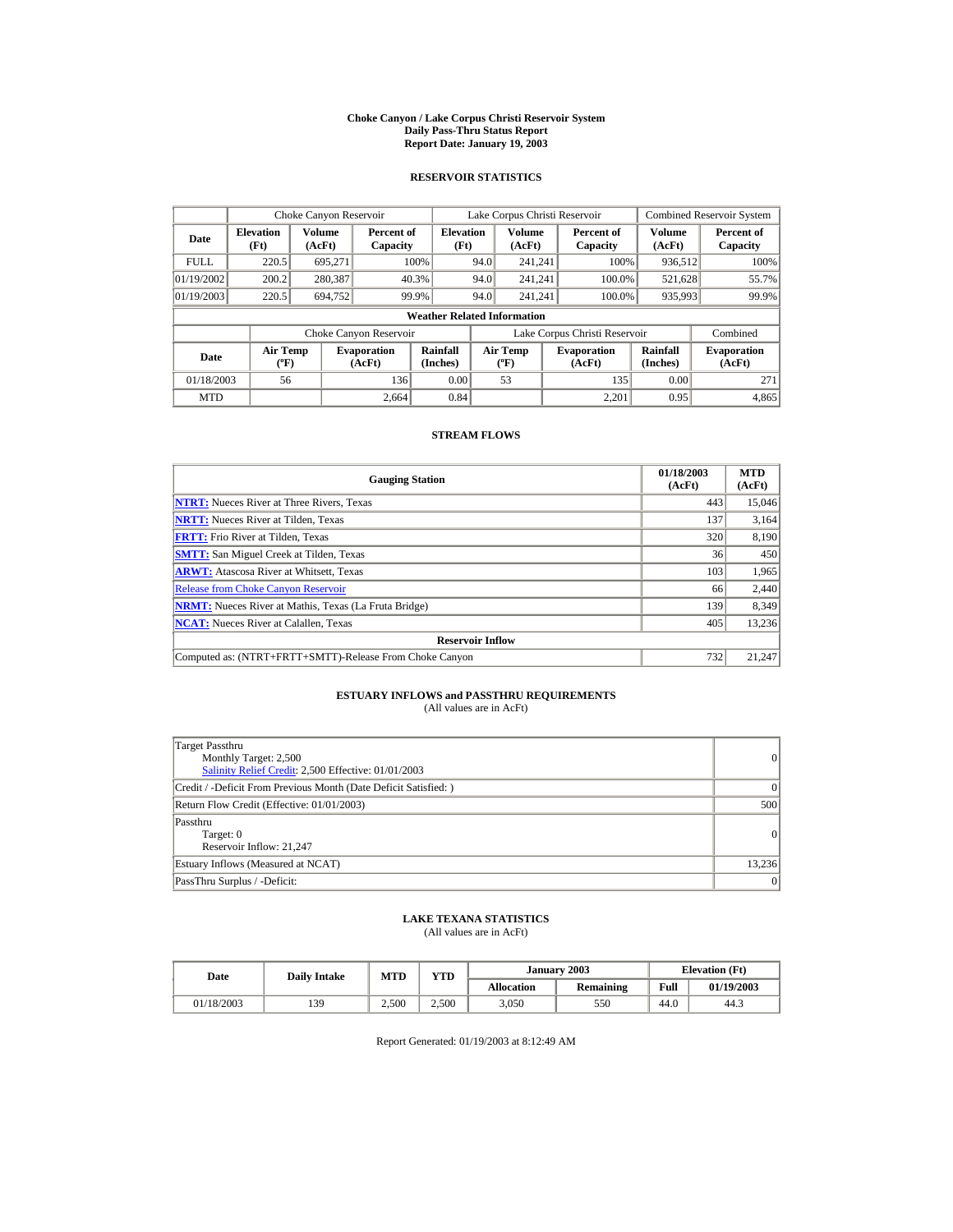#### **Choke Canyon / Lake Corpus Christi Reservoir System Daily Pass-Thru Status Report Report Date: January 20, 2003**

## **RESERVOIR STATISTICS**

| Choke Canyon Reservoir                               |                                             |         |                              |                                    |      | Lake Corpus Christi Reservoir            |                               |                      | <b>Combined Reservoir System</b> |
|------------------------------------------------------|---------------------------------------------|---------|------------------------------|------------------------------------|------|------------------------------------------|-------------------------------|----------------------|----------------------------------|
| Volume<br><b>Elevation</b><br>Date<br>(Ft)<br>(AcFt) |                                             |         | Percent of<br>Capacity       | <b>Elevation</b><br>(Ft)           |      | <b>Volume</b><br>(AcFt)                  | Percent of<br>Capacity        | Volume<br>(AcFt)     | Percent of<br>Capacity           |
| <b>FULL</b>                                          | 220.5                                       | 695.271 |                              | 100%                               | 94.0 | 241.241                                  | 100%                          | 936,512              | 100%                             |
| 01/20/2002                                           | 200.2                                       | 280,235 |                              | 40.3%                              | 94.0 | 241.241                                  | 100.0%                        | 521,476              | 55.7%                            |
| 01/20/2003                                           | 220.5                                       | 694,752 |                              | 99.9%                              | 94.0 | 241.241                                  | 100.0%                        | 935,993              | 99.9%                            |
|                                                      |                                             |         |                              | <b>Weather Related Information</b> |      |                                          |                               |                      |                                  |
|                                                      |                                             |         | Choke Canyon Reservoir       |                                    |      |                                          | Lake Corpus Christi Reservoir |                      | Combined                         |
| Date                                                 | <b>Air Temp</b><br>$({}^{\circ}\mathrm{F})$ |         | <b>Evaporation</b><br>(AcFt) | Rainfall<br>(Inches)               |      | <b>Air Temp</b><br>$({}^{\circ}{\rm F})$ | <b>Evaporation</b><br>(AcFt)  | Rainfall<br>(Inches) | <b>Evaporation</b><br>(AcFt)     |
| 01/19/2003                                           | 68                                          |         | 45                           | 0.00                               |      | 65                                       | 45                            | 0.00                 | 90                               |
| <b>MTD</b>                                           |                                             |         | 2.709                        | 0.84                               |      |                                          | 2.246                         | 0.95                 | 4.955                            |

## **STREAM FLOWS**

| <b>Gauging Station</b>                                       | 01/19/2003<br>(AcFt) | <b>MTD</b><br>(AcFt) |
|--------------------------------------------------------------|----------------------|----------------------|
| <b>NTRT:</b> Nueces River at Three Rivers, Texas             | 401                  | 15,447               |
| <b>NRTT:</b> Nueces River at Tilden, Texas                   | 139                  | 3,303                |
| <b>FRTT:</b> Frio River at Tilden, Texas                     | 320                  | 8,510                |
| <b>SMTT:</b> San Miguel Creek at Tilden, Texas               | 34                   | 484                  |
| <b>ARWT:</b> Atascosa River at Whitsett, Texas               | 91                   | 2,056                |
| <b>Release from Choke Canyon Reservoir</b>                   | 66                   | 2,505                |
| <b>NRMT:</b> Nueces River at Mathis, Texas (La Fruta Bridge) | 127                  | 8,476                |
| <b>NCAT:</b> Nueces River at Calallen, Texas                 | 169                  | 13,405               |
| <b>Reservoir Inflow</b>                                      |                      |                      |
| Computed as: (NTRT+FRTT+SMTT)-Release From Choke Canyon      | 689                  | 21,935               |

# **ESTUARY INFLOWS and PASSTHRU REQUIREMENTS**<br>(All values are in AcFt)

| Target Passthru<br>Monthly Target: 2,500<br>Salinity Relief Credit: 2,500 Effective: 01/01/2003 | 0              |
|-------------------------------------------------------------------------------------------------|----------------|
| Credit / -Deficit From Previous Month (Date Deficit Satisfied:)                                 | $\Omega$       |
| Return Flow Credit (Effective: 01/01/2003)                                                      | 500            |
| Passthru<br>Target: 0<br>Reservoir Inflow: 21,935                                               | $\overline{0}$ |
| Estuary Inflows (Measured at NCAT)                                                              | 13,405         |
| PassThru Surplus / -Deficit:                                                                    | 0              |

## **LAKE TEXANA STATISTICS**

(All values are in AcFt)

| Date       | <b>Daily Intake</b> | YTD<br><b>MTD</b> |       |                   | January 2003    |      | <b>Elevation</b> (Ft) |
|------------|---------------------|-------------------|-------|-------------------|-----------------|------|-----------------------|
|            |                     |                   |       | <b>Allocation</b> | Remaining       | Full | 01/20/2003            |
| 01/19/2003 | 139                 | 2.639             | 2.639 | 3,050             | 41 <sub>1</sub> | 44.0 | 44.3                  |

Report Generated: 01/20/2003 at 8:54:55 AM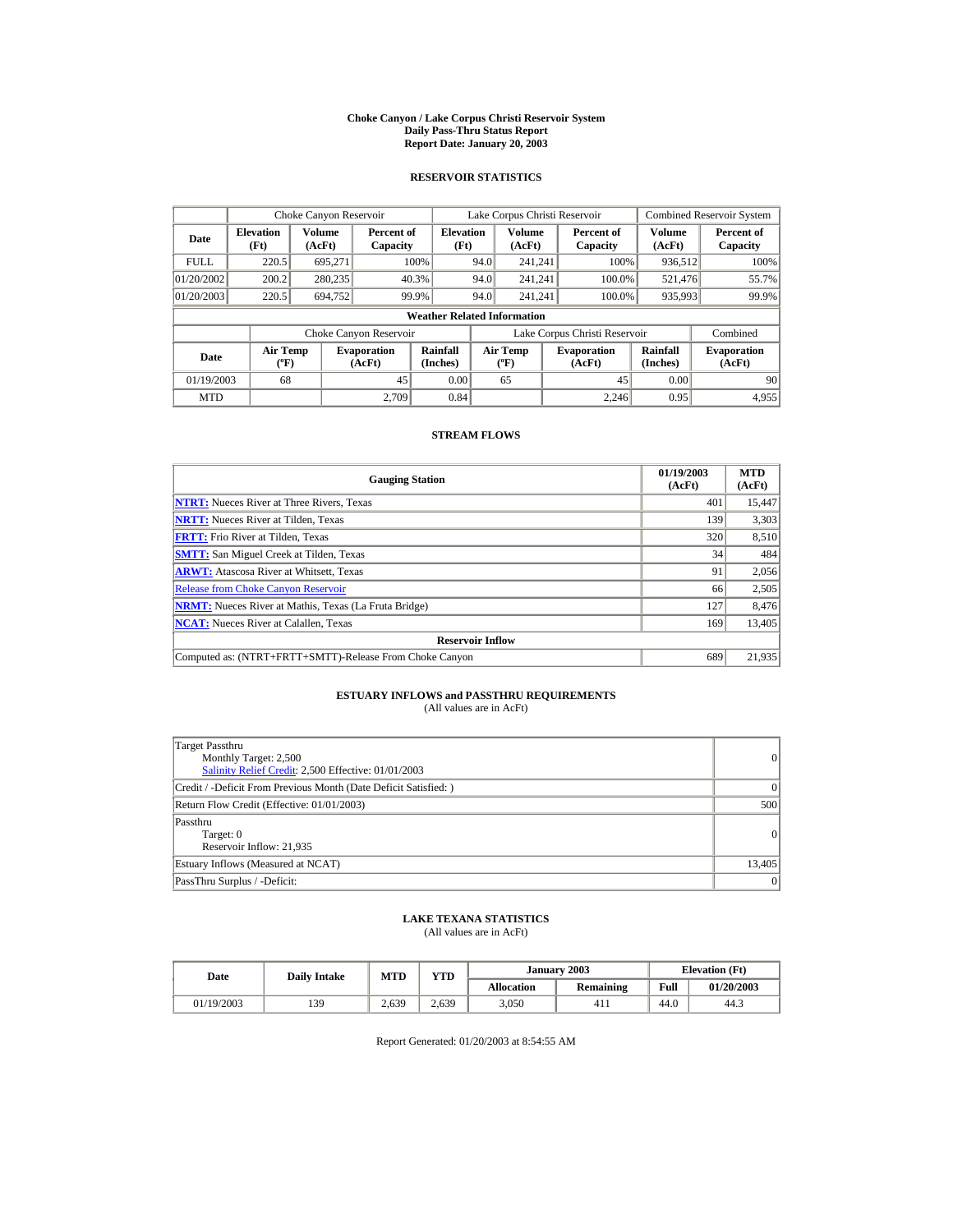#### **Choke Canyon / Lake Corpus Christi Reservoir System Daily Pass-Thru Status Report Report Date: January 21, 2003**

## **RESERVOIR STATISTICS**

|                                  | Choke Canyon Reservoir                      |                  |                              |                                    |      | Lake Corpus Christi Reservoir               |                               |                      | <b>Combined Reservoir System</b> |
|----------------------------------|---------------------------------------------|------------------|------------------------------|------------------------------------|------|---------------------------------------------|-------------------------------|----------------------|----------------------------------|
| <b>Elevation</b><br>Date<br>(Ft) |                                             | Volume<br>(AcFt) | Percent of<br>Capacity       | <b>Elevation</b><br>(Ft)           |      | Volume<br>(AcFt)                            | Percent of<br>Capacity        | Volume<br>(AcFt)     | Percent of<br>Capacity           |
| <b>FULL</b>                      | 220.5                                       | 695.271          |                              | 100%                               | 94.0 | 241.241                                     | 100%                          | 936,512              | 100%                             |
| 01/21/2002                       | 200.2                                       | 280,235          |                              | 40.3%                              | 94.0 | 241.241                                     | 100.0%                        | 521,476              | 55.7%                            |
| 01/21/2003                       | 220.5                                       | 694.752          |                              | 99.9%                              | 94.0 | 241.241                                     | 100.0%                        | 935,993              | 99.9%                            |
|                                  |                                             |                  |                              | <b>Weather Related Information</b> |      |                                             |                               |                      |                                  |
|                                  |                                             |                  | Choke Canyon Reservoir       |                                    |      |                                             | Lake Corpus Christi Reservoir |                      | Combined                         |
| Date                             | <b>Air Temp</b><br>$({}^{\circ}\mathrm{F})$ |                  | <b>Evaporation</b><br>(AcFt) | Rainfall<br>(Inches)               |      | <b>Air Temp</b><br>$({}^{\circ}\mathbf{F})$ | <b>Evaporation</b><br>(AcFt)  | Rainfall<br>(Inches) | <b>Evaporation</b><br>(AcFt)     |
| 01/20/2003                       | 79                                          |                  | 212                          | 0.00                               |      | 80                                          | 146                           | 0.00                 | 358                              |
| <b>MTD</b>                       |                                             |                  | 2.921                        | 0.84                               |      |                                             | 2.392                         | 0.95                 | 5,313                            |

## **STREAM FLOWS**

| <b>Gauging Station</b>                                       | 01/20/2003<br>(AcFt) | <b>MTD</b><br>(AcFt) |
|--------------------------------------------------------------|----------------------|----------------------|
| <b>NTRT:</b> Nueces River at Three Rivers, Texas             | 381                  | 15,828               |
| <b>NRTT:</b> Nueces River at Tilden, Texas                   | 147                  | 3,450                |
| <b>FRTT:</b> Frio River at Tilden, Texas                     | 312                  | 8,821                |
| <b>SMTT:</b> San Miguel Creek at Tilden, Texas               | 32                   | 515                  |
| <b>ARWT:</b> Atascosa River at Whitsett, Texas               | 81                   | 2,138                |
| <b>Release from Choke Canyon Reservoir</b>                   | 66                   | 2,571                |
| <b>NRMT:</b> Nueces River at Mathis, Texas (La Fruta Bridge) | 125                  | 8,601                |
| <b>NCAT:</b> Nueces River at Calallen, Texas                 | 133                  | 13,538               |
| <b>Reservoir Inflow</b>                                      |                      |                      |
| Computed as: (NTRT+FRTT+SMTT)-Release From Choke Canyon      | 659                  | 22,594               |

# **ESTUARY INFLOWS and PASSTHRU REQUIREMENTS**<br>(All values are in AcFt)

| Target Passthru<br>Monthly Target: 2,500<br>Salinity Relief Credit: 2,500 Effective: 01/01/2003 | $\overline{0}$ |
|-------------------------------------------------------------------------------------------------|----------------|
| Credit / -Deficit From Previous Month (Date Deficit Satisfied: )                                | $\Omega$       |
| Return Flow Credit (Effective: 01/01/2003)                                                      | 500            |
| Passthru<br>Target: 0<br>Reservoir Inflow: 22,594                                               | $\Omega$       |
| Estuary Inflows (Measured at NCAT)                                                              | 13,538         |
| PassThru Surplus / -Deficit:                                                                    | 0              |

## **LAKE TEXANA STATISTICS**

(All values are in AcFt)

| Date       | <b>Daily Intake</b> | YTD<br><b>MTD</b> |       |                   | January 2003  | <b>Elevation</b> (Ft) |            |  |
|------------|---------------------|-------------------|-------|-------------------|---------------|-----------------------|------------|--|
|            |                     |                   |       | <b>Allocation</b> | Remaining     | Full                  | 01/21/2003 |  |
| 01/20/2003 | 140                 | 2.779<br><u>.</u> | 2.779 | 3,050             | $\sim$<br>211 | 44.0                  | 44.4       |  |

Report Generated: 01/21/2003 at 8:48:36 AM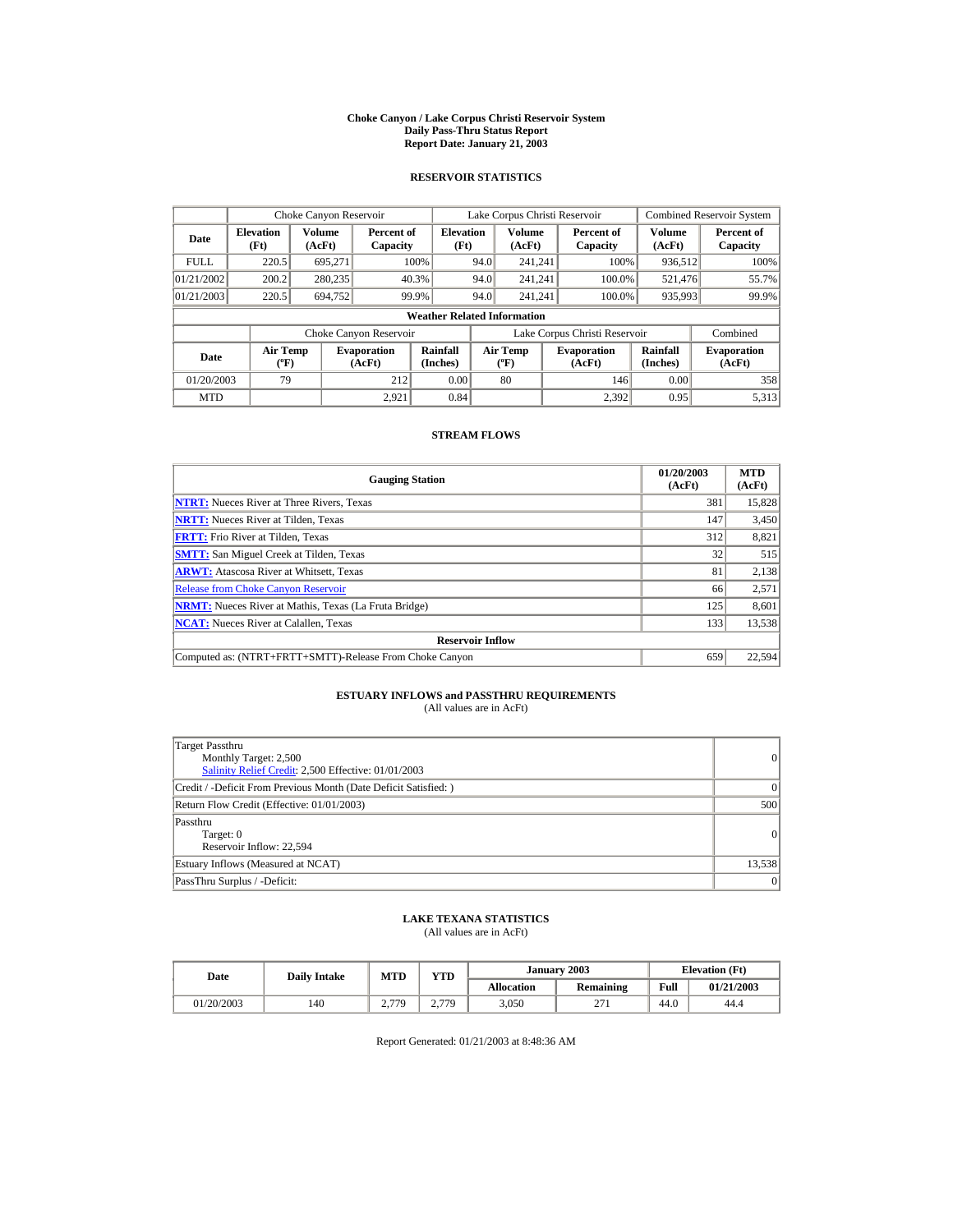#### **Choke Canyon / Lake Corpus Christi Reservoir System Daily Pass-Thru Status Report Report Date: January 22, 2003**

## **RESERVOIR STATISTICS**

|                                                      | Choke Canyon Reservoir                      |         |                              |                                    |      | Lake Corpus Christi Reservoir             |                               |                      | <b>Combined Reservoir System</b> |
|------------------------------------------------------|---------------------------------------------|---------|------------------------------|------------------------------------|------|-------------------------------------------|-------------------------------|----------------------|----------------------------------|
| Volume<br><b>Elevation</b><br>Date<br>(Ft)<br>(AcFt) |                                             |         | Percent of<br>Capacity       | <b>Elevation</b><br>(Ft)           |      | Volume<br>(AcFt)                          | Percent of<br>Capacity        | Volume<br>(AcFt)     | Percent of<br>Capacity           |
| <b>FULL</b>                                          | 220.5                                       | 695.271 |                              | 100%                               | 94.0 | 241.241                                   | 100%                          | 936,512              | 100%                             |
| 01/22/2002                                           | 200.2                                       | 280,083 |                              | 40.3%                              | 94.0 | 241.241                                   | 100.0%                        | 521,324              | 55.7%                            |
| 01/22/2003                                           | 220.5                                       | 695,012 |                              | 100.0%                             | 94.0 | 241.241                                   | 100.0%                        | 936,253              | 100.0%                           |
|                                                      |                                             |         |                              | <b>Weather Related Information</b> |      |                                           |                               |                      |                                  |
|                                                      |                                             |         | Choke Canyon Reservoir       |                                    |      |                                           | Lake Corpus Christi Reservoir |                      | Combined                         |
| Date                                                 | <b>Air Temp</b><br>$({}^{\circ}\mathrm{F})$ |         | <b>Evaporation</b><br>(AcFt) | Rainfall<br>(Inches)               |      | <b>Air Temp</b><br>$({}^{\circ}\text{F})$ | <b>Evaporation</b><br>(AcFt)  | Rainfall<br>(Inches) | <b>Evaporation</b><br>(AcFt)     |
| 01/21/2003                                           | 79                                          |         | 212                          | 0.00                               |      | 80                                        | 135                           | 0.00                 | 347                              |
| <b>MTD</b>                                           |                                             |         | 3.133                        | 0.84                               |      |                                           | 2.527                         | 0.95                 | 5,660                            |

## **STREAM FLOWS**

| <b>Gauging Station</b>                                       | 01/21/2003<br>(AcFt) | <b>MTD</b><br>(AcFt) |
|--------------------------------------------------------------|----------------------|----------------------|
| <b>NTRT:</b> Nueces River at Three Rivers, Texas             | 379                  | 16,208               |
| <b>NRTT:</b> Nueces River at Tilden, Texas                   | 153                  | 3,603                |
| <b>FRTT:</b> Frio River at Tilden, Texas                     | 308                  | 9,129                |
| <b>SMTT:</b> San Miguel Creek at Tilden, Texas               | 28                   | 543                  |
| <b>ARWT:</b> Atascosa River at Whitsett, Texas               | 75                   | 2,213                |
| <b>Release from Choke Canyon Reservoir</b>                   | 66                   | 2,636                |
| <b>NRMT:</b> Nueces River at Mathis, Texas (La Fruta Bridge) | 125                  | 8,726                |
| <b>NCAT:</b> Nueces River at Calallen, Texas                 | 115                  | 13,653               |
| <b>Reservoir Inflow</b>                                      |                      |                      |
| Computed as: (NTRT+FRTT+SMTT)-Release From Choke Canyon      | 649                  | 23.244               |

# **ESTUARY INFLOWS and PASSTHRU REQUIREMENTS**<br>(All values are in AcFt)

| Target Passthru<br>Monthly Target: 2,500<br>Salinity Relief Credit: 2,500 Effective: 01/01/2003 | $\overline{0}$ |
|-------------------------------------------------------------------------------------------------|----------------|
| Credit / -Deficit From Previous Month (Date Deficit Satisfied: )                                | $\Omega$       |
| Return Flow Credit (Effective: 01/01/2003)                                                      | 500            |
| Passthru<br>Target: 0<br>Reservoir Inflow: 23,244                                               | $\Omega$       |
| Estuary Inflows (Measured at NCAT)                                                              | 13,653         |
| PassThru Surplus / -Deficit:                                                                    | 0              |

## **LAKE TEXANA STATISTICS**

(All values are in AcFt)

| Date       | <b>Daily Intake</b> | <b>MTD</b> | VTD-  |                   | January 2003 | <b>Elevation</b> (Ft) |            |
|------------|---------------------|------------|-------|-------------------|--------------|-----------------------|------------|
|            |                     |            |       | <b>Allocation</b> | Remaining    | Full                  | 01/22/2003 |
| 01/21/2003 | 139                 | 2.918      | 2.918 | 3,050             | 120<br>1 J 4 | 44.0                  | 44.3       |

Report Generated: 01/22/2003 at 8:25:31 AM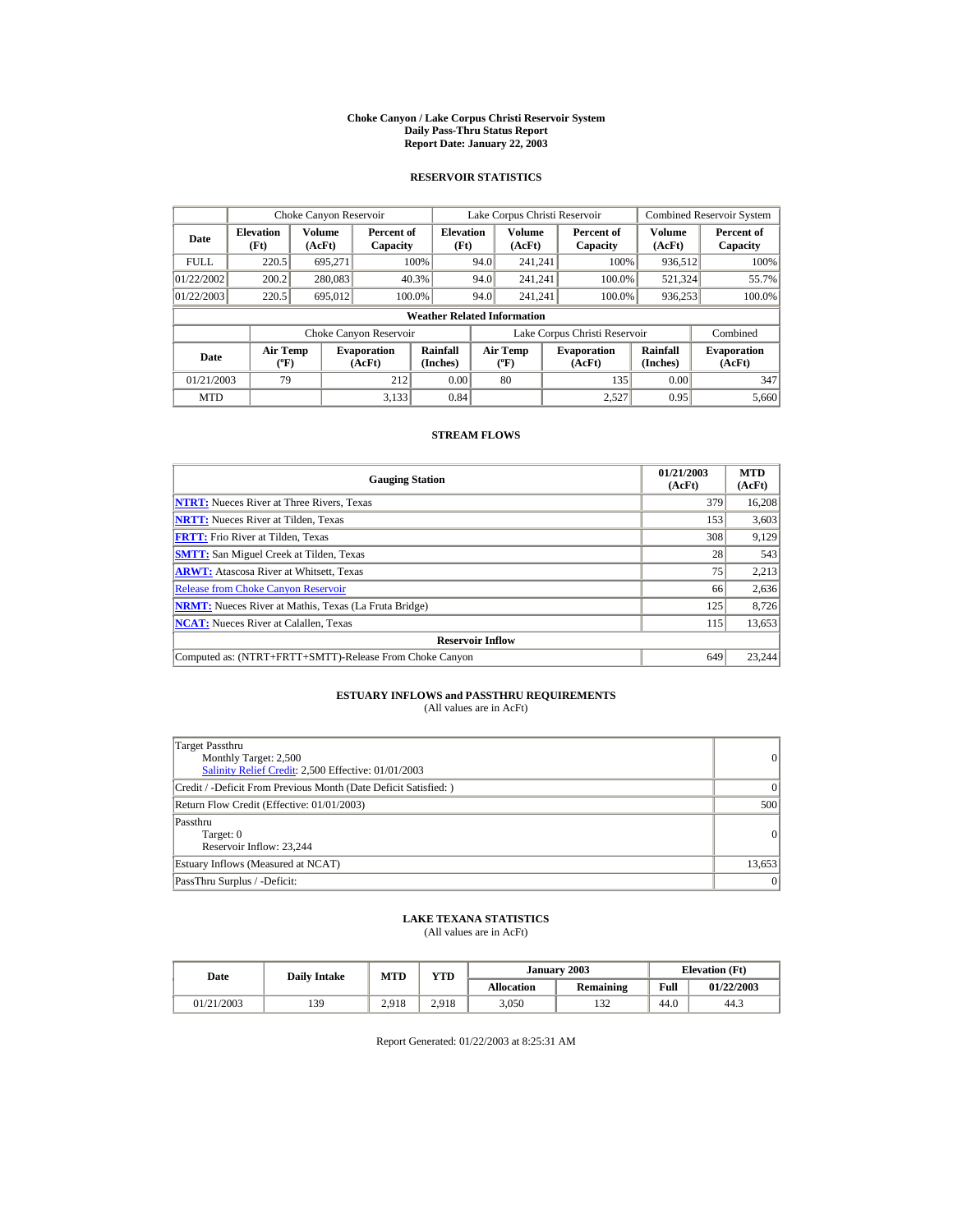#### **Choke Canyon / Lake Corpus Christi Reservoir System Daily Pass-Thru Status Report Report Date: January 23, 2003**

## **RESERVOIR STATISTICS**

| Choke Canyon Reservoir                     |                                             |         |                              |                                    |      | Lake Corpus Christi Reservoir             |                               |                      | <b>Combined Reservoir System</b> |
|--------------------------------------------|---------------------------------------------|---------|------------------------------|------------------------------------|------|-------------------------------------------|-------------------------------|----------------------|----------------------------------|
| <b>Elevation</b><br>Date<br>(Ft)<br>(AcFt) |                                             | Volume  | Percent of<br>Capacity       | <b>Elevation</b><br>(Ft)           |      | Volume<br>(AcFt)                          | Percent of<br>Capacity        | Volume<br>(AcFt)     | Percent of<br>Capacity           |
| <b>FULL</b>                                | 220.5                                       | 695.271 |                              | 100%                               | 94.0 | 241.241                                   | 100%                          | 936,512              | 100%                             |
| 01/23/2002                                 | 200.2                                       | 279,932 |                              | 40.3%                              | 94.0 | 241.241                                   | 100.0%                        | 521,173              | 55.7%                            |
| 01/23/2003                                 | 220.5                                       | 695,012 |                              | 100.0%                             | 94.0 | 241.241                                   | 100.0%                        | 936,253              | 100.0%                           |
|                                            |                                             |         |                              | <b>Weather Related Information</b> |      |                                           |                               |                      |                                  |
|                                            |                                             |         | Choke Canyon Reservoir       |                                    |      |                                           | Lake Corpus Christi Reservoir |                      | Combined                         |
| Date                                       | <b>Air Temp</b><br>$({}^{\circ}\mathrm{F})$ |         | <b>Evaporation</b><br>(AcFt) | Rainfall<br>(Inches)               |      | <b>Air Temp</b><br>$({}^{\circ}\text{F})$ | <b>Evaporation</b><br>(AcFt)  | Rainfall<br>(Inches) | <b>Evaporation</b><br>(AcFt)     |
| 01/22/2003                                 | 56                                          |         | 182                          | 0.00                               |      | 57                                        | 123                           | 0.00                 | 305                              |
| <b>MTD</b>                                 |                                             |         | 3.315                        | 0.84                               |      |                                           | 2.650                         | 0.95                 | 5,965                            |

## **STREAM FLOWS**

| <b>Gauging Station</b>                                       | 01/22/2003<br>(AcFt) | <b>MTD</b><br>(AcFt) |
|--------------------------------------------------------------|----------------------|----------------------|
| <b>NTRT:</b> Nueces River at Three Rivers, Texas             | 381                  | 16,589               |
| <b>NRTT:</b> Nueces River at Tilden, Texas                   | 153                  | 3,756                |
| <b>FRTT:</b> Frio River at Tilden, Texas                     | 304                  | 9,433                |
| <b>SMTT:</b> San Miguel Creek at Tilden, Texas               | 26                   | 569                  |
| <b>ARWT:</b> Atascosa River at Whitsett, Texas               | 73                   | 2,287                |
| <b>Release from Choke Canyon Reservoir</b>                   | 66                   | 2,702                |
| <b>NRMT:</b> Nueces River at Mathis, Texas (La Fruta Bridge) | 278                  | 9,004                |
| <b>NCAT:</b> Nueces River at Calallen, Texas                 | 81                   | 13,734               |
| <b>Reservoir Inflow</b>                                      |                      |                      |
| Computed as: (NTRT+FRTT+SMTT)-Release From Choke Canyon      | 645                  | 23,889               |

# **ESTUARY INFLOWS and PASSTHRU REQUIREMENTS**<br>(All values are in AcFt)

| Target Passthru<br>Monthly Target: 2,500<br>Salinity Relief Credit: 2,500 Effective: 01/01/2003 | $\overline{0}$ |
|-------------------------------------------------------------------------------------------------|----------------|
| Credit / -Deficit From Previous Month (Date Deficit Satisfied: )                                | $\Omega$       |
| Return Flow Credit (Effective: 01/01/2003)                                                      | 500            |
| Passthru<br>Target: 0<br>Reservoir Inflow: 23,889                                               | 0              |
| Estuary Inflows (Measured at NCAT)                                                              | 13,734         |
| PassThru Surplus / -Deficit:                                                                    | 0              |

## **LAKE TEXANA STATISTICS**

(All values are in AcFt)

| Date       |     | YTD<br><b>MTD</b><br><b>Daily Intake</b> |       |                   | January 2003 | <b>Elevation</b> (Ft) |            |  |
|------------|-----|------------------------------------------|-------|-------------------|--------------|-----------------------|------------|--|
|            |     |                                          |       | <b>Allocation</b> | Remaining    | Full                  | 01/23/2003 |  |
| 01/22/2003 | 140 | 3,057                                    | 3.057 | 3,050             |              | 44.0                  | 44.4       |  |

Report Generated: 01/23/2003 at 8:31:25 AM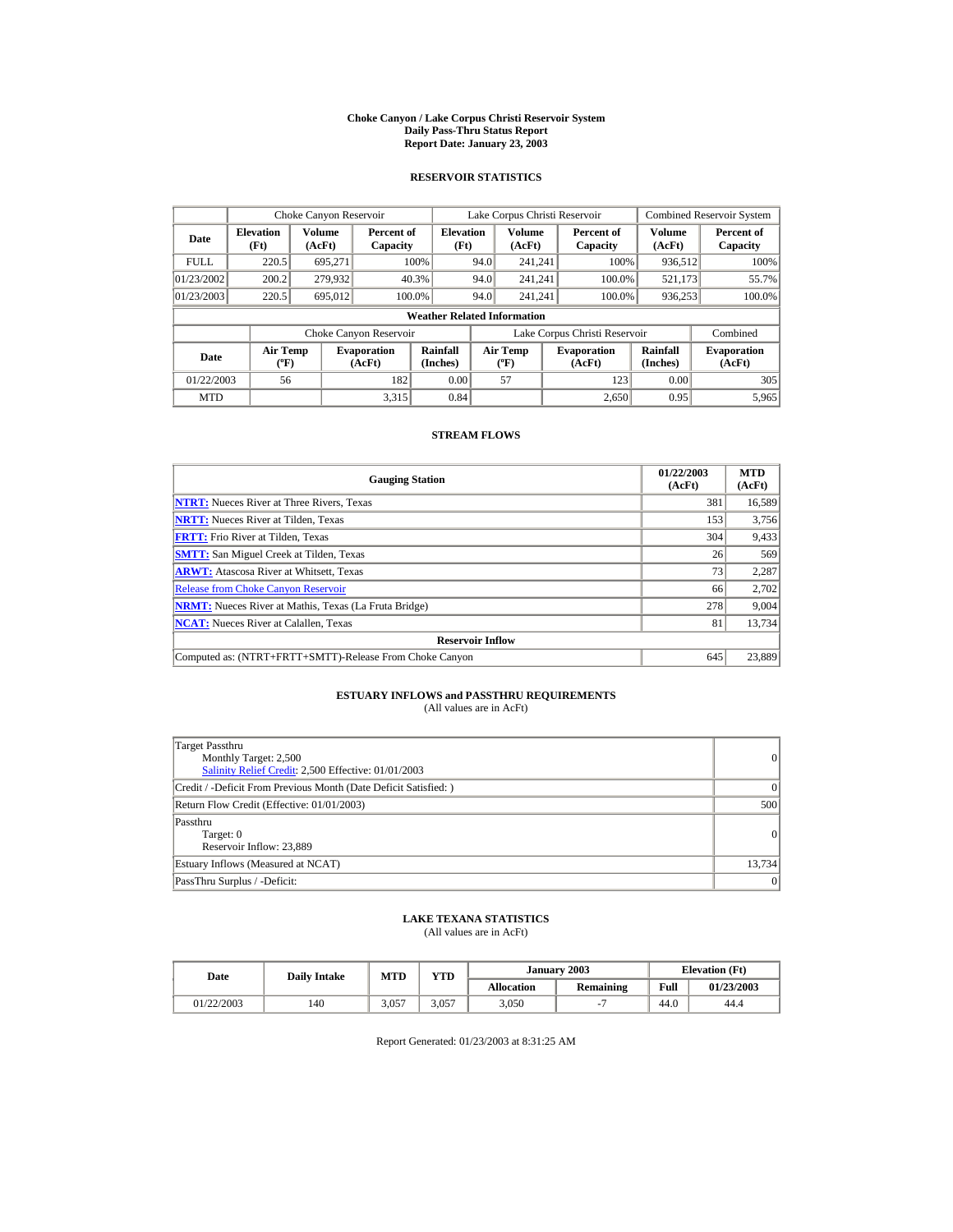#### **Choke Canyon / Lake Corpus Christi Reservoir System Daily Pass-Thru Status Report Report Date: January 24, 2003**

## **RESERVOIR STATISTICS**

|                                                                                     | Choke Canyon Reservoir |                  |                        |                                    |                                           | Lake Corpus Christi Reservoir |                               |                              | <b>Combined Reservoir System</b> |
|-------------------------------------------------------------------------------------|------------------------|------------------|------------------------|------------------------------------|-------------------------------------------|-------------------------------|-------------------------------|------------------------------|----------------------------------|
| <b>Elevation</b><br>Date<br>(Ft)                                                    |                        | Volume<br>(AcFt) | Percent of<br>Capacity | <b>Elevation</b><br>(Ft)           |                                           | Volume<br>(AcFt)              | Percent of<br>Capacity        | Volume<br>(AcFt)             | Percent of<br>Capacity           |
| <b>FULL</b>                                                                         | 220.5                  | 695.271          |                        | 100%                               | 94.0                                      | 241.241                       | 100%                          | 936,512                      | 100%                             |
| 01/24/2002                                                                          | 200.2                  | 279,780          |                        | 40.2%                              | 94.0                                      | 241.241                       | 100.0%                        | 521,021                      | 55.6%                            |
| 01/24/2003                                                                          | 220.5                  | 695.271          |                        | 100.0%                             | 94.0                                      | 241.241                       | 100.0%                        | 936,512                      | 100.0%                           |
|                                                                                     |                        |                  |                        | <b>Weather Related Information</b> |                                           |                               |                               |                              |                                  |
|                                                                                     |                        |                  | Choke Canyon Reservoir |                                    |                                           |                               | Lake Corpus Christi Reservoir |                              | Combined                         |
| <b>Air Temp</b><br><b>Evaporation</b><br>Date<br>$({}^{\circ}\mathrm{F})$<br>(AcFt) |                        |                  | Rainfall<br>(Inches)   |                                    | <b>Air Temp</b><br>$({}^{\circ}\text{F})$ | <b>Evaporation</b><br>(AcFt)  | Rainfall<br>(Inches)          | <b>Evaporation</b><br>(AcFt) |                                  |
| 01/23/2003                                                                          | 51                     |                  | Pan Froze              | 0.00                               |                                           | 49                            | Pan Froze                     | 0.00                         | $\Omega$                         |
| <b>MTD</b>                                                                          |                        |                  | 3.315                  | 0.84                               |                                           |                               | 2.650                         | 0.95                         | 5,965                            |

## **STREAM FLOWS**

| <b>Gauging Station</b>                                       | 01/23/2003<br>(AcFt) | <b>MTD</b><br>(AcFt) |
|--------------------------------------------------------------|----------------------|----------------------|
| <b>NTRT:</b> Nueces River at Three Rivers, Texas             | 373                  | 16,962               |
| <b>NRTT:</b> Nueces River at Tilden, Texas                   | 147                  | 3,903                |
| <b>FRTT:</b> Frio River at Tilden, Texas                     | 302                  | 9,734                |
| <b>SMTT:</b> San Miguel Creek at Tilden, Texas               | 22                   | 591                  |
| <b>ARWT:</b> Atascosa River at Whitsett, Texas               | 73                   | 2,360                |
| <b>Release from Choke Canyon Reservoir</b>                   | 66                   | 2,767                |
| <b>NRMT:</b> Nueces River at Mathis, Texas (La Fruta Bridge) | 375                  | 9,379                |
| <b>NCAT:</b> Nueces River at Calallen, Texas                 | 181                  | 13,915               |
| <b>Reservoir Inflow</b>                                      |                      |                      |
| Computed as: (NTRT+FRTT+SMTT)-Release From Choke Canyon      | 631                  | 24,520               |

# **ESTUARY INFLOWS and PASSTHRU REQUIREMENTS**<br>(All values are in AcFt)

| Target Passthru<br>Monthly Target: 2,500<br>Salinity Relief Credit: 2,500 Effective: 01/01/2003 | $\overline{0}$ |
|-------------------------------------------------------------------------------------------------|----------------|
| Credit / -Deficit From Previous Month (Date Deficit Satisfied: )                                | $\Omega$       |
| Return Flow Credit (Effective: 01/01/2003)                                                      | 500            |
| Passthru<br>Target: 0<br>Reservoir Inflow: 24,520                                               | $\Omega$       |
| Estuary Inflows (Measured at NCAT)                                                              | 13,915         |
| PassThru Surplus / -Deficit:                                                                    | 0              |

## **LAKE TEXANA STATISTICS**

(All values are in AcFt)

| Date       | <b>Daily Intake</b> | YTD<br><b>MTD</b> |       |                   | January 2003 |      | <b>Elevation</b> (Ft) |
|------------|---------------------|-------------------|-------|-------------------|--------------|------|-----------------------|
|            |                     |                   |       | <b>Allocation</b> | Remaining    | Full | 01/24/2003            |
| 01/23/2003 | 139                 | 5,197             | 3.197 | 3,050             | $-147$       | 44.0 | 44.3                  |

Report Generated: 01/24/2003 at 8:28:39 AM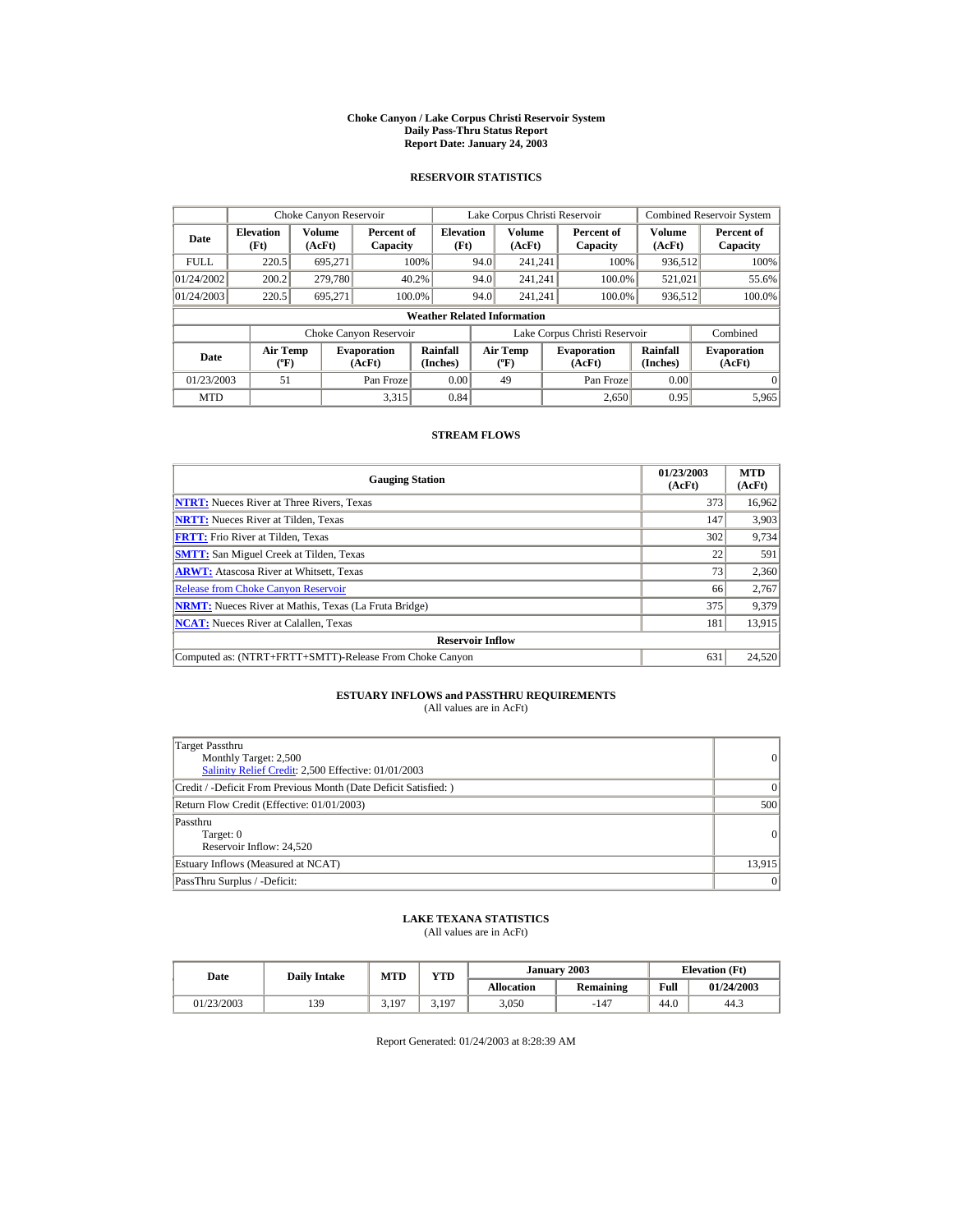#### **Choke Canyon / Lake Corpus Christi Reservoir System Daily Pass-Thru Status Report Report Date: January 25, 2003**

## **RESERVOIR STATISTICS**

| Choke Canyon Reservoir           |                                             |                  |                              |                                                    |      | Lake Corpus Christi Reservoir               |                               |                      | <b>Combined Reservoir System</b> |
|----------------------------------|---------------------------------------------|------------------|------------------------------|----------------------------------------------------|------|---------------------------------------------|-------------------------------|----------------------|----------------------------------|
| <b>Elevation</b><br>Date<br>(Ft) |                                             | Volume<br>(AcFt) |                              | <b>Elevation</b><br>Percent of<br>(Ft)<br>Capacity |      | Volume<br>(AcFt)                            | Percent of<br>Capacity        | Volume<br>(AcFt)     | Percent of<br>Capacity           |
| <b>FULL</b>                      | 220.5                                       | 695.271          |                              | 100%                                               | 94.0 | 241.241                                     | 100%                          | 936,512              | 100%                             |
| 01/25/2002                       | 200.2                                       | 279,932          |                              | 40.3%                                              | 94.0 | 241.241                                     | 100.0%                        | 521,173              | 55.7%                            |
| 01/25/2003                       | 220.5                                       | 695,012          |                              | 100.0%                                             | 94.0 | 241.241                                     | 100.0%                        | 936,253              | 100.0%                           |
|                                  |                                             |                  |                              | <b>Weather Related Information</b>                 |      |                                             |                               |                      |                                  |
|                                  |                                             |                  | Choke Canyon Reservoir       |                                                    |      |                                             | Lake Corpus Christi Reservoir |                      | Combined                         |
| Date                             | <b>Air Temp</b><br>$({}^{\circ}\mathrm{F})$ |                  | <b>Evaporation</b><br>(AcFt) | Rainfall<br>(Inches)                               |      | <b>Air Temp</b><br>$({}^{\circ}\mathbf{F})$ | <b>Evaporation</b><br>(AcFt)  | Rainfall<br>(Inches) | <b>Evaporation</b><br>(AcFt)     |
| 01/24/2003                       | 45                                          |                  | 212                          | 0.10                                               |      | 45                                          | 168                           | 0.15                 | 380                              |
| <b>MTD</b>                       |                                             |                  | 3.527                        | 0.94                                               |      |                                             | 2.818                         | 1.10                 | 6,345                            |

## **STREAM FLOWS**

| <b>Gauging Station</b>                                       | 01/24/2003<br>(AcFt) | <b>MTD</b><br>(AcFt) |
|--------------------------------------------------------------|----------------------|----------------------|
| <b>NTRT:</b> Nueces River at Three Rivers, Texas             | 363                  | 17,325               |
| <b>NRTT:</b> Nueces River at Tilden, Texas                   | 139                  | 4,041                |
| <b>FRTT:</b> Frio River at Tilden, Texas                     | 300                  | 10,034               |
| <b>SMTT:</b> San Miguel Creek at Tilden, Texas               | 19                   | 610                  |
| <b>ARWT:</b> Atascosa River at Whitsett, Texas               | 71                   | 2,432                |
| <b>Release from Choke Canyon Reservoir</b>                   | 66                   | 2,833                |
| <b>NRMT:</b> Nueces River at Mathis, Texas (La Fruta Bridge) | 87                   | 9,466                |
| <b>NCAT:</b> Nueces River at Calallen, Texas                 | 341                  | 14,256               |
| <b>Reservoir Inflow</b>                                      |                      |                      |
| Computed as: (NTRT+FRTT+SMTT)-Release From Choke Canyon      | 617                  | 25,137               |

# **ESTUARY INFLOWS and PASSTHRU REQUIREMENTS**<br>(All values are in AcFt)

| Target Passthru<br>Monthly Target: 2,500<br>Salinity Relief Credit: 2,500 Effective: 01/01/2003 | $\overline{0}$ |
|-------------------------------------------------------------------------------------------------|----------------|
| Credit / -Deficit From Previous Month (Date Deficit Satisfied: )                                | $\Omega$       |
| Return Flow Credit (Effective: 01/01/2003)                                                      | 500            |
| Passthru<br>Target: 0<br>Reservoir Inflow: 25,137                                               | 0              |
| Estuary Inflows (Measured at NCAT)                                                              | 14,256         |
| PassThru Surplus / -Deficit:                                                                    | 0              |

## **LAKE TEXANA STATISTICS**

(All values are in AcFt)

| Date       | <b>Daily Intake</b> | <b>MTD</b> | YTD   |                   | January 2003 |      | <b>Elevation</b> (Ft) |
|------------|---------------------|------------|-------|-------------------|--------------|------|-----------------------|
|            |                     |            |       | <b>Allocation</b> | Remaining    | Full | 01/25/2003            |
| 01/24/2003 | $\sim$<br>152       | 3.329      | 3.329 | 3,050             | $-279$       | 44.0 | 44.3                  |

Report Generated: 01/25/2003 at 8:14:44 AM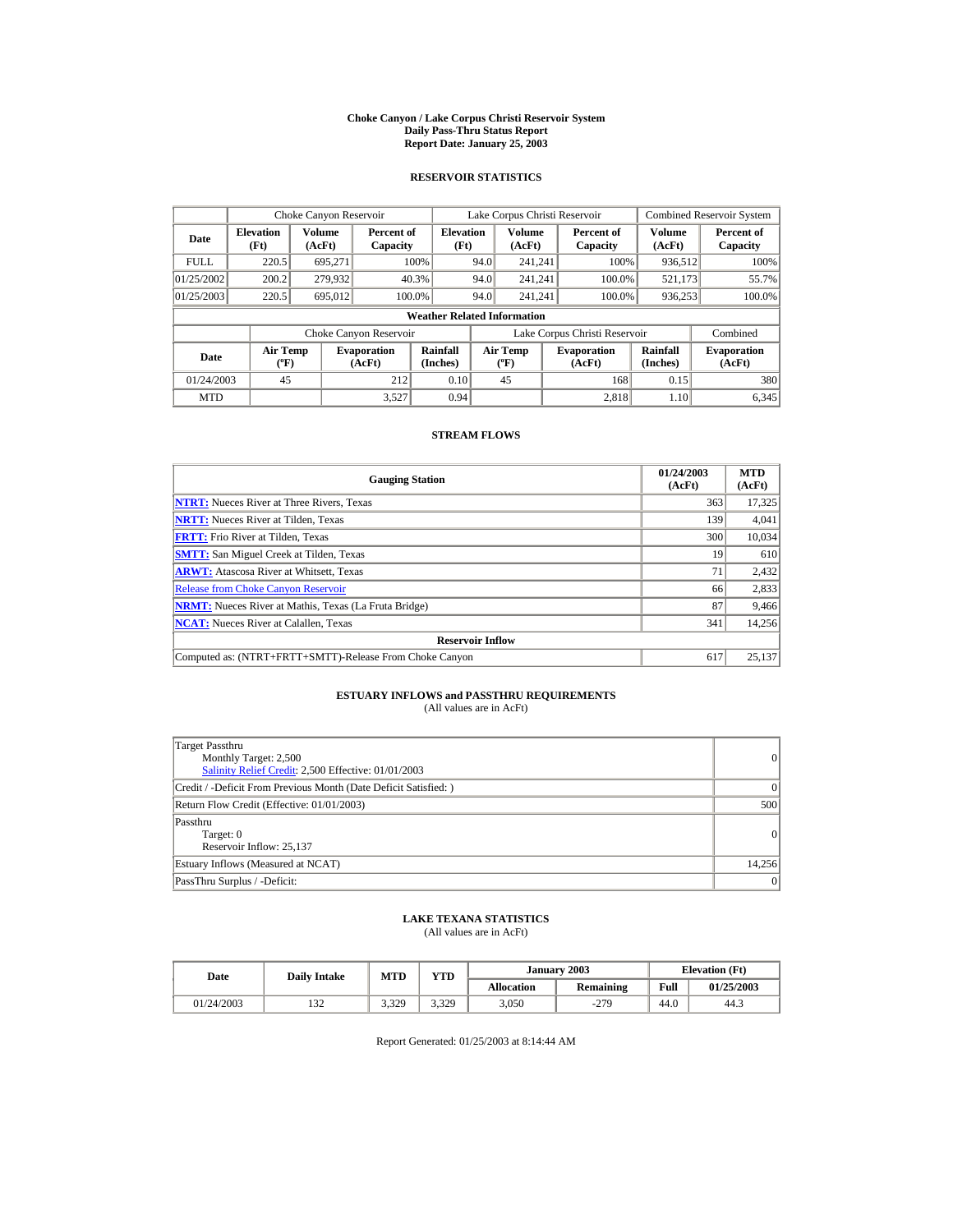#### **Choke Canyon / Lake Corpus Christi Reservoir System Daily Pass-Thru Status Report Report Date: January 26, 2003**

## **RESERVOIR STATISTICS**

| Choke Canyon Reservoir           |                                             |                         |                              |                                    |      | Lake Corpus Christi Reservoir            |                               |                      | <b>Combined Reservoir System</b> |
|----------------------------------|---------------------------------------------|-------------------------|------------------------------|------------------------------------|------|------------------------------------------|-------------------------------|----------------------|----------------------------------|
| <b>Elevation</b><br>Date<br>(Ft) |                                             | <b>Volume</b><br>(AcFt) | Percent of<br>Capacity       | <b>Elevation</b><br>(Ft)           |      | <b>Volume</b><br>(AcFt)                  | Percent of<br>Capacity        | Volume<br>(AcFt)     | Percent of<br>Capacity           |
| <b>FULL</b>                      | 220.5                                       | 695.271                 |                              | 100%                               | 94.0 | 241.241                                  | 100%                          | 936,512              | 100%                             |
| 01/26/2002                       | 200.2                                       | 279,780                 |                              | 40.2%                              | 94.0 | 241.241                                  | 100.0%                        | 521,021              | 55.6%                            |
| 01/26/2003                       | 220.5                                       | 695,012                 | 100.0%                       |                                    | 94.0 | 241.241                                  | 100.0%                        | 936,253              | 100.0%                           |
|                                  |                                             |                         |                              | <b>Weather Related Information</b> |      |                                          |                               |                      |                                  |
|                                  |                                             |                         | Choke Canyon Reservoir       |                                    |      |                                          | Lake Corpus Christi Reservoir |                      | Combined                         |
| Date                             | <b>Air Temp</b><br>$({}^{\circ}\mathrm{F})$ |                         | <b>Evaporation</b><br>(AcFt) | Rainfall<br>(Inches)               |      | <b>Air Temp</b><br>$({}^{\circ}{\rm F})$ | <b>Evaporation</b><br>(AcFt)  | Rainfall<br>(Inches) | <b>Evaporation</b><br>(AcFt)     |
| 01/25/2003                       | 51                                          |                         | 15                           | 0.21                               |      | 54                                       |                               | 0.31                 | 15                               |
| <b>MTD</b>                       |                                             |                         | 3.542                        | 1.15                               |      |                                          | 2.818                         | 1.41                 | 6.360                            |

## **STREAM FLOWS**

| <b>Gauging Station</b>                                       | 01/25/2003<br>(AcFt) | <b>MTD</b><br>(AcFt) |
|--------------------------------------------------------------|----------------------|----------------------|
| <b>NTRT:</b> Nueces River at Three Rivers, Texas             | 353                  | 17,678               |
| <b>NRTT:</b> Nueces River at Tilden, Texas                   | 131                  | 4,172                |
| <b>FRTT:</b> Frio River at Tilden, Texas                     | 302                  | 10,336               |
| <b>SMTT:</b> San Miguel Creek at Tilden, Texas               | 19                   | 629                  |
| <b>ARWT:</b> Atascosa River at Whitsett, Texas               | 71                   | 2,503                |
| <b>Release from Choke Canyon Reservoir</b>                   | 66                   | 2,898                |
| <b>NRMT:</b> Nueces River at Mathis, Texas (La Fruta Bridge) | 129                  | 9,595                |
| <b>NCAT:</b> Nueces River at Calallen, Texas                 | 143                  | 14,399               |
| <b>Reservoir Inflow</b>                                      |                      |                      |
| Computed as: (NTRT+FRTT+SMTT)-Release From Choke Canyon      | 609                  | 25,745               |

# **ESTUARY INFLOWS and PASSTHRU REQUIREMENTS**<br>(All values are in AcFt)

| Target Passthru<br>Monthly Target: 2,500<br>Salinity Relief Credit: 2,500 Effective: 01/01/2003 | 0      |
|-------------------------------------------------------------------------------------------------|--------|
| Credit / -Deficit From Previous Month (Date Deficit Satisfied: )                                | 0      |
| Return Flow Credit (Effective: 01/01/2003)                                                      | 500    |
| Passthru<br>Target: 0<br>Reservoir Inflow: 25,745                                               | 0      |
| Estuary Inflows (Measured at NCAT)                                                              | 14,399 |
| PassThru Surplus / -Deficit:                                                                    | 0      |

## **LAKE TEXANA STATISTICS**

(All values are in AcFt)

| Date       | <b>Daily Intake</b> | VTD<br><b>MTD</b> |       |            | January 2003 | <b>Elevation</b> (Ft) |            |
|------------|---------------------|-------------------|-------|------------|--------------|-----------------------|------------|
|            |                     |                   |       | Allocation | Remaining    | Full                  | 01/26/2003 |
| 01/25/2003 | 118                 | 3.447             | 3.447 | 3,050      | $-397$       | 44.0                  | 44.3       |

Report Generated: 01/26/2003 at 8:16:15 AM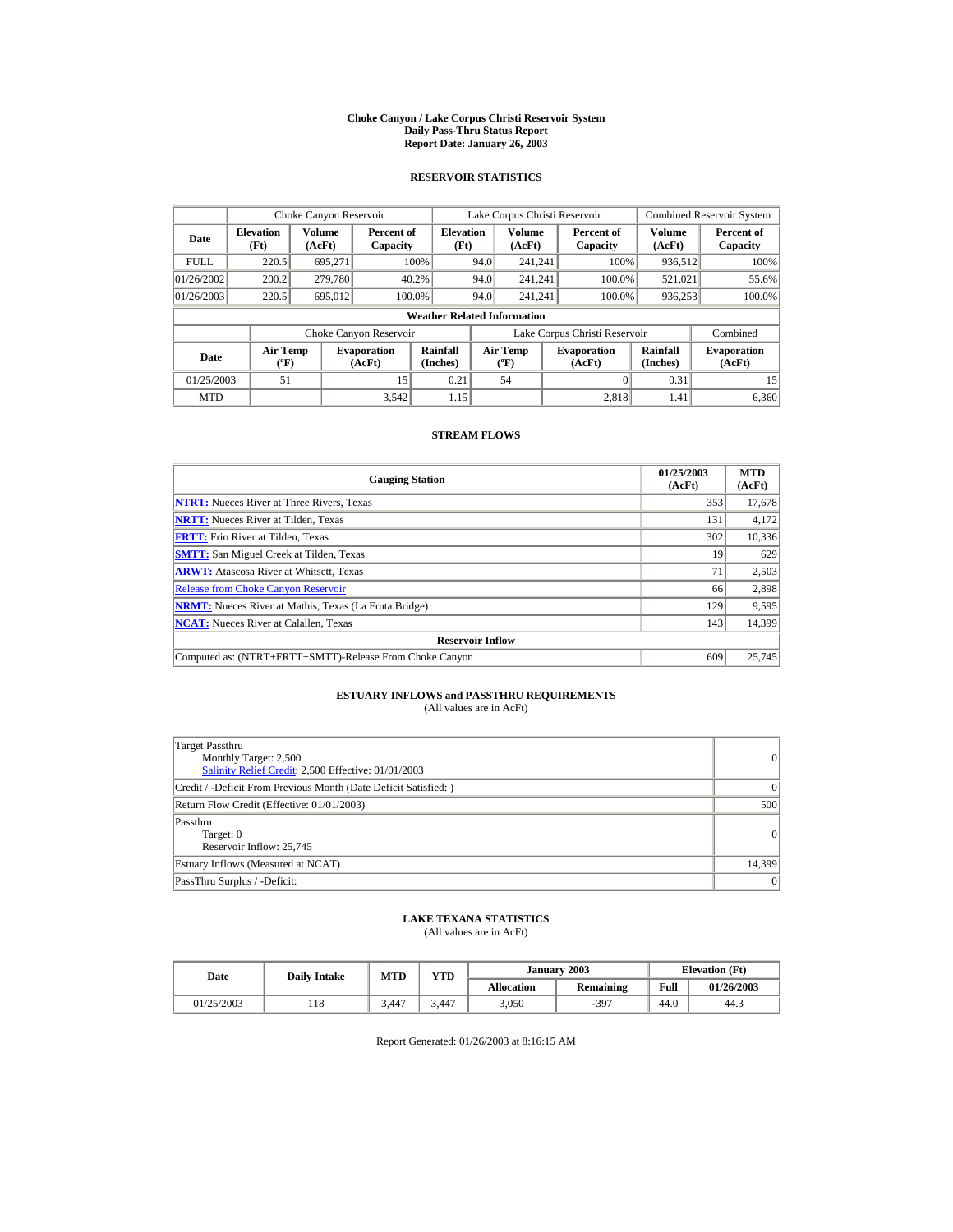#### **Choke Canyon / Lake Corpus Christi Reservoir System Daily Pass-Thru Status Report Report Date: January 27, 2003**

## **RESERVOIR STATISTICS**

| Choke Canyon Reservoir           |                                             |                         |                              |                                    |      | Lake Corpus Christi Reservoir            |                               |                      | <b>Combined Reservoir System</b> |
|----------------------------------|---------------------------------------------|-------------------------|------------------------------|------------------------------------|------|------------------------------------------|-------------------------------|----------------------|----------------------------------|
| <b>Elevation</b><br>Date<br>(Ft) |                                             | <b>Volume</b><br>(AcFt) | Percent of<br>Capacity       | <b>Elevation</b><br>(Ft)           |      | <b>Volume</b><br>(AcFt)                  | Percent of<br>Capacity        | Volume<br>(AcFt)     | Percent of<br>Capacity           |
| <b>FULL</b>                      | 220.5                                       | 695.271                 |                              | 100%                               | 94.0 | 241.241                                  | 100%                          | 936,512              | 100%                             |
| 01/27/2002                       | 200.2                                       | 279,780                 |                              | 40.2%                              | 94.0 | 241.241                                  | 100.0%                        | 521,021              | 55.6%                            |
| 01/27/2003                       | 220.5                                       | 695,271                 |                              | 100.0%                             | 94.0 | 241.241                                  | 100.0%                        | 936,512              | 100.0%                           |
|                                  |                                             |                         |                              | <b>Weather Related Information</b> |      |                                          |                               |                      |                                  |
|                                  |                                             |                         | Choke Canyon Reservoir       |                                    |      |                                          | Lake Corpus Christi Reservoir |                      | Combined                         |
| Date                             | <b>Air Temp</b><br>$({}^{\circ}\mathrm{F})$ |                         | <b>Evaporation</b><br>(AcFt) | Rainfall<br>(Inches)               |      | <b>Air Temp</b><br>$({}^{\circ}{\rm F})$ | <b>Evaporation</b><br>(AcFt)  | Rainfall<br>(Inches) | <b>Evaporation</b><br>(AcFt)     |
| 01/26/2003                       | 48                                          |                         | 61                           | 0.00                               |      | 47                                       |                               | 0.02                 | 61                               |
| <b>MTD</b>                       |                                             |                         | 3.603                        | 1.15                               |      |                                          | 2.818                         | 1.43                 | 6.421                            |

## **STREAM FLOWS**

| <b>Gauging Station</b>                                       | 01/26/2003<br>(AcFt) | <b>MTD</b><br>(AcFt) |
|--------------------------------------------------------------|----------------------|----------------------|
| <b>NTRT:</b> Nueces River at Three Rivers, Texas             | 341                  | 18,020               |
| <b>NRTT:</b> Nueces River at Tilden, Texas                   | 127                  | 4,300                |
| <b>FRTT:</b> Frio River at Tilden, Texas                     | 306                  | 10,642               |
| <b>SMTT:</b> San Miguel Creek at Tilden, Texas               | 18                   | 647                  |
| <b>ARWT:</b> Atascosa River at Whitsett, Texas               | 75                   | 2,579                |
| <b>Release from Choke Canvon Reservoir</b>                   | 66                   | 2,964                |
| <b>NRMT:</b> Nueces River at Mathis, Texas (La Fruta Bridge) | 445                  | 10.040               |
| <b>NCAT:</b> Nueces River at Calallen, Texas                 | 129                  | 14,528               |
| <b>Reservoir Inflow</b>                                      |                      |                      |
| Computed as: (NTRT+FRTT+SMTT)-Release From Choke Canyon      | 600                  | 26,345               |

# **ESTUARY INFLOWS and PASSTHRU REQUIREMENTS**<br>(All values are in AcFt)

| Target Passthru<br>Monthly Target: 2,500<br>Salinity Relief Credit: 2,500 Effective: 01/01/2003 | $\overline{0}$ |
|-------------------------------------------------------------------------------------------------|----------------|
| Credit / -Deficit From Previous Month (Date Deficit Satisfied: )                                | $\Omega$       |
| Return Flow Credit (Effective: 01/01/2003)                                                      | 500            |
| Passthru<br>Target: 0<br>Reservoir Inflow: 26,345                                               | 0              |
| Estuary Inflows (Measured at NCAT)                                                              | 14,528         |
| PassThru Surplus / -Deficit:                                                                    | 0              |

## **LAKE TEXANA STATISTICS**

(All values are in AcFt)

| Date       | <b>Daily Intake</b> | <b>MTD</b> | YTD   | January 2003      |           | <b>Elevation</b> (Ft) |            |
|------------|---------------------|------------|-------|-------------------|-----------|-----------------------|------------|
|            |                     |            |       | <b>Allocation</b> | Remaining | Full                  | 01/27/2003 |
| 01/26/2003 | 118                 | 3.565      | 3.565 | 3,050             |           | 44.0                  | 44.3       |

Report Generated: 01/27/2003 at 8:19:34 AM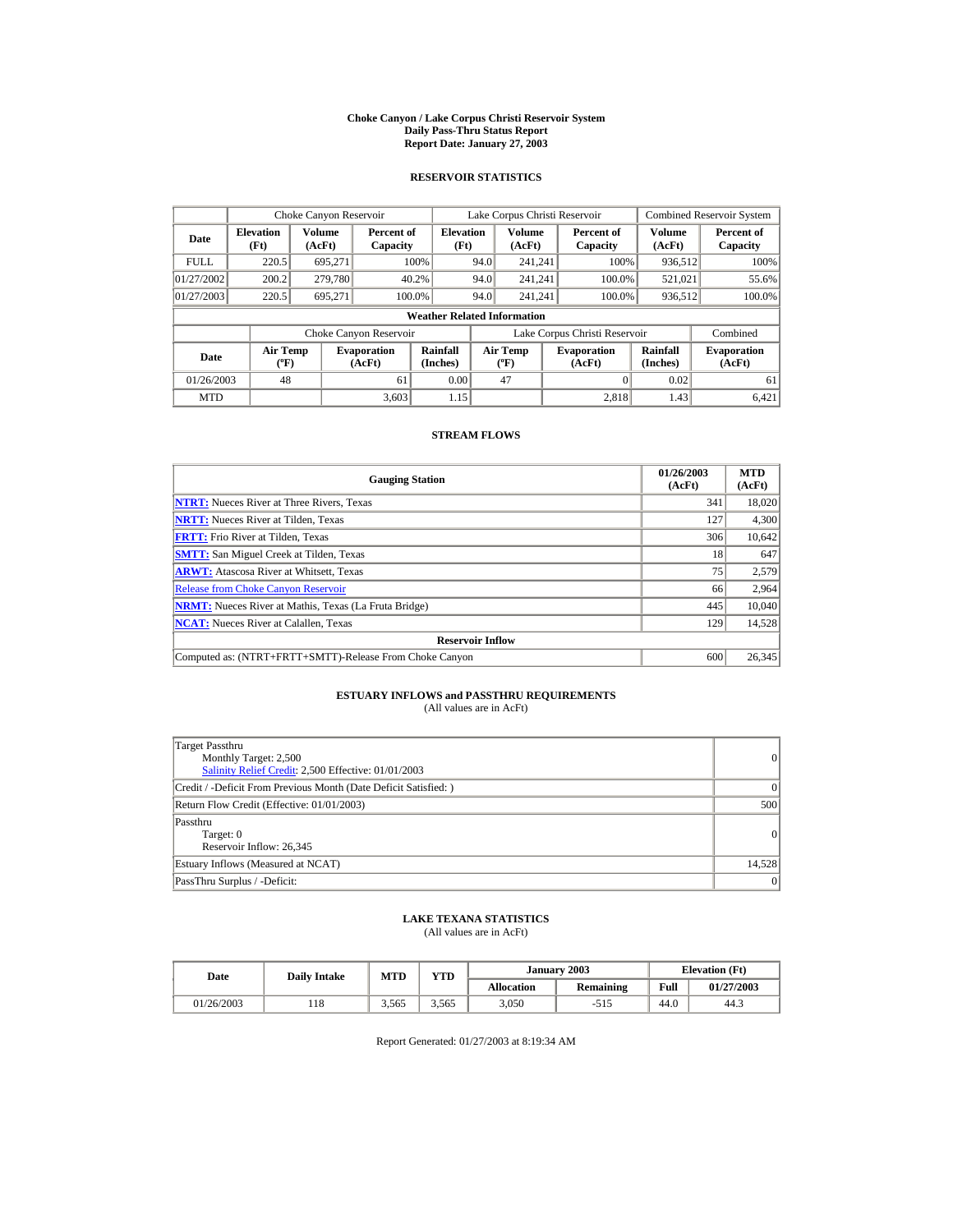#### **Choke Canyon / Lake Corpus Christi Reservoir System Daily Pass-Thru Status Report Report Date: January 28, 2003**

## **RESERVOIR STATISTICS**

| Choke Canyon Reservoir |                                             |                  |                              |                                    |      | Lake Corpus Christi Reservoir            |                               |                      | <b>Combined Reservoir System</b> |
|------------------------|---------------------------------------------|------------------|------------------------------|------------------------------------|------|------------------------------------------|-------------------------------|----------------------|----------------------------------|
| Date                   | <b>Elevation</b><br>(Ft)                    | Volume<br>(AcFt) | Percent of<br>Capacity       | <b>Elevation</b><br>(Ft)           |      | <b>Volume</b><br>(AcFt)                  | Percent of<br>Capacity        | Volume<br>(AcFt)     | Percent of<br>Capacity           |
| <b>FULL</b>            | 220.5                                       | 695.271          |                              | 100%                               | 94.0 | 241.241                                  | 100%                          | 936,512              | 100%                             |
| 01/28/2002             | 200.2                                       | 279,628          |                              | 40.2%                              | 94.0 | 241.241                                  | 100.0%                        | 520,869              | 55.6%                            |
| 01/28/2003             | 220.5                                       | 695,271          | 100.0%                       |                                    | 94.0 | 241.241                                  | 100.0%                        | 936,512              | 100.0%                           |
|                        |                                             |                  |                              | <b>Weather Related Information</b> |      |                                          |                               |                      |                                  |
|                        |                                             |                  | Choke Canyon Reservoir       |                                    |      |                                          | Lake Corpus Christi Reservoir |                      | Combined                         |
| Date                   | <b>Air Temp</b><br>$({}^{\circ}\mathrm{F})$ |                  | <b>Evaporation</b><br>(AcFt) | Rainfall<br>(Inches)               |      | <b>Air Temp</b><br>$({}^{\circ}{\rm F})$ | <b>Evaporation</b><br>(AcFt)  | Rainfall<br>(Inches) | <b>Evaporation</b><br>(AcFt)     |
| 01/27/2003             | 52                                          |                  | 30                           | 0.02                               |      | 50                                       | 45                            | 0.06                 | 75                               |
| <b>MTD</b>             |                                             |                  | 3.633                        | 1.17                               |      |                                          | 2.863                         | 1.49                 | 6.496                            |

## **STREAM FLOWS**

| <b>Gauging Station</b>                                       | 01/27/2003<br>(AcFt) | <b>MTD</b><br>(AcFt) |
|--------------------------------------------------------------|----------------------|----------------------|
| <b>NTRT:</b> Nueces River at Three Rivers, Texas             | 328                  | 18,347               |
| <b>NRTT:</b> Nueces River at Tilden, Texas                   | 123                  | 4,423                |
| <b>FRTT:</b> Frio River at Tilden, Texas                     | 304                  | 10,945               |
| <b>SMTT:</b> San Miguel Creek at Tilden, Texas               | 14                   | 661                  |
| <b>ARWT:</b> Atascosa River at Whitsett, Texas               | 75                   | 2,654                |
| <b>Release from Choke Canyon Reservoir</b>                   | 66                   | 3,029                |
| <b>NRMT:</b> Nueces River at Mathis, Texas (La Fruta Bridge) | 238                  | 10.278               |
| <b>NCAT:</b> Nueces River at Calallen, Texas                 | 302                  | 14,830               |
| <b>Reservoir Inflow</b>                                      |                      |                      |
| Computed as: (NTRT+FRTT+SMTT)-Release From Choke Canyon      | 580                  | 26,925               |

# **ESTUARY INFLOWS and PASSTHRU REQUIREMENTS**<br>(All values are in AcFt)

| Target Passthru<br>Monthly Target: 2,500<br>Salinity Relief Credit: 2,500 Effective: 01/01/2003 | 0              |
|-------------------------------------------------------------------------------------------------|----------------|
| Credit / -Deficit From Previous Month (Date Deficit Satisfied:)                                 | $\Omega$       |
| Return Flow Credit (Effective: 01/01/2003)                                                      | 500            |
| Passthru<br>Target: 0<br>Reservoir Inflow: 26,925                                               | $\overline{0}$ |
| Estuary Inflows (Measured at NCAT)                                                              | 14.830         |
| PassThru Surplus / -Deficit:                                                                    | 0              |

## **LAKE TEXANA STATISTICS**

(All values are in AcFt)

| Date       | <b>Daily Intake</b> | <b>MTD</b> | YTD   |                   | January 2003 | <b>Elevation</b> (Ft) |            |
|------------|---------------------|------------|-------|-------------------|--------------|-----------------------|------------|
|            |                     |            |       | <b>Allocation</b> | Remaining    | Full                  | 01/28/2003 |
| 01/27/2003 | 1 <sup>7</sup><br>. | 3.682      | 3.682 | 3,050             | $-632$       | 44.0                  | 44.3       |

Report Generated: 01/28/2003 at 8:35:46 AM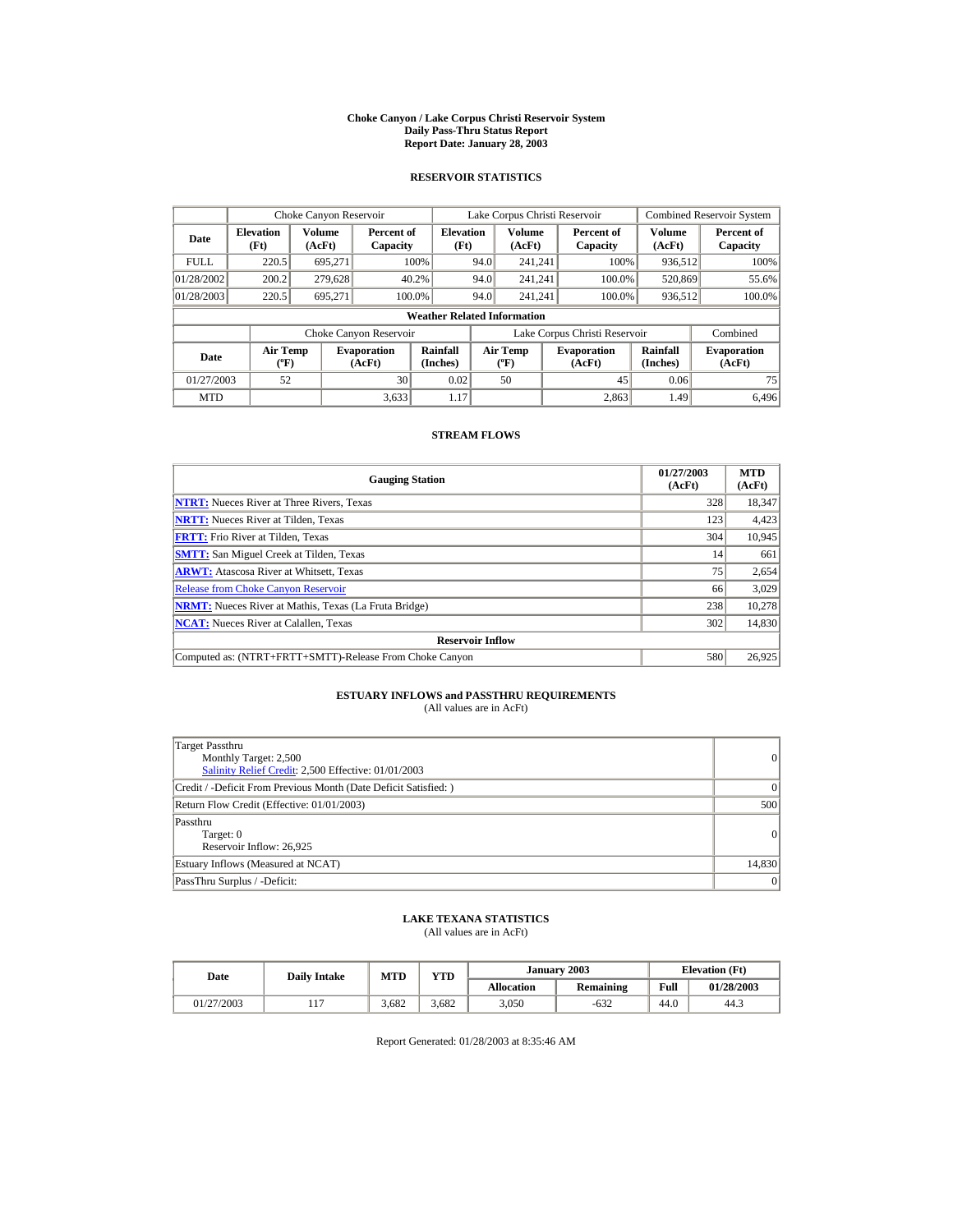#### **Choke Canyon / Lake Corpus Christi Reservoir System Daily Pass-Thru Status Report Report Date: January 29, 2003**

## **RESERVOIR STATISTICS**

| Choke Canyon Reservoir |                                             |                         |                              |                                    |      | Lake Corpus Christi Reservoir            |                               |                      | <b>Combined Reservoir System</b> |
|------------------------|---------------------------------------------|-------------------------|------------------------------|------------------------------------|------|------------------------------------------|-------------------------------|----------------------|----------------------------------|
| Date                   | <b>Elevation</b><br>(Ft)                    | <b>Volume</b><br>(AcFt) | Percent of<br>Capacity       | <b>Elevation</b><br>(Ft)           |      | <b>Volume</b><br>(AcFt)                  | Percent of<br>Capacity        | Volume<br>(AcFt)     | Percent of<br>Capacity           |
| <b>FULL</b>            | 220.5                                       | 695.271                 |                              | 100%                               | 94.0 | 241.241                                  | 100%                          | 936,512              | 100%                             |
| 01/29/2002             | 200.2                                       | 279,476                 |                              | 40.2%                              | 94.0 | 241.241                                  | 100.0%                        | 520,717              | 55.6%                            |
| 01/29/2003             | 220.5                                       | 695,271                 |                              | 100.0%                             | 94.0 | 241.241                                  | 100.0%                        | 936,512              | 100.0%                           |
|                        |                                             |                         |                              | <b>Weather Related Information</b> |      |                                          |                               |                      |                                  |
|                        |                                             |                         | Choke Canyon Reservoir       |                                    |      |                                          | Lake Corpus Christi Reservoir |                      | Combined                         |
| Date                   | <b>Air Temp</b><br>$({}^{\circ}\mathrm{F})$ |                         | <b>Evaporation</b><br>(AcFt) | Rainfall<br>(Inches)               |      | <b>Air Temp</b><br>$({}^{\circ}{\rm F})$ | <b>Evaporation</b><br>(AcFt)  | Rainfall<br>(Inches) | <b>Evaporation</b><br>(AcFt)     |
| 01/28/2003             | 62                                          |                         | 15                           | 0.01                               |      | 59                                       |                               | 0.08                 | 15                               |
| <b>MTD</b>             |                                             |                         | 3.648                        | 1.18                               |      |                                          | 2.863                         | 1.57                 | 6.511                            |

## **STREAM FLOWS**

| <b>Gauging Station</b>                                       | 01/28/2003<br>(AcFt) | <b>MTD</b><br>(AcFt) |
|--------------------------------------------------------------|----------------------|----------------------|
| <b>NTRT:</b> Nueces River at Three Rivers, Texas             | 320                  | 18,667               |
| <b>NRTT:</b> Nueces River at Tilden, Texas                   | 121                  | 4,544                |
| <b>FRTT:</b> Frio River at Tilden, Texas                     | 298                  | 11,243               |
| <b>SMTT:</b> San Miguel Creek at Tilden, Texas               | 13                   | 675                  |
| <b>ARWT:</b> Atascosa River at Whitsett, Texas               | 75                   | 2,729                |
| <b>Release from Choke Canyon Reservoir</b>                   | 66                   | 3,095                |
| <b>NRMT:</b> Nueces River at Mathis, Texas (La Fruta Bridge) | 111                  | 10,389               |
| <b>NCAT:</b> Nueces River at Calallen, Texas                 | 210                  | 15,040               |
| <b>Reservoir Inflow</b>                                      |                      |                      |
| Computed as: (NTRT+FRTT+SMTT)-Release From Choke Canyon      | 565                  | 27,490               |

# **ESTUARY INFLOWS and PASSTHRU REQUIREMENTS**<br>(All values are in AcFt)

| Target Passthru<br>Monthly Target: 2,500<br>Salinity Relief Credit: 2,500 Effective: 01/01/2003 | 0      |
|-------------------------------------------------------------------------------------------------|--------|
| Credit / -Deficit From Previous Month (Date Deficit Satisfied: )                                | 0      |
| Return Flow Credit (Effective: 01/01/2003)                                                      | 500    |
| Passthru<br>Target: 0<br>Reservoir Inflow: 27,490                                               | 0      |
| Estuary Inflows (Measured at NCAT)                                                              | 15,040 |
| PassThru Surplus / -Deficit:                                                                    | 0      |

## **LAKE TEXANA STATISTICS**

(All values are in AcFt)

| Date       | <b>Daily Intake</b> | <b>MTD</b> | YTD   |            | January 2003 |      | <b>Elevation</b> (Ft) |
|------------|---------------------|------------|-------|------------|--------------|------|-----------------------|
|            |                     |            |       | Allocation | Remaining    | Full | 01/29/2003            |
| 01/28/2003 |                     | 3.799      | 3.799 | 3,050      | -749         | 44.0 | 44.3                  |

Report Generated: 01/29/2003 at 8:24:52 AM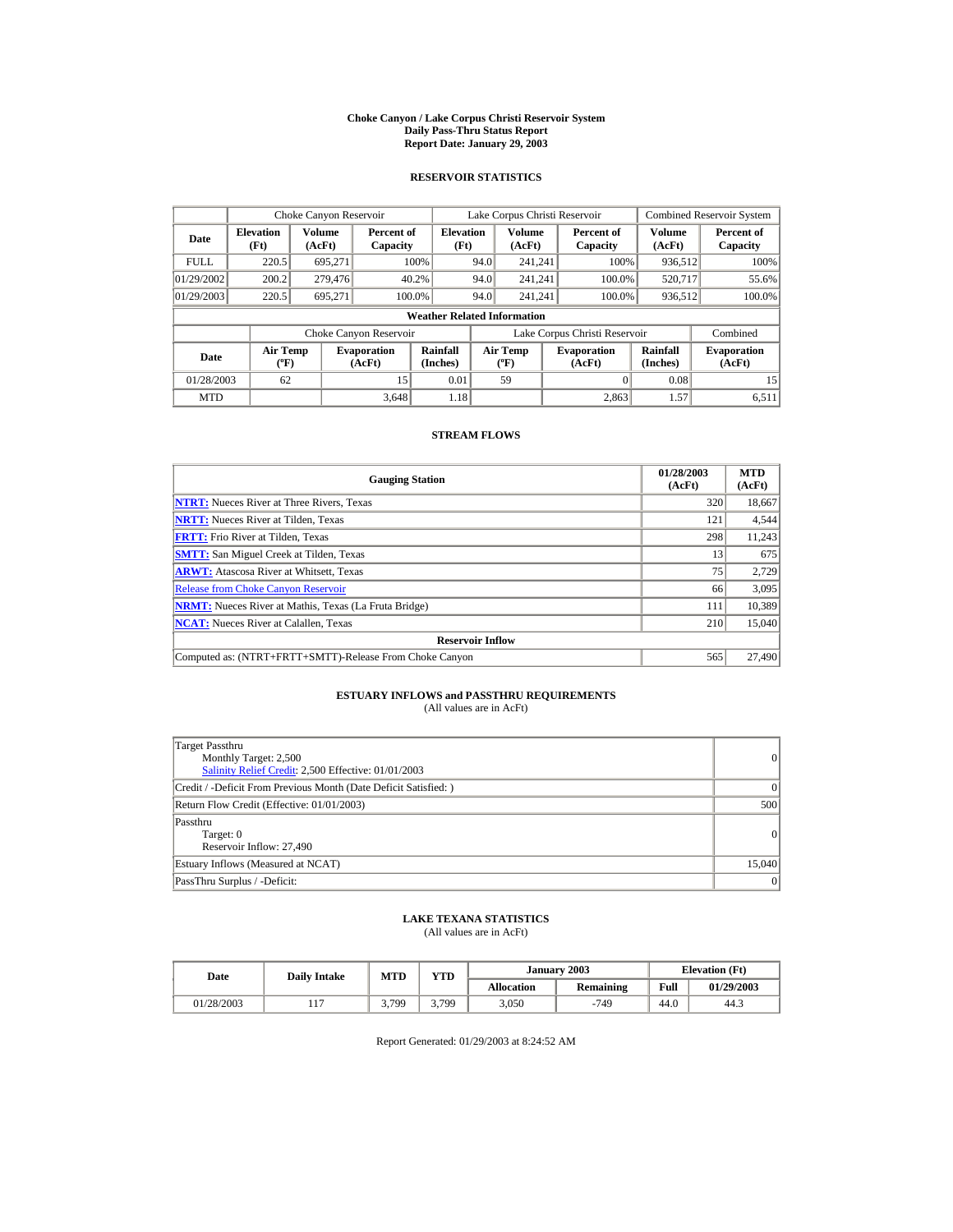#### **Choke Canyon / Lake Corpus Christi Reservoir System Daily Pass-Thru Status Report Report Date: January 30, 2003**

## **RESERVOIR STATISTICS**

|             | Choke Canyon Reservoir                      |                  |                              |                                    |      | Lake Corpus Christi Reservoir    |                               |                      | <b>Combined Reservoir System</b> |
|-------------|---------------------------------------------|------------------|------------------------------|------------------------------------|------|----------------------------------|-------------------------------|----------------------|----------------------------------|
| Date        | <b>Elevation</b><br>(Ft)                    | Volume<br>(AcFt) | Percent of<br>Capacity       | <b>Elevation</b><br>(Ft)           |      | Volume<br>(AcFt)                 | Percent of<br>Capacity        | Volume<br>(AcFt)     | Percent of<br>Capacity           |
| <b>FULL</b> | 220.5                                       | 695.271          |                              | 100%                               | 94.0 | 241.241                          | 100%                          | 936,512              | 100%                             |
| 01/30/2002  | 200.2                                       | 279,324          |                              | 40.2%                              | 94.0 | 240,471                          | 99.7%                         | 519,795              | 55.5%                            |
| 01/30/2003  | 220.5                                       | 695.271          |                              | 100.0%                             | 94.0 | 241.241                          | 100.0%                        | 936,512              | 100.0%                           |
|             |                                             |                  |                              | <b>Weather Related Information</b> |      |                                  |                               |                      |                                  |
|             |                                             |                  | Choke Canyon Reservoir       |                                    |      |                                  | Lake Corpus Christi Reservoir |                      | Combined                         |
| Date        | <b>Air Temp</b><br>$({}^{\circ}\mathrm{F})$ |                  | <b>Evaporation</b><br>(AcFt) | Rainfall<br>(Inches)               |      | <b>Air Temp</b><br>$(^{\circ}F)$ | <b>Evaporation</b><br>(AcFt)  | Rainfall<br>(Inches) | <b>Evaporation</b><br>(AcFt)     |
| 01/29/2003  | 66                                          |                  | 167                          | 0.00                               |      | 66                               | 101                           | 0.00                 | 268                              |
| <b>MTD</b>  |                                             |                  | 3.815                        | 1.18                               |      |                                  | 2.964                         | 1.57                 | 6.779                            |

## **STREAM FLOWS**

| <b>Gauging Station</b>                                       | 01/29/2003<br>(AcFt) | <b>MTD</b><br>(AcFt) |
|--------------------------------------------------------------|----------------------|----------------------|
| <b>NTRT:</b> Nueces River at Three Rivers, Texas             | 316                  | 18,983               |
| <b>NRTT:</b> Nueces River at Tilden, Texas                   | 119                  | 4,663                |
| <b>FRTT:</b> Frio River at Tilden, Texas                     | 292                  | 11,535               |
| <b>SMTT:</b> San Miguel Creek at Tilden, Texas               | 13                   | 688                  |
| <b>ARWT:</b> Atascosa River at Whitsett, Texas               | 75                   | 2,805                |
| <b>Release from Choke Canvon Reservoir</b>                   | 93                   | 3,188                |
| <b>NRMT:</b> Nueces River at Mathis, Texas (La Fruta Bridge) | 185                  | 10.574               |
| <b>NCAT:</b> Nueces River at Calallen, Texas                 | 111                  | 15,152               |
| <b>Reservoir Inflow</b>                                      |                      |                      |
| Computed as: (NTRT+FRTT+SMTT)-Release From Choke Canyon      | 527                  | 28,017               |

# **ESTUARY INFLOWS and PASSTHRU REQUIREMENTS**<br>(All values are in AcFt)

| Target Passthru<br>Monthly Target: 2,500<br>Salinity Relief Credit: 2,500 Effective: 01/01/2003 | 0              |
|-------------------------------------------------------------------------------------------------|----------------|
| Credit / -Deficit From Previous Month (Date Deficit Satisfied:)                                 | $\Omega$       |
| Return Flow Credit (Effective: 01/01/2003)                                                      | 500            |
| Passthru<br>Target: 0<br>Reservoir Inflow: 28,017                                               | $\overline{0}$ |
| Estuary Inflows (Measured at NCAT)                                                              | 15.152         |
| PassThru Surplus / -Deficit:                                                                    | 0              |

## **LAKE TEXANA STATISTICS**

(All values are in AcFt)

| Date |            | <b>Daily Intake</b> | <b>MTD</b> | $\mathbf{v}\mathbf{T}\mathbf{D}$ |                   | January 2003 |      | <b>Elevation</b> (Ft) |
|------|------------|---------------------|------------|----------------------------------|-------------------|--------------|------|-----------------------|
|      |            |                     |            |                                  | <b>Allocation</b> | Remaining    | Full | 01/30/2003            |
|      | 01/29/2003 | 130                 | 3.929      | 3.929                            | 3,050             | -879         | 44.0 | 44.3                  |

Report Generated: 01/30/2003 at 8:17:22 AM